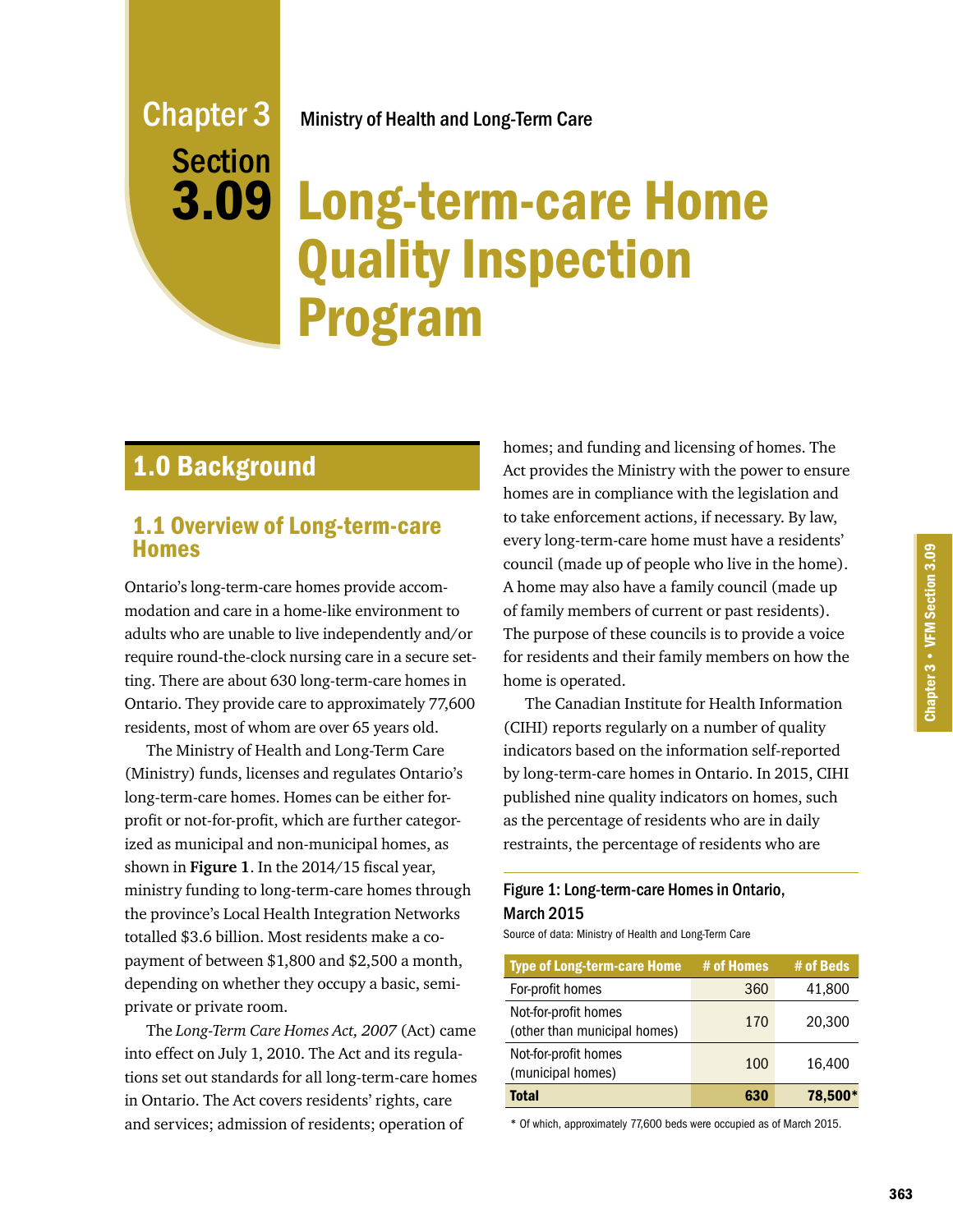taking antipsychotic drugs without a diagnosis of psychosis, the percentage of residents who fell in the last 30 days and the percentage of residents with a worsened pressure ulcer. **Appendix 1** shows the results for the nine quality indicators by region for 2013/14 (2013/14 is the most recent year for which data from individual homes is available), as well as the change in overall provincial performance between 2010/11 and 2013/14. Overall, results for four of the nine indicators improved by between 6% and 45% over these three years, while the results for the other five indicators worsened by between 2% and 7% over the same three years.

### 1.2 The Ministry's Long-Term Care Homes Quality Inspection Program

### 1.2.1 Program Overview

The aim of the Long-Term Care Homes Quality Inspection Program (Program) is to focus on residents' quality of care and quality of life by protecting and safeguarding residents' rights, safety and security as well as ensuring that long-term-care homes comply with legislation and regulations. A similar program existed before but was transformed to align with the Act when it came into effect in 2010.

The Program is administered by the Ministry's Performance Improvement and Compliance Branch, which falls under its Health System Accountability and Performance Division. The Program consists of a head office with a centralized intake unit and five regional offices. In total, the Program has about 200 staff, including over 150 inspectors. Each regional office has a manager and two inspector team leads who prioritize and assign inspections to inspectors and oversee their work. **Appendix 2** summarizes the key roles, responsibilities and accountability relationships in long-term-care home oversight.

#### 1.2.2 Types of Inspections

Under the Act, the Ministry may conduct inspections of long-term-care homes at any time without having to alert the homes beforehand. There are four types of inspections: comprehensive inspections, complaint inspections, critical-incident inspections and follow-up inspections. **Figure 2** shows the number for each type of inspection conducted between 2012 and 2014. During 2014, the Ministry performed a total of 2,630 inspections, 210 more than the number performed in 2013. The increase is mainly due to additional comprehensive inspections that year. The process for each type of inspection is described in the following subsections.

#### Comprehensive Inspections

In early 2011, the Ministry implemented comprehensive inspections, which aim to assess residents' satisfaction and homes' compliance with legislative requirements. To increase inspection efficiency and avoid duplication, the Ministry can inspect complaints, critical incidents and/or follow up on compliance orders during a comprehensive inspection. On average, a comprehensive inspection involves three or four inspectors examining the home over an eight-day period. This inspection process has two stages and 31 inspection protocols, five of which are mandatory protocols (medication; infection prevention and control; residents' council and family council interviews; and dining observation).

In the first stage of a comprehensive inspection, inspectors review health records, make observations

#### Figure 2: Number of Inspections by Type, 2012–20141 Source of data: Ministry of Health and Long-Term Care

| <b>Type of Inspection</b>      | 2012  | 2013  | 2014  |
|--------------------------------|-------|-------|-------|
| Comprehensive <sup>2</sup>     | 60    | 50    | 590   |
| Critical-incident <sup>3</sup> | 700   | 940   | 810   |
| Complaint <sup>3</sup>         | 1,190 | 1,140 | 970   |
| Follow-up <sup>4</sup>         | 290   | 290   | 260   |
| Total                          | 2,240 | 2,420 | 2,630 |

1. Based on calendar year. Data prior to 2012 is either incomplete or not available.

2. When conducting comprehensive inspections, Ministry inspectors may also address critical incidents or complaints, or follow up on orders issued.

- 3. The Ministry addressed approximately 2,970, 2,540 and 3,840 complaints and critical incidents in 2012, 2013 and 2014, respectively.
- 4. The Ministry followed up on approximately 510, 610 and 770 compliance orders in 2012, 2013 and 2014, respectively. Compliance orders can also be followed up during any types of inspection.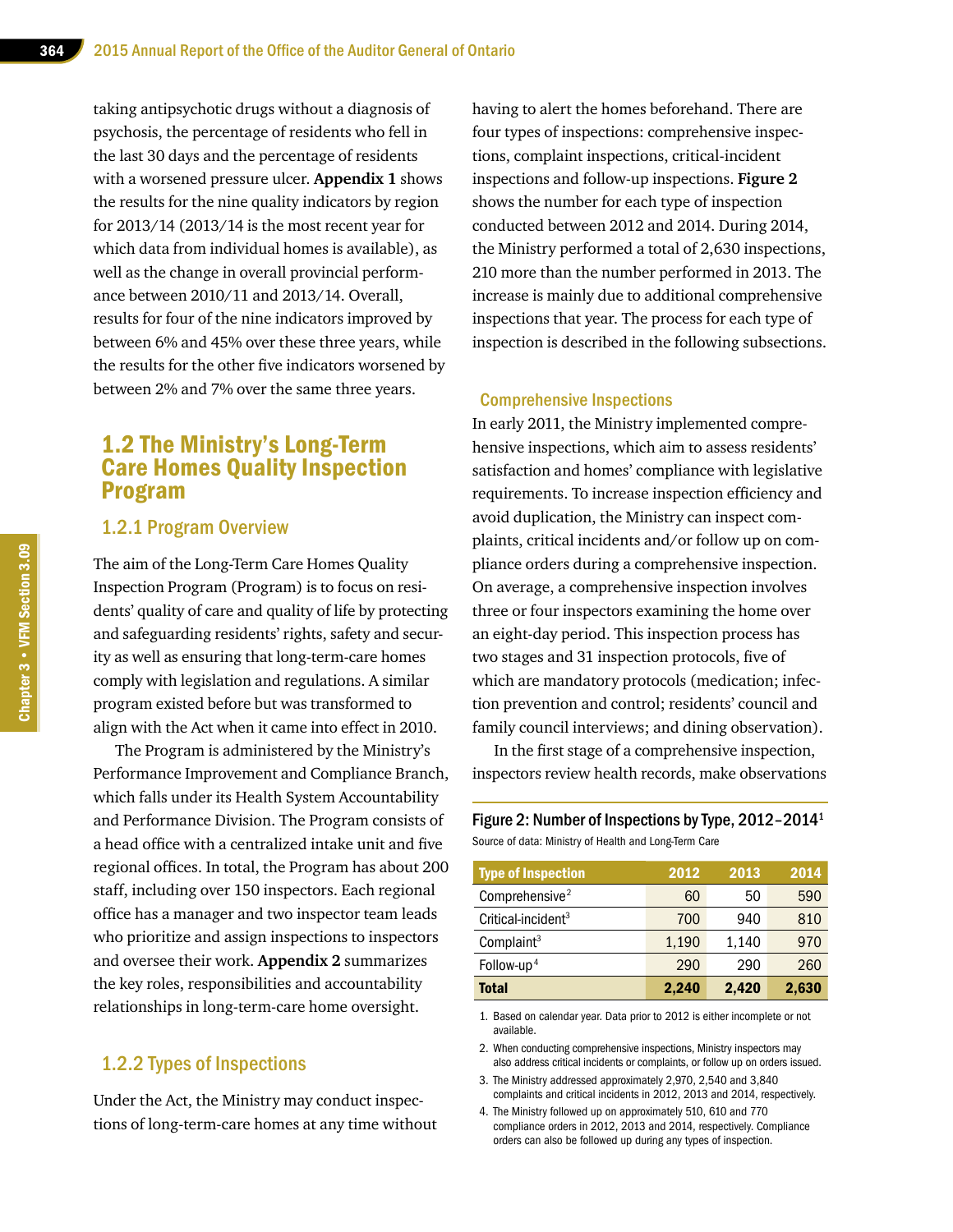in the homes, and interview a sample of residents, their family members and/or staff members who care for them. Inspectors analyze the information collected and identify areas for further, more indepth inspection in stage two.

See **Appendix 3** for a more detailed overview of the comprehensive inspection process and inspection protocols.

#### Complaint Inspections

The Ministry receives complaints from residents, their family members, and the public mostly by phone (through a toll-free ServiceOntario Action Line) but also in person and by email or fax. Long-term-care homes are also required to immediately forward any written complaints they receive to the Ministry.

Since November 2012, the Ministry's centralized intake unit has responsibility for reviewing every complaint it receives and to decide whether an inspection is warranted (i.e., any indications of a home failing to comply with the legislation). In 2014, the Ministry received close to 3,300 complaints (2013—2,910). If it decides that an inspection is required, the unit assigns a risk level to each case: high, medium or low. High-risk cases involve alleged improper care, abuse, neglect, unlawful conduct, or retaliation by the homes' staff—anything that places resident(s) in serious (or significant risk of serious) harm and in immediate jeopardy if the Ministry or the home fails to intervene. Medium-risk cases involve any alleged violation of the Act that result in moderate (or risk of moderate) harm to a resident(s). Low-risk cases involve minimal (or risk of minimal) harm. The Act stipulates that high-risk complaints be inspected immediately, while the Ministry aims to inspect medium-risk complaints within 30 days and lowrisk complaints within 120 days.

On average, it takes one or two inspectors over a two-day period to perform a complaint inspection. In 2014, the Ministry inspected about 1,810 complaints (2013—1,280). Inspectors use the

inspection protocol(s) (see **Appendix 3**) that best match the nature of the complaint. The Ministry has an internal policy that requires inspectors to report the outcome of a complaint inspection to the complainant(s).

#### Critical-incident Inspections

Long-term-care homes must immediately report critical incidents to the Ministry, such as: fire, neglect or abuse of residents, improper care, misuse of residents' money, unlawful conduct, unexpected or sudden death, residents missing for more than three hours, missing residents who return with an injury or adverse change in condition, outbreaks of reportable or communicable diseases, and contamination of the drinking water supply. For other incidents, such as resident falls resulting in significant change in condition that require a hospital visit, failures of the home's security or other major systems for more than six hours, and missing medication, the homes are required to inform the Ministry within one business day. Homes report critical incidents through a web-based tool called the Critical Incident System or through a pager if the incident occurs after business hours. In 2014, the long-term-homes reported over 12,900 critical incidents (2013—15,300) to the Ministry.

The Ministry's centralized intake unit reviews every critical incident reported to decide whether an inspection is warranted. The inspection process to address a critical incident is the same as the process for complaint inspections described in the previous section. Inspectors typically determine whether the homes complied with the legislative requirements for reporting, handling and documenting the incident, and whether the incident was a result of not complying with other sections of the Act. In 2014, the Ministry inspected approximately 2,030 critical incidents (2013—1,260).

#### Follow-up Inspections

If an inspection results in the home being issued with an order to comply with the legislation, there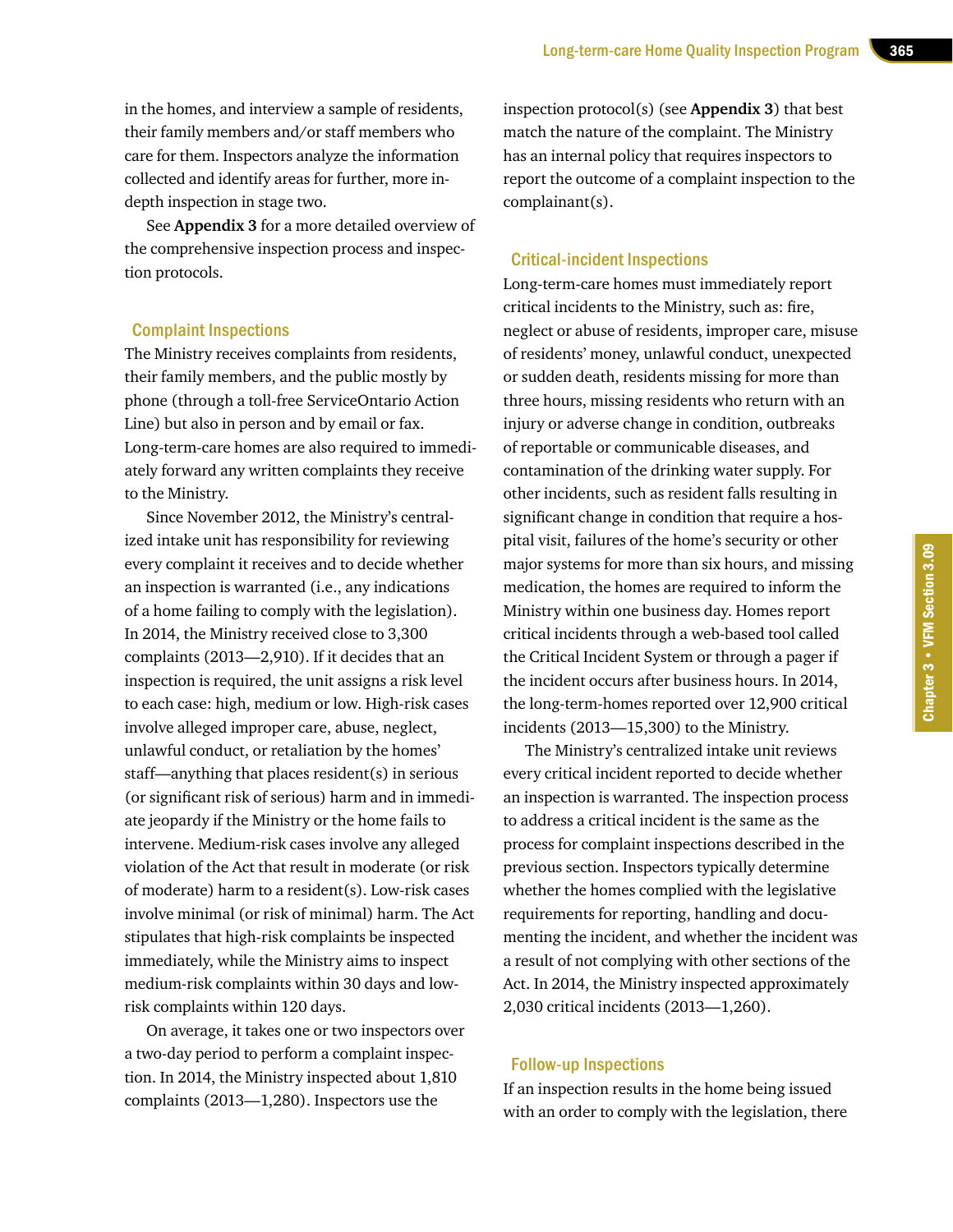must be a follow-up inspection to ensure that the home has followed the order by the deadline given and that the issue has been rectified. During 2014, the Ministry conducted about 260 follow-up inspections (2013—290) and addressed about 770 compliance orders (2013—610) issued to the homes.

#### 1.2.3 Types of Enforcement Actions

If, after conducting any type of inspection mentioned above, inspectors find a long-term-care home is not in compliance with the Act—for example, residents' rights, safety and well-being are not protected—they shall take one or more of the following five enforcement actions:

- 1) issue a written notification;
- 2) issue a voluntary plan of correction;
- 3) issue a compliance order;
- 4) issue a work-and-activity order; or
- 5) refer the matter to the Ministry's Program Director, who may issue an order.

**Figure 3** describes in detail each type of enforcement action and its follow-up requirement. When deciding what type of enforcement action to take, inspectors consider the severity and scope of the problem along with the home's history in dealing with deficiencies. **Figure 4** shows the number of enforcement actions taken by the Ministry between 2012 and 2014; the total number had increased by more than twofold during the last two years. The significant increase is primarily

due to the Ministry having performed 540 more comprehensive inspections in 2014 than in 2013 (see **Figure 2**). Over the last three years, the Ministry had not issued any work-and-activity orders that require the home to pay for necessary work performed by the Ministry on the home's behalf in order for them to achieve compliance.

#### 1.2.4 Reporting Inspection Results

After they complete an inspection of a home, inspectors are required to prepare a report documenting all instances of non-compliance they identified and the enforcement action(s) to be taken for each. Copies of the inspection report go to the home's operator, the residents' council and the family council, if there is one. The Ministry is also required to publish every inspection report on its website. Reports must be edited to remove personal and health information about individual residents before they can be made public and/or shared with the councils.

The Ministry's policy is that inspection reports are to be submitted to the regional office manager and/or inspector team lead for review, and that any reports with compliance orders must be submitted to the regional office manager for approval. The Ministry aims to deliver the inspection report to operators of the homes within two weeks of an inspection, and to publish the report on the Ministry's website within two months.

#### Figure 3: Types of Enforcement Actions and Follow-up Requirements

Source of data: Ministry of Health and Long-Term Care

| <b>Enforcement Action</b>       | <b>Description</b>                                                                                                                                                                                                  | <b>Follow-up Requirement</b>                   |
|---------------------------------|---------------------------------------------------------------------------------------------------------------------------------------------------------------------------------------------------------------------|------------------------------------------------|
| Written notification            | Specifies the details of each instance of non-compliance.                                                                                                                                                           | A follow-up inspection is                      |
| Voluntary plan of<br>correction | Requests that the home prepares a written plan of correction for achieving<br>compliance, but it does not require the home to submit the plan.                                                                      | not required.                                  |
| Compliance order                | Requires the home to take action, stop doing an action or prepare a plan in<br>order to achieve compliance by a deadline.                                                                                           | A follow-up inspection<br>is required once the |
| Work-and-activity<br>order      | Requires the home to pay for the necessary work performed by the Ministry<br>on the home's behalf to achieve compliance.                                                                                            | deadline has passed.                           |
| Director's order                | May withhold ministry funding to the home; order the home to return<br>funding; require the home to retain a person to manage or assist in<br>managing the home at the home's expense; and revoke a home's licence. |                                                |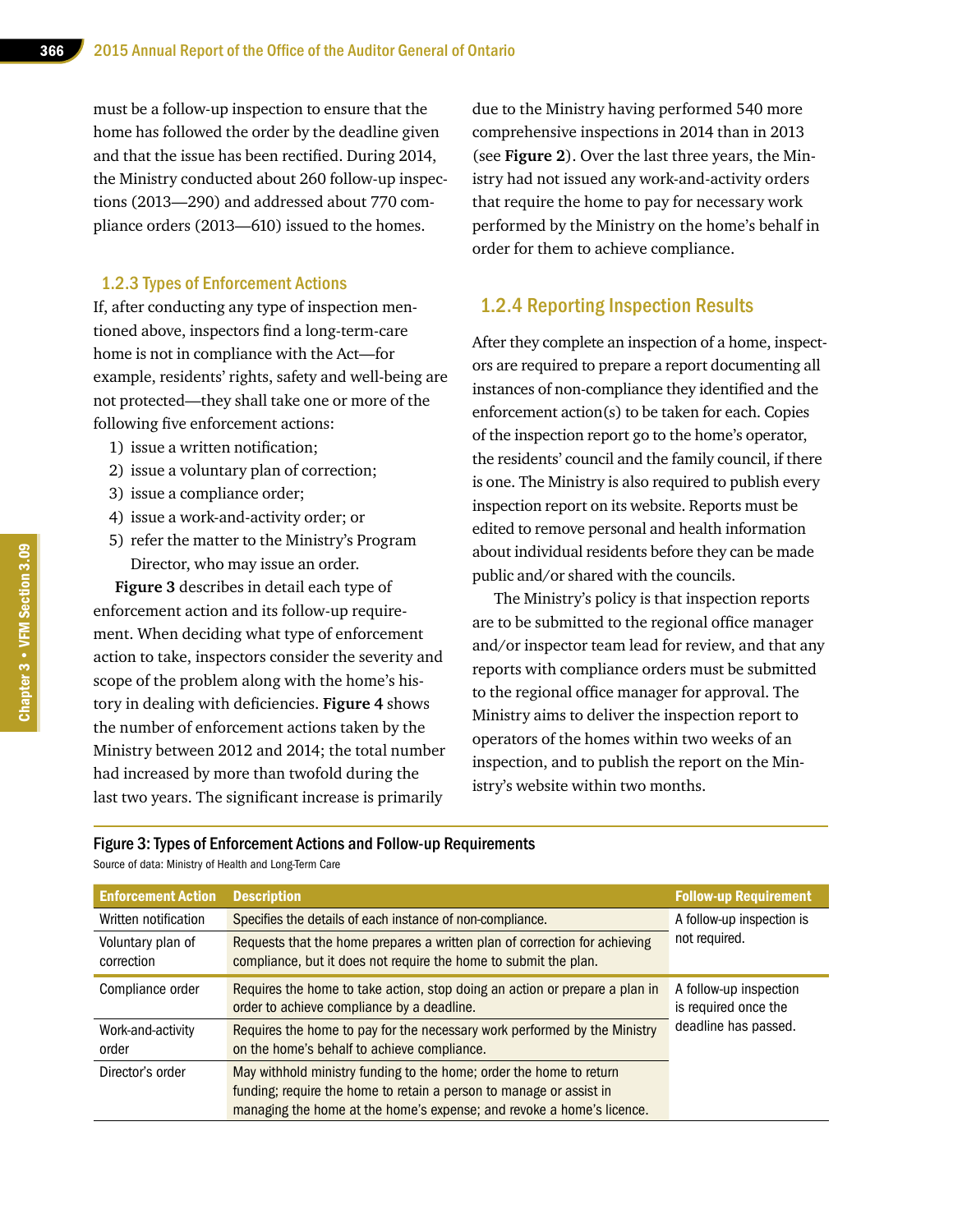#### Figure 4: Number of Enforcement Actions Taken by the Ministry, 2012–2014\*

Source of data: Ministry of Health and Long-Term Care

| <b>Enforcement Action</b>    | 2012         | 2013  | 2014  |
|------------------------------|--------------|-------|-------|
| Written notification         | 1,650        | 1,490 | 4,030 |
| Voluntary plan of correction | 1,940        | 2,000 | 4,450 |
| Compliance order             | 640          | 670   | 1,040 |
| Work-and-activity order      | $\mathbf{0}$ | 0     |       |
| Director's order             | 1            | 0     |       |
| <b>Total</b>                 | 4,231        | 4,160 | 9.520 |

Based on calendar year. Data prior to 2012 is either incomplete or not available.

### 1.2.5 Summary of Key Events and Program **Expenditures**

**Figure 5** summarizes the key events relating to the Program since the *Long-Term Care Homes Act, 2007* (Act) became effective in 2010. The Act stipulates that every long-term-care home must have an unannounced inspection at least once a year. Although the Act does not specify that the annual inspection is to be a comprehensive one, in June 2013 the then Minister of Health and Long-Term Care publicly committed to completing comprehensive inspections of all Ontario long-term-care homes by the end of 2014, and every year after that. The Minister's commitment was made in recognition that more frequent comprehensive inspections would help identify systemic issues in long-term-care homes.

Soon after the Minister's public commitment, the Ministry announced its plans to hire about 100 new inspectors in addition to the 80 inspectors it already employed. In July 2013, the Ministry began conducting comprehensive inspections of each of the approximately 630 homes across Ontario. The Minister's commitment was 95% achieved by the end of 2014 and fully achieved by the end of January 2015.

As a result of the significant changes to the Program since 2010 (see **Figure 5**), its expenditures have fluctuated over the past five years. **Figure 6** shows the changes in expenditures for the fiscal years from 2010/11 to 2014/15. Spikes during the first two fiscal years are mainly related to the cost

of developing and implementing the information systems that support the new inspection process. The increases over the last two fiscal years are mainly related to the cost of hiring close to 100 new inspectors.

### 1.3 Other Key Players in the Longterm-care Home Sector

In addition to the Ministry, there are several other key organizations and stakeholders involved in various aspects of long-term-care homes. Each of them plays a key role in providing and/or supporting quality of care and quality of life for long-term-care residents. **Appendix 4** provides more detail on the key players and their roles in the long-term-care home sector. Some of the main stakeholders are as follows:

- The Ministry's Long-Term Care Homes Licensing and Program Unit is responsible for licensing long-term-care homes.
- Ontario's 14 Local Health Integration Networks (LHINs) fund and monitor the performance of long-term-care homes.
- Ontario's 14 Community Care Access Centres (CCACs) determine applicants' eligibility and manage the admission process to long-termcare homes.
- Health Quality Ontario is an agency funded by the Ministry to evaluate the effectiveness of health-care services.
- Municipal fire departments conduct inspections at long-term-care homes to enforce the Ontario Fire Code. The Office of the Fire Marshal and Emergency Management, under the Ministry of Community Safety and Correctional Services, monitors service levels of fire departments as part of its oversight role.
- Several other associations and advocacy groups provide a wide range of support and services for seniors, residents, family members of residents, physicians, and operators in long-term-care homes.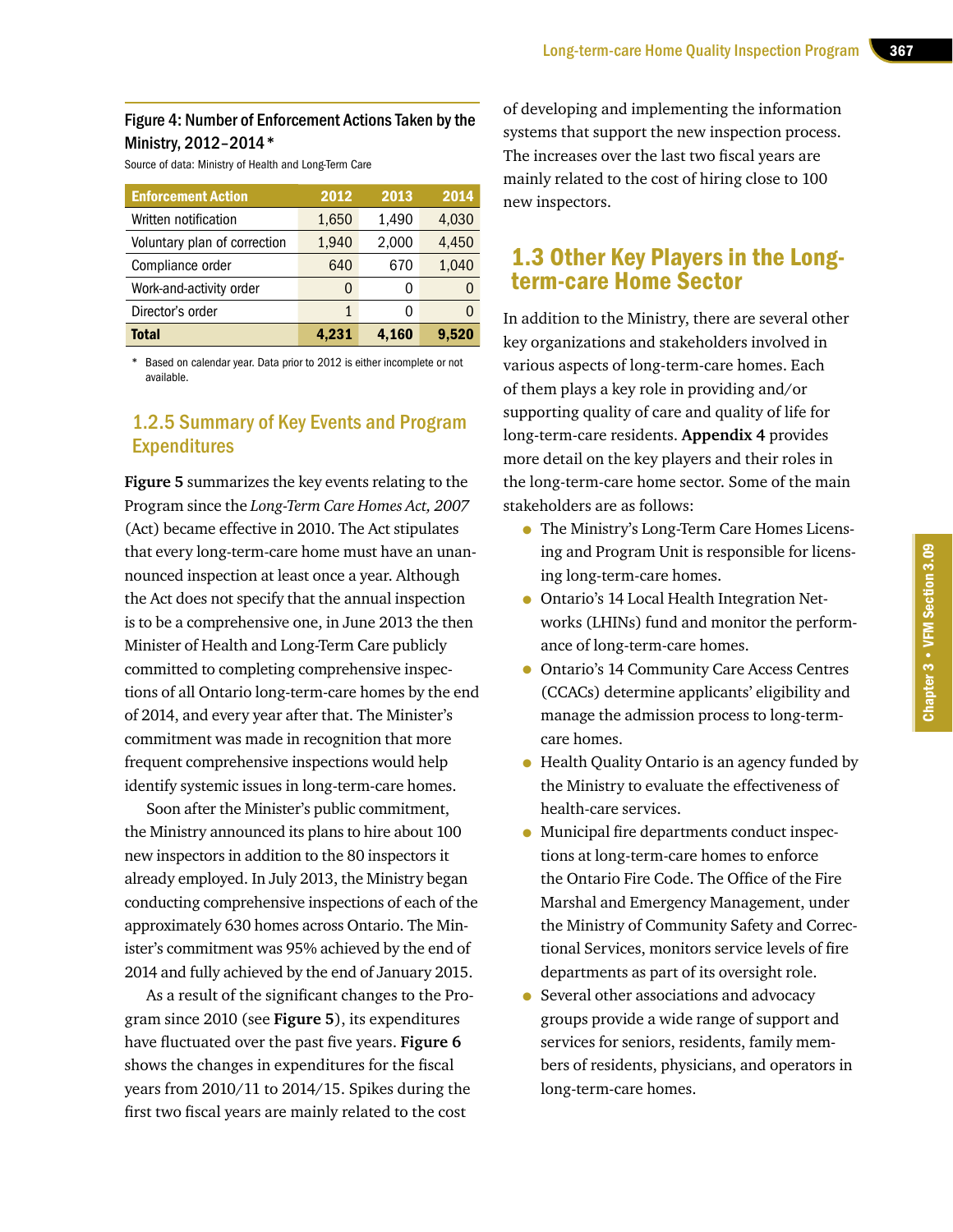#### Figure 5: Long-Term Care Homes Quality Inspection Program, Key Events 2010–2015

Prepared by the Office of the Auditor General of Ontario

| <b>Date</b>       | <b>Event</b>                                                                                                                                                                                                                                                                                                                                                                                                   |
|-------------------|----------------------------------------------------------------------------------------------------------------------------------------------------------------------------------------------------------------------------------------------------------------------------------------------------------------------------------------------------------------------------------------------------------------|
| July 1, 2010      | The Long-Term Care Homes Act, 2007, comes into effect. The Compliance Monitoring Program is renamed<br>the Long-Term Care Homes Quality Inspection Program (Program).                                                                                                                                                                                                                                          |
| February 2011     | The Program launches a new two-stage comprehensive inspection process (see Appendix 3).                                                                                                                                                                                                                                                                                                                        |
| November 2012     | The Program establishes a centralized intake unit to standardize the process for assigning complaints<br>received from residents of long-term-care homes and their family members, and critical incidents<br>reported by homes' operators to regional offices. (Before this, each regional office was responsible for<br>handling the complaints and critical incidents reported for the homes in its region.) |
| June 2013         | The Minister of Health and Long-Term Care publicly commits to conducting comprehensive inspections<br>for all long-term-care homes by December 31, 2014, and annually after that. The Ministry commits to<br>hiring about 100 new inspectors in addition to the 80 that the Program already employs.                                                                                                           |
| <b>July 2013</b>  | The Ministry begins its project to accelerate comprehensive inspections.                                                                                                                                                                                                                                                                                                                                       |
| June 2014         | The centralized intake unit develops an information system to track and assign all complaints and critical<br>incidents received to regional offices.                                                                                                                                                                                                                                                          |
| December 31, 2014 | The Program has conducted at least one comprehensive inspection at 95% of the 630 long-term-care<br>homes across Ontario, largely meeting the Minister's June 2013 commitment.                                                                                                                                                                                                                                 |
| January 31, 2015  | Comprehensive inspections were completed for the remaining 5% of long-term-care homes.                                                                                                                                                                                                                                                                                                                         |

### Figure 6: Program Expenditures by Fiscal Year, 2010/11–2014/15

Source of data: Ministry of Health and Long-Term Care



# 2.0 Audit Objective and Scope

The objective of our audit was to assess whether effective systems and procedures were in place to:

- ensure that inspections of long-term-care homes are conducted efficiently and consistently across the province on a timely basis and in compliance with applicable legislative requirements; and
- measure and report on the effectiveness of the inspection program as it relates to the quality of care and quality of life for residents in longterm-care homes.

Senior management at the Ministry reviewed and agreed to our objective and associated audit criteria. We conducted our audit fieldwork from October 2014 to April 2015.

In conducting our audit, we reviewed applicable legislation, regulations, policies, information systems, case files, inspection reports and other relevant documents. We interviewed appropriate staff at the Ministry's head office, at the centralized intake unit and at all five regional offices. We also visited eight long-term-care homes, covering all five regions.

We met with representatives from Health Quality Ontario, as well as from several associations and advocacy groups, such as the Ontario Long Term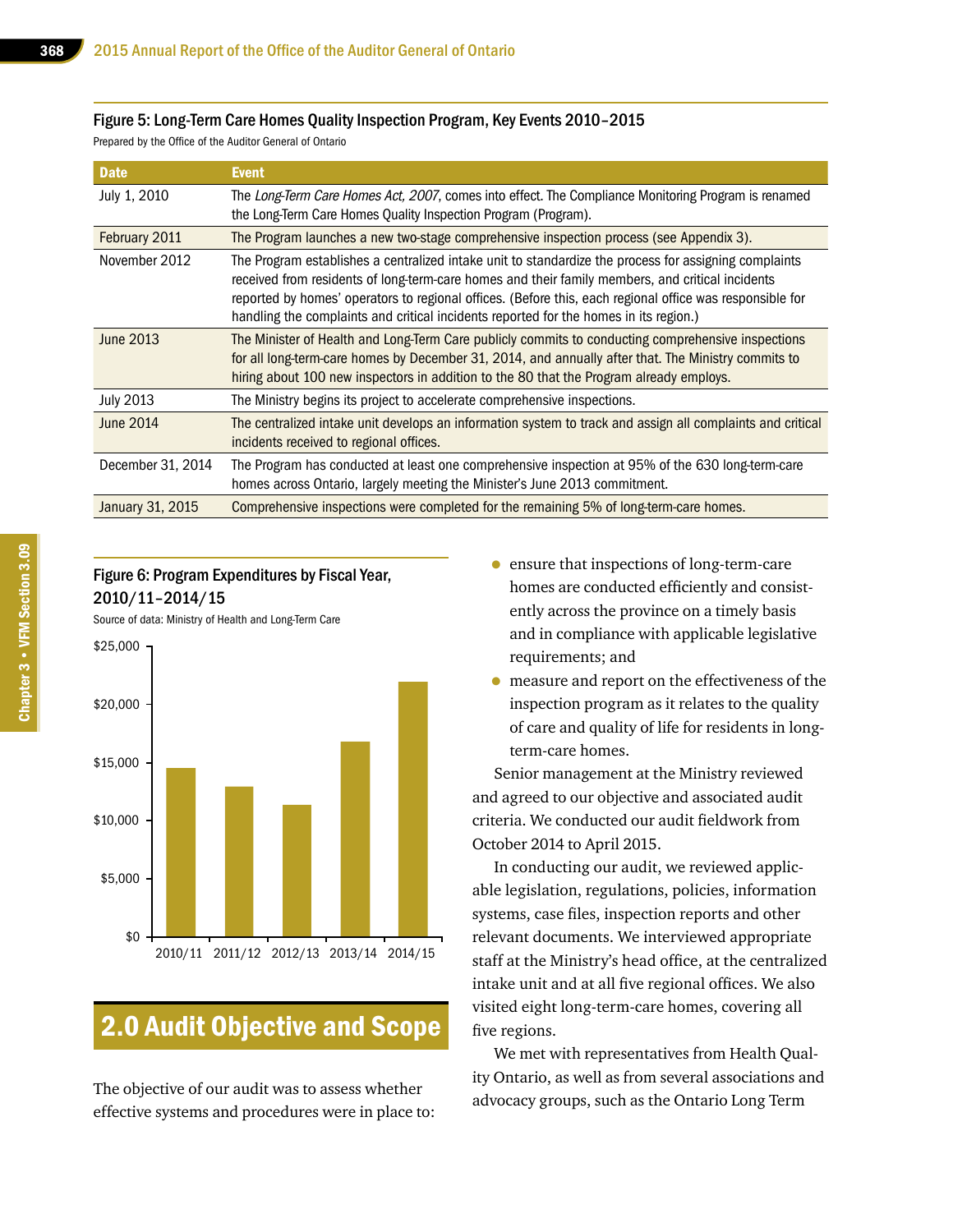Care Association, Ontario Association of Non-Profit Homes and Services for Seniors, Ontario Association of Residents' Councils, Family Councils' Program, Advocacy Centre for the Elderly, and Ontario Long Term Care Physicians. These associations represent residents, families, physicians and longterm-care home operators across the province. We also met with the representatives from the Office of the Fire Marshal and Emergency Management and contacted several municipal fire departments to obtain a better understanding of their role in providing fire protection and prevention at longterm-care homes.

In addition to interviewing the residents' councils at the homes that we visited, we surveyed two key stakeholder groups—home administrators and family councils across the province—to get their perspectives on the Program and their experience with inspections conducted by the Ministry. The response rate was close to 30% from home administrators and 17% from the family councils.

We conducted research on similar inspection programs in other jurisdictions. We also engaged an independent expert with knowledge of the longterm-care home sector to advise us.

As part of our planning for this audit, we reviewed the Ministry's internal audit report on the inspection of trust accounts in long-term-care homes, and considered these audit findings when scoping our audit.

# 3.0 Summary

Since the *Long-Term Care Homes Act, 2007* (Act) came into effect in 2010, the Long-Term Care Homes Quality Inspection Program (Program) has undergone a number of changes to help ensure that homes comply with the legislation. Our audit found that delays by the Ministry in conducting complaints and critical-incident inspections and ensuring that homes correct deficiencies identified place residents at risk. We found that the Ministry

often did not take timely action to ensure residents were safe and their rights were protected.

Since 2013, the Ministry has focused a great deal of its attention and resources—including the hiring of close to 100 new inspectors—on meeting the Minister's commitment of completing planned comprehensive inspections of approximately 630 long-term-care homes of the province by the end of 2014 and every year after that. At the same time, the Program has had to deal with a growing workload in other areas: addressing an increasing number of complaints and critical incidents at homes, following up on orders issued for non-compliance found in previous inspections, and reporting on inspection results.

The Ministry needs to strengthen its oversight of the Program to address the significant variations in inspectors' workloads, the number of compliance orders issued, and inspection and reporting timeliness across the province. Depending on the location of the home, residents' concerns might be inspected or followed up sooner, later or not at all. While the Canadian Institute for Health Information publishes quality-of-care indicators that are self-reported by long-term-care homes in Ontario, the Ministry did not link the information to its inspection results. Because the Ministry has neither monitored nor set targets for most aspects of the Program, it was unable to demonstrate the extent of the improvement that the inspection program has had on residents' quality of care and quality of life.

The following are some of our more significant findings:

• **Complaint and Critical-Incident Inspection delays place residents at risk**—While the commitment to conducting comprehensive inspections was met, the backlog of complaints and critical incidents was more than doubled—from about 1,300 as of December 2013 to about 2,800 as of March 2015. We found that 40% high-risk complaints and critical incidents that should have been inspected immediately took longer than three days; over a quarter of these cases took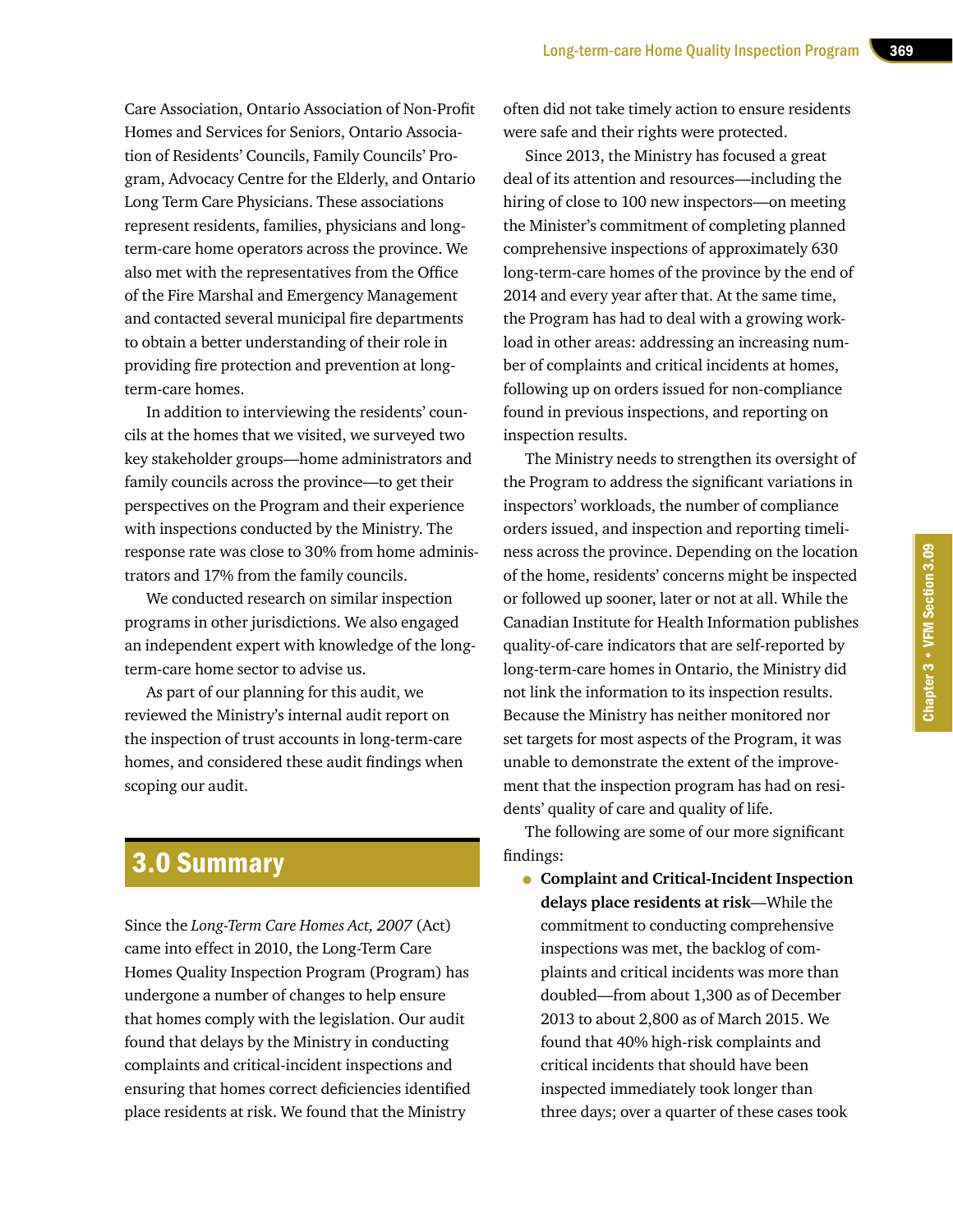between one and nine months for inspection. Sixty percent of our sample of medium-risk cases that should have been inspected within 30 days took an average of 62 days. In one case, the Ministry received a complaint in 2014 from a concerned family about a resident whose bed lacked bed rails, but an inspection was only conducted over six months later, by which time the complaint could not be verified. As well, during that inspection, the inspector reported that another resident at the same home who also lacked bed rails had fallen at night and sustained a serious head injury.

- **The Ministry did not prioritize comprehensive inspections based on homes' risk level**—We found that only a few homes that were considered high- or medium-risk underwent comprehensive inspections from June to December of 2013. Furthermore, almost all comprehensive inspections of high-risk homes were performed relatively evenly throughout 2014. If the Ministry prioritized the inspections based on risk, the issues identified by the Ministry later in the year could have been prevented or rectified by the homes sooner. The Ministry informed us that the primary reason it had not inspected higher-risk homes first was because lower-risk inspections provided training opportunities for new inspectors hired at the beginning of the year.
- **Homes are given inconsistent timelines to rectify issues identified by inspectors**—The Ministry does not provide clear guidance on how much time long-term-care homes should be given to comply with orders. For example, in 2014, inspectors in one region gave homes an average of 34 days to comply with orders relating to key risk areas (such as carrying out a resident's plan of care, protecting residents from abuse and neglect, and providing a safe, secure, and clean home), while inspectors in another region gave homes an average of 77 days to comply with similar orders. The Min-

istry could not explain the variance because it does not track and compare such information between regions.

- **The Ministry has not properly conducted secondary review of cases initially deemed not to require inspections**—The Ministry did not regularly conduct secondary reviews of the almost 10,800 complaints and critical incidents received in 2014 to ensure they were appropriately closed without inspection. This presents a risk that cases are being closed without the Ministry verifying that homes had taken proper action, were in compliance with the Act, and that residents' quality of care and quality of life were protected. Our survey of the family council representatives who had filed a complaint with the Ministry indicated that approximately 80% of them were not satisfied with how the cases were addressed by the Ministry. Reasons cited include no investigation took place and/or the outcome was never communicated back to the complainant.
- **Situations placing residents at risk are not followed up by the Ministry in a timely manner to ensure resolution**—The Ministry does not have an effective process for monitoring compliance orders that require followup. Specifically, two-thirds, or about 380, of compliance orders due in 2014 had not been followed up within the Ministry's informal 30-day target. On average, it took the Ministry two months after an order's due date to perform a follow-up inspection. For example, the Ministry issued a compliance order in January 2014 relating to a sexual harassment case; however, the Ministry did not follow up until eight months later when it found the home was still not in compliance. In another case, the Ministry did not follow up for over four months on a compliance order relating to a staff member verbally and physically abusing residents in 2014. In both cases, the inspectors had to re-issue new compliance orders to the homes for protection of the residents.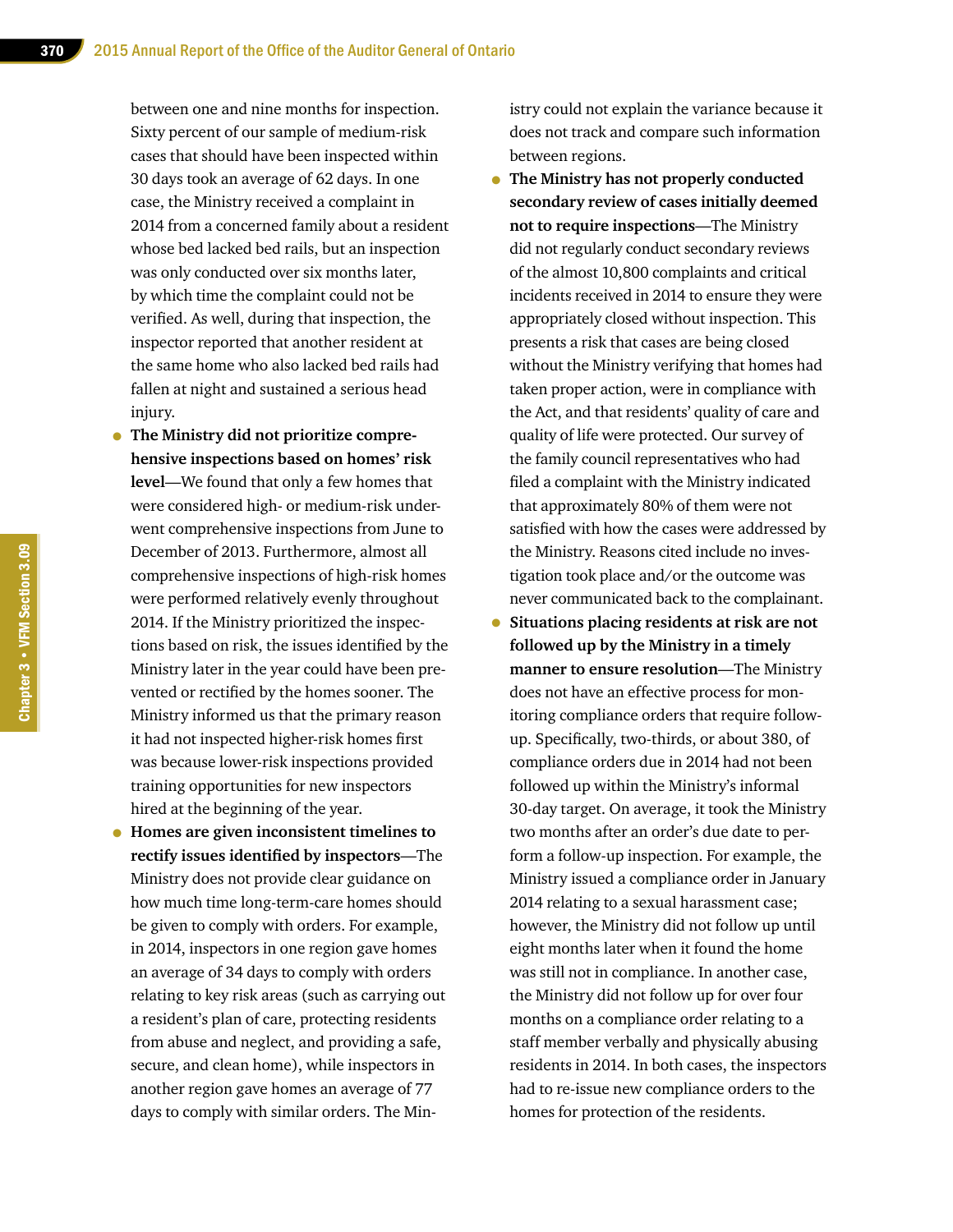- **The Ministry's actions are not sufficient to address the repeated non-compliance in certain long-term-care homes**—We noted that homes in one region did not comply with almost 40% of the compliance orders issued by the Ministry in 2014, while homes in another region did not comply with about 17% of orders. The Ministry did not know the reasons why the homes repeatedly failed to correct certain deficiencies.
- **Inspection timeliness and effectiveness varies across the province**—We found that the timeliness of the whole inspection process (which we have defined as, from the receiving of complaints or critical incidents to conducting follow-up inspections) varied significantly across the province. In 2014, the Hamilton and Toronto regions took almost twice as long as the London region to complete the whole inspection process. Our analysis indicated that the Hamilton region issued, on average, 75% more compliance orders than the London region, which contributed to longer inspection times. Furthermore, the primary cause for inspection delays in the Toronto region was due to staffing and management issues, which resulted in it having the largest backlog of complaints and critical incidents.
- **Ontario legislation does not require a minimum front-line-staff-to-resident ratio at long-term-care homes**—Home administrators identified insufficient staffing and training as the main reasons for their failure to achieve compliance. In 2014, long-term-care homes provided an average of 3.4 direct care hours per resident per day, while the Ontario Association of Non-Profit Homes and Services for Seniors recommends four hours. Home administrators also said that the provincial funding of \$7.87 per resident per day is not sufficient to meet residents' nutritional needs (three meals plus two snacks).
- **The Ministry does not consolidate useful quality-of-care information along with**

**inspection results on long-term-care homes**—Apart from the Ministry's inspection program, other organizations report on the quality of long-term-care homes, covering indicators such as wait times, direct-care hours per resident per day, and the use of physical restraints and anti-psychotic drugs. The Ministry has made no attempt to consolidate and publish its inspection results with other useful information available, such as reports by Health Quality Ontario and Canadian Institute for Health Information. This information would help to provide a complete picture of how well a home is performing compared to other homes or compared to the provincial average.

• **The Ministry needs to pay more attention to fire safety at long-term-care homes**—The Ministry confirmed that 30% of Ontario long-term-care homes did not have automatic sprinklers installed as of March 2013. Furthermore, at the end of our audit, the Ministry still had no information on whether these 200 homes (representing over 20,000 residents) were complying with the Fire Code requirements aimed to reduce risk in dwellings with no automatic sprinkler systems. Municipal fire departments are responsible for attending fire drills and conducting fire inspections at long-term-care homes, but there is no formal protocol to share inspection results with the Ministry on a regular basis. By sharing the fire inspection results, the Ministry and municipal fire departments can better ensure that homes are assisted in correcting the fire safety deficiencies or, if necessary, the Ministry would have the knowledge to be able to intervene and relocate residents from unsafe homes in a timely manner.

This report contains 13 recommendations, consisting of 30 actions, to address the findings noted during this audit.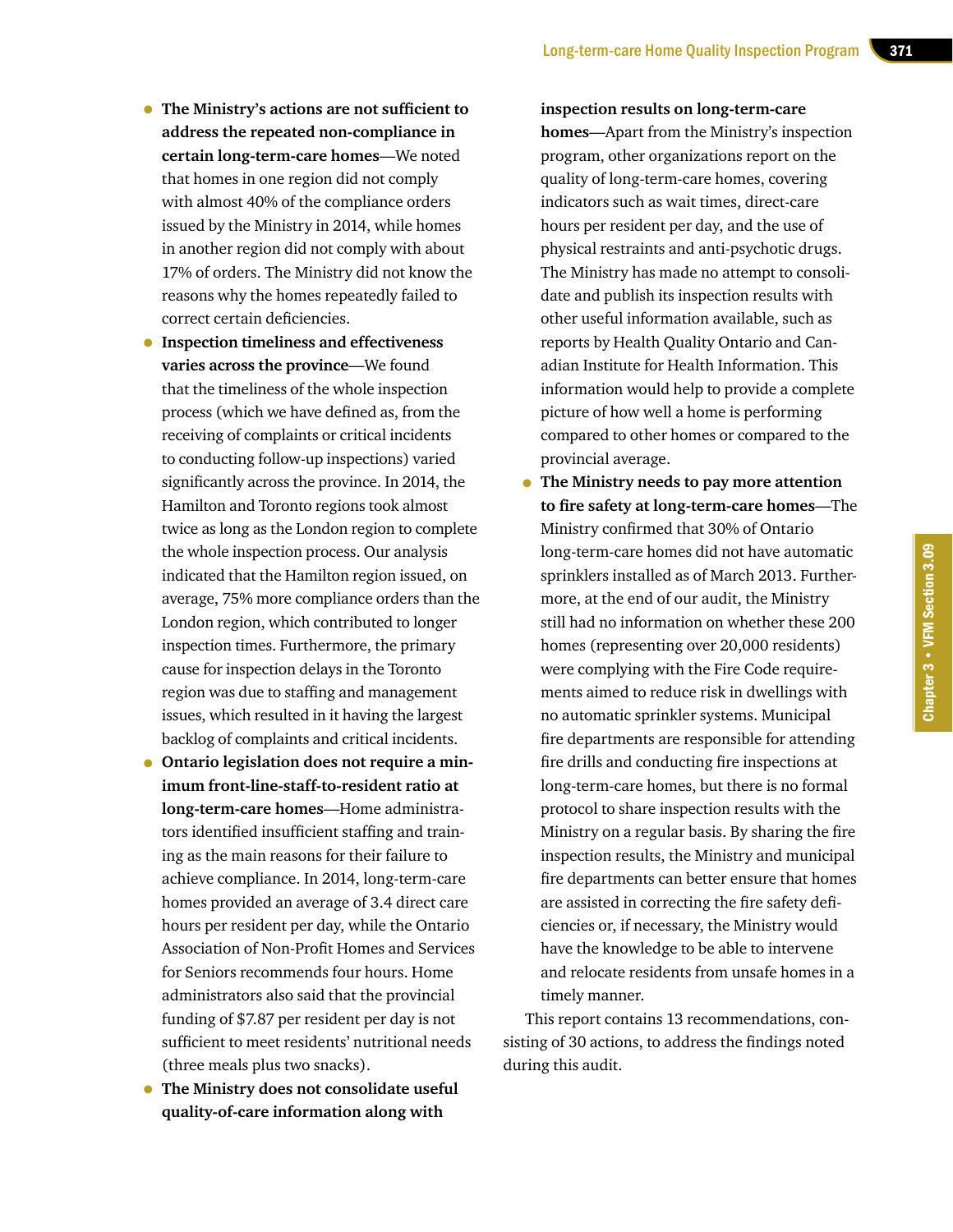#### OVERALL MINISTRY RESPONSE

The health, safety and well-being of residents in Ontario's Long-Term Care (LTC) Homes are of paramount importance to the government of Ontario. Long-term-care homes are the *homes* of over 77,000 people. In these dwellings residents can continue to live with dignity, security, safety and comfort, and have their physical, psychological, social, spiritual and cultural needs met. As such, the Ministry welcomes and appreciates the comprehensive audit conducted by the Auditor General on the Long-Term Care Homes Quality Inspection Program. The recommendations in this report will be used to build upon existing success and will support continuous quality improvement.

The *Long-Term Care Homes Act, 2007* (Act) came into force on July 1, 2010. The Act and Ontario Regulation 79/10 were developed to improve the resident experience and quality of life in LTC homes. The Act sets clear and detailed standards for residents' rights, care and services, and for the operation of LTC homes.

Within the context of the Act, the Ministry has transformed the inspection process to achieve a more accountable, consistent and transparent compliance inspection program that focuses on risk issues and resident-care outcomes. The Long-Term Care Homes Quality Inspection Program (Program) safeguards resident rights, safety, and quality of care through various types of inspections including comprehensive inspections, complaint and criticalincident, and follow-up inspections.

Since the implementation of the Act, the Ministry has completed over 12,900 inspections and over 1,100 comprehensive inspections. Ministry inspectors have a duty under the Act to identify in an inspection report all non-compliances found during the course of an inspection.

To comply with the requirements of the Act, the Ministry launched a refreshed public website in February 2012. This site contains links to

the public versions of all inspections reports and orders related to inspections conducted in LTC homes across the province since July 1, 2010.

The Ministry is continually working to refine and improve the Program to ensure its effectiveness and, ultimately, to provide security, safety, and comfort to its residents. The Program has experienced significant growth of 150% over the past 18–24 months with the addition of up to 100 new inspectors. This has enhanced the Ministry's ability to complete more timely inspections; it has also helped meet the government's commitment as noted above. The Ministry implemented IT improvements in 2015 to support management reporting. These improvements will help the Program better address the recommendations of the Auditor General.

In recognition of the important role that LTC homes play in the health care system, subsequent to the audit the Ministry created a new Long-Term Care Homes Division which came into effect October 2015. As part of the new division, a new LTC Homes Inspection Branch was also established to help the Ministry in its continued focus on resident care and safety and to enhance program oversight.

## 4.0 Detailed Audit **Observations**

### 4.1 The Ministry is Slow in Addressing Complaints and Critical Incidents at Long-termcare Homes

### 4.1.1 Inadequate Resource Planning Has Contributed to a Backlog of Complaint and Critical-incident Inspections

The Minister's commitment to perform comprehensive inspections of the roughly 630 long-term-care homes in the province was met by January 2015. But that meant the Program had fewer resources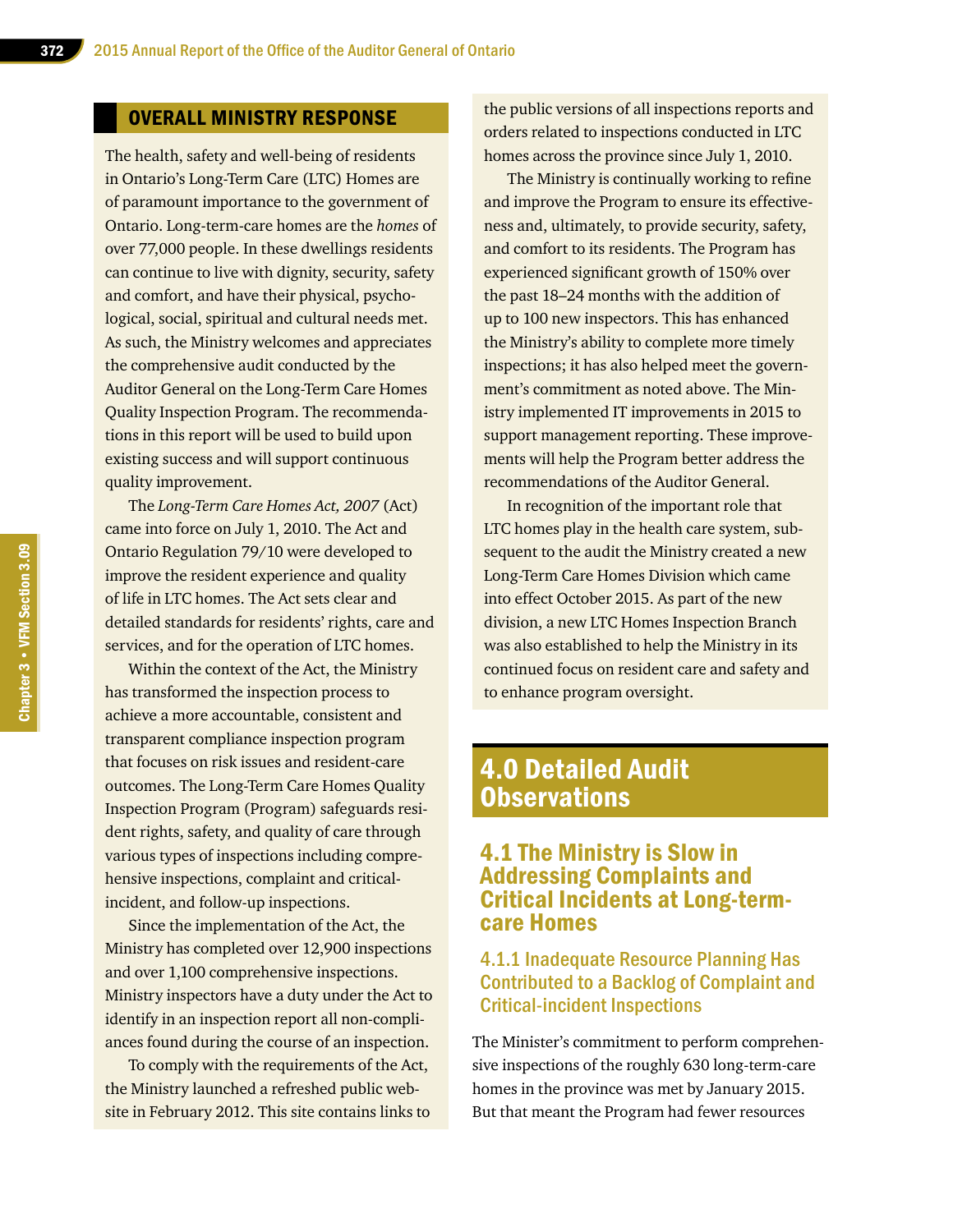available for other types of inspections. At the same time, the Ministry has received a significant increase in complaints and critical incidents requiring inspections—from approximately 3,640 in 2013 to 5,440 in 2014. The result is a serious backlog.

#### Backlog of Complaint Inspections

As of March 31, 2015, the Ministry had about 960 complaints outstanding, an amount that has increased by almost 70% (from about 570) since December 2013. The increased backlog mainly stems from a greater number of complaints received and those requiring inspections.

• In 2014, the Ministry received a 13% increase in complaints—from about 2,910 in 2013 to about 3,300 in 2014. The London region, in particular, had experienced the most significant increase—a 47% increase in complaints between the two years (see **Figure 7**). The Ministry indicated that the increase was due to an improved public awareness, a reflection of the Minister's heightened commitment to these matters. However, the Ministry could not explain why the London region had experienced the most increase in complaints compared to the other regions. Our further analysis indicated that it could relate to the

#### Figure 7: Number of Complaints Received, by Region, 2013 and 2014\*



\* Based on calendar year. Regional data prior to 2013 is not available because the Ministry did not track the information.

difference in quality of care across the province. Based on the information reported by the Canadian Institute for Health Information, we noted that, for example, the results of eight out of nine quality-of-care indicators at long-term-care homes in the London region were below the provincial average in 2013/14.

- The Toronto region experienced a 26% increase in complaints from about 650 cases in 2013 to about 820 cases in 2014. The increase was primarily due to the geographic re-allocation of the 23 long-term-care homes (representing approximately 4,500 residents) from the Ministry's Ottawa regional office to the Toronto regional office in 2014.
- As the Ministry received a higher number of complaints in 2014, the number of these cases requiring inspections also increased by 31%, from approximately 1,600 cases in 2013 to approximately 2,100 cases in 2014. The Ministry assessed that of the 2,100 complaints requiring inspections, 2%, 53%, and 45% were high-, medium-, and low-risk, respectively, as shown in **Figure 8**. **Figure 9** indicates that the most frequent public complaints

#### Figure 8: Number of Province-wide Complaints Requiring Inspections, by Risk Level, 2013–2014\* Source of data: Ministry of Health and Long-Term Care



\* Based on calendar year. Data prior to 2013 is not available.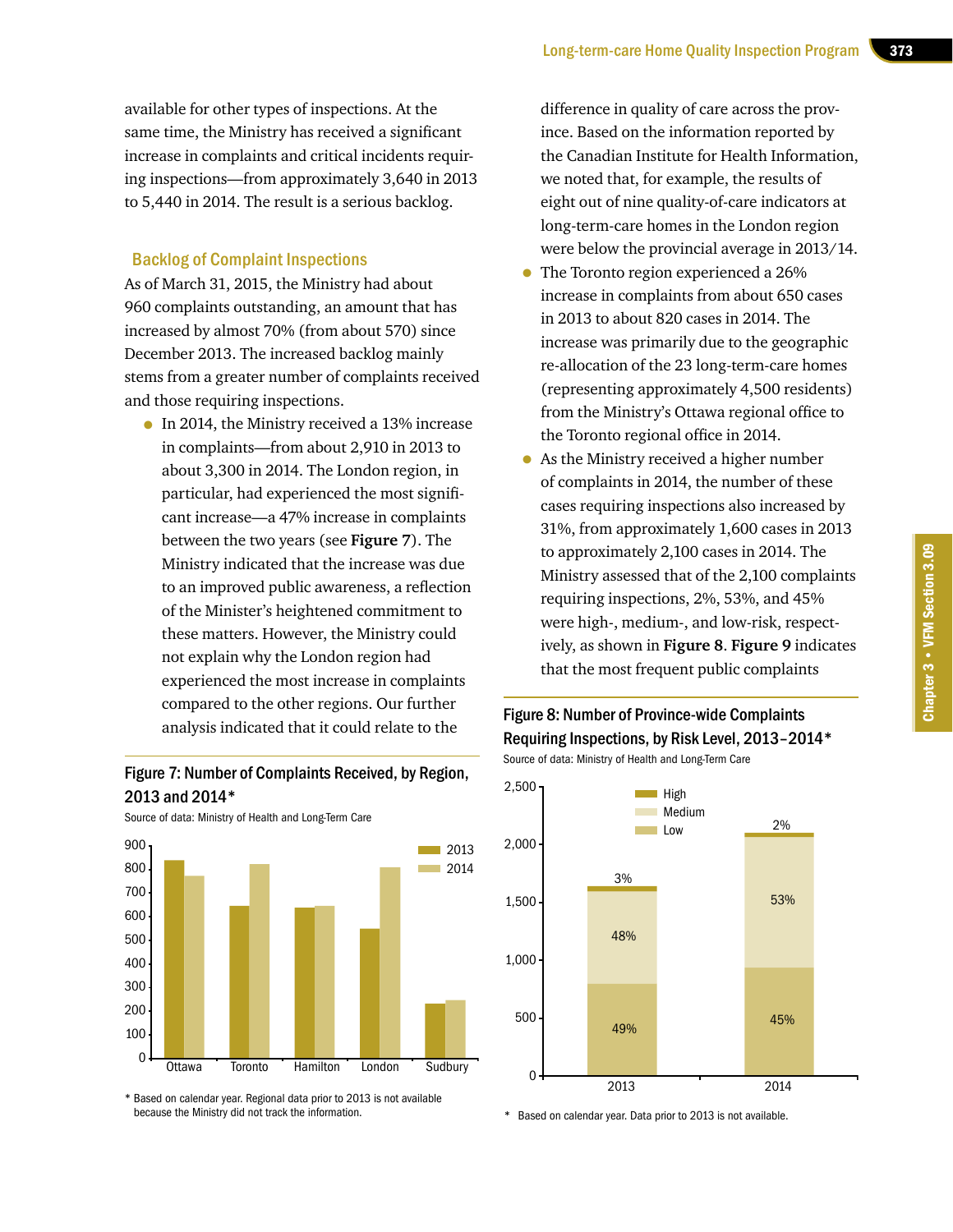Figure 9: Number of Province-wide Complaints Requiring Inspections, by Category, 2013–20141

Source of data: Ministry of Health and Long-Term Care



1. Based on calendar year. Data prior to 2013 is not available.

- 2. Failure to Comply: issues related to home operations (e.g., emergencies, outbreaks, infection control, safe and secure home, and staffing and care standards).
- 3. Improper Care: issues related to direct resident care (e.g., pressure ulcers, physical restraints, weight loss, bowel or bladder incontinence, pains, falls, responsive behaviours and medication misappropriation).

were of homes not providing proper care to residents or not meeting other operational standards such as in handling emergencies, outbreaks, and infection control.

#### Backlog of Critical-incident Inspections

The Ministry also had a backlog of critical-incident inspections. As of March 31, 2015, the Ministry had about 1,840 critical incidents outstanding, an amount that has increased by more than two-and-ahalf times (from about 700) since December 2013. The increased backlog mainly stems from a greater number of critical incidents requiring inspections.

• In 2014, the Ministry determined that about 3,340 critical incidents should be inspected (from 2,040 in 2013) despite long-term-care homes in all regions self-reporting a fewer number of critical incidents in 2014 than in 2013 (see **Figure 10**). In late 2013, the Ministry revised the reporting requirements for critical incidents. For example, homes do not need to report every instance that a resident is taken to a hospital if his/her health did not change significantly.

#### Figure 10: Number of Critical Incidents Reported by Long-term-care Homes, by Region, 2013 and 2014\*

Source of data: Ministry of Health and Long-Term Care



Based on calendar year. Regional data prior to 2013 is not available because the Ministry did not track the information.

### Figure 11: Number of Province-wide Critical Incidents Requiring Inspections, by Category, 2013–20141

Source of data: Ministry of Health and Long-Term Care



1. Based on calendar year. Data prior to 2013 is not available.

2. Failure to Comply: issues related to home operations (e.g., emergencies, outbreaks, infection control, safe and secure home, and staffing and care standards).

- 3. Improper Care: issues related to direct resident care (e.g., pressure ulcers, physical restraints, weight loss, bowel or bladder incontinence, pains, falls, responsive behaviours and medication misappropriation).
	- In 2014, the majority of critical incidents requiring inspections was in the abuse-andneglect category, a number that had increased by 90% from about 930 cases in 2013 to about 1,750 cases in 2014 (see **Figure 11**). The increase is primarily due to the homes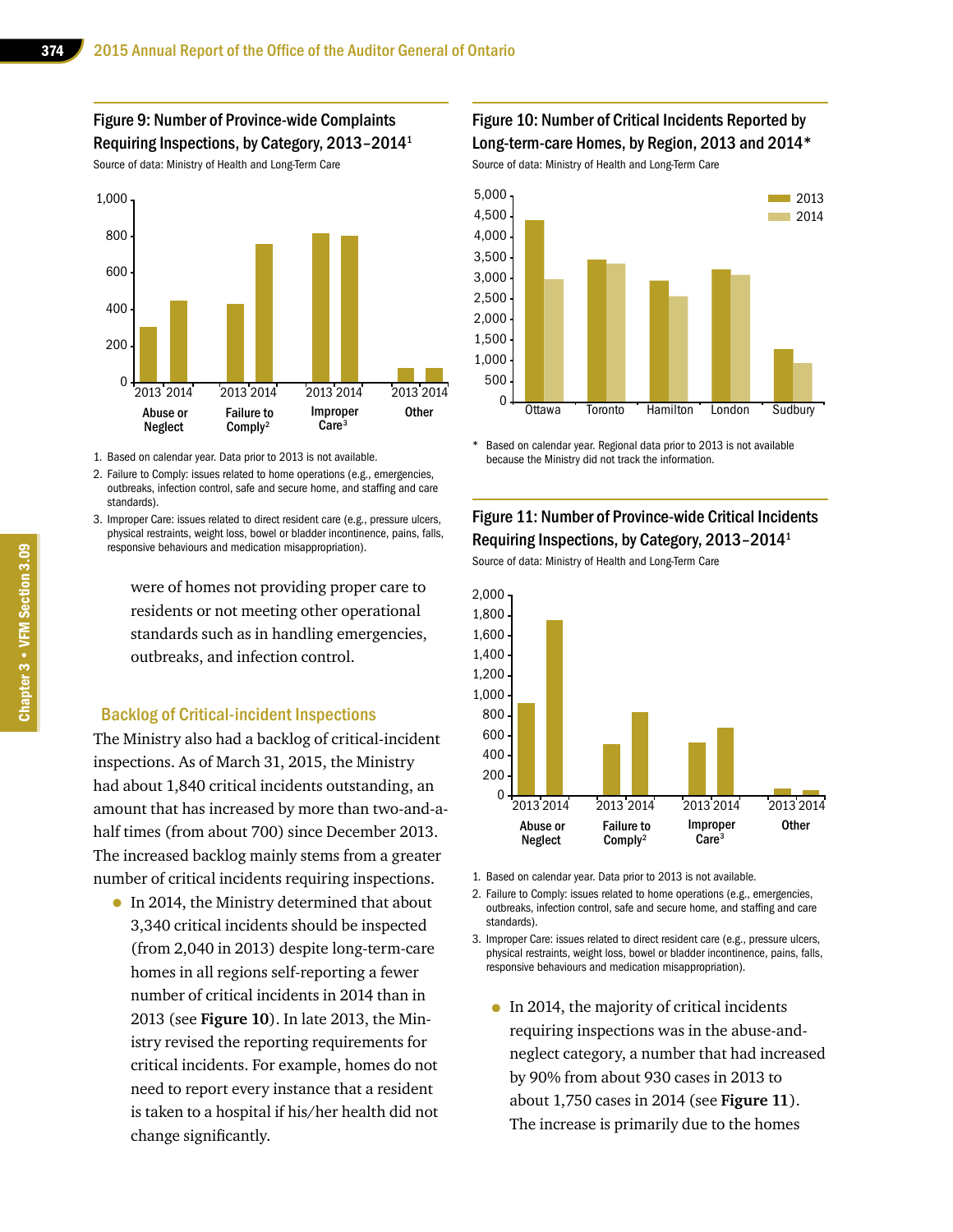being better trained by the Ministry on their obligation to report abuse and neglect cases. Because the homes reported a greater number of abuse-and-neglect critical incidents in 2014, many of these cases that warranted an inspection were assessed as medium risk by the Ministry as shown in **Figure 12**.

As of March 31, 2015, four of the five regional offices had complaints or critical incidents that had been outstanding for more than a year with no inspection. The number of such cases per office ranged from two at one office to 94 at another.

We found that the Ministry had not undergone a thorough analysis of the projected and actual workload in each region before deciding to hire an additional 100 inspectors in July 2013. Instead, the decision was based solely on the resources the Ministry estimated would be needed to meet the Minister's commitment of conducting comprehensive inspections of every home by the end of 2014. As such, it didn't take into account the Program's other responsibilities, such as conducting complaint, critical-incident and follow-up inspections, as well as reporting inspection results. Once the Ministry realized it had insufficient staff to meet both the Minister's commitment and the growing backlog of

Figure 12: Number of Province-wide Critical Incidents Requiring Inspections, by Risk Level, 2013–2014\* Source of data: Ministry of Health and Long-Term Care



\* Based on calendar year. Data prior to 2013 is not available.

complaint, critical-incident and follow-up inspections, in September 2014 it approved the hiring of an additional 24 employees, including 12 inspectors and 12 administrative staff.

### 4.1.2 Complaint and Critical-Incident Inspection Delays Place Residents at Risk

The Ministry's policy is to conduct inspections of homes with complaints and critical incidents in accordance with their risk level: high-risk cases should be inspected immediately and medium-risk cases within 30 days. We found that the Ministry was not always meeting its targets.

We reviewed all high-risk and a sample of medium-risk complaints and critical incidents in 2014 and found that about 40% of high-risk cases and about 60% of medium-risk cases had not been inspected on a timely basis. Forty percent of the high-risk cases that we reviewed should have been inspected immediately but took longer than three days; over a quarter of the 40% high-risk cases took between one and nine months for inspection. We also found that medium-risk cases in our sample that should have been inspected within 30 days took an average of 62 days. We noted some cases where inspection delays had negatively impacted residents' quality of care and quality of life:

• The Ministry was informed of a high-risk critical incident in August 2014 relating to a resident who had difficulty swallowing and died from choking while eating under the supervision of a long-term-care home staff member. An inspection took place over three months later because no inspectors were available until then. During the inspection, the inspector found that the home had failed to prepare a care plan (a care plan or plan of care sets out clear directions to staff covering how a resident's care, such as medical, nursing, personal support and dietary care, should be delivered) to ensure that the resident was eating safely. The inspector also found seven other incidents where orders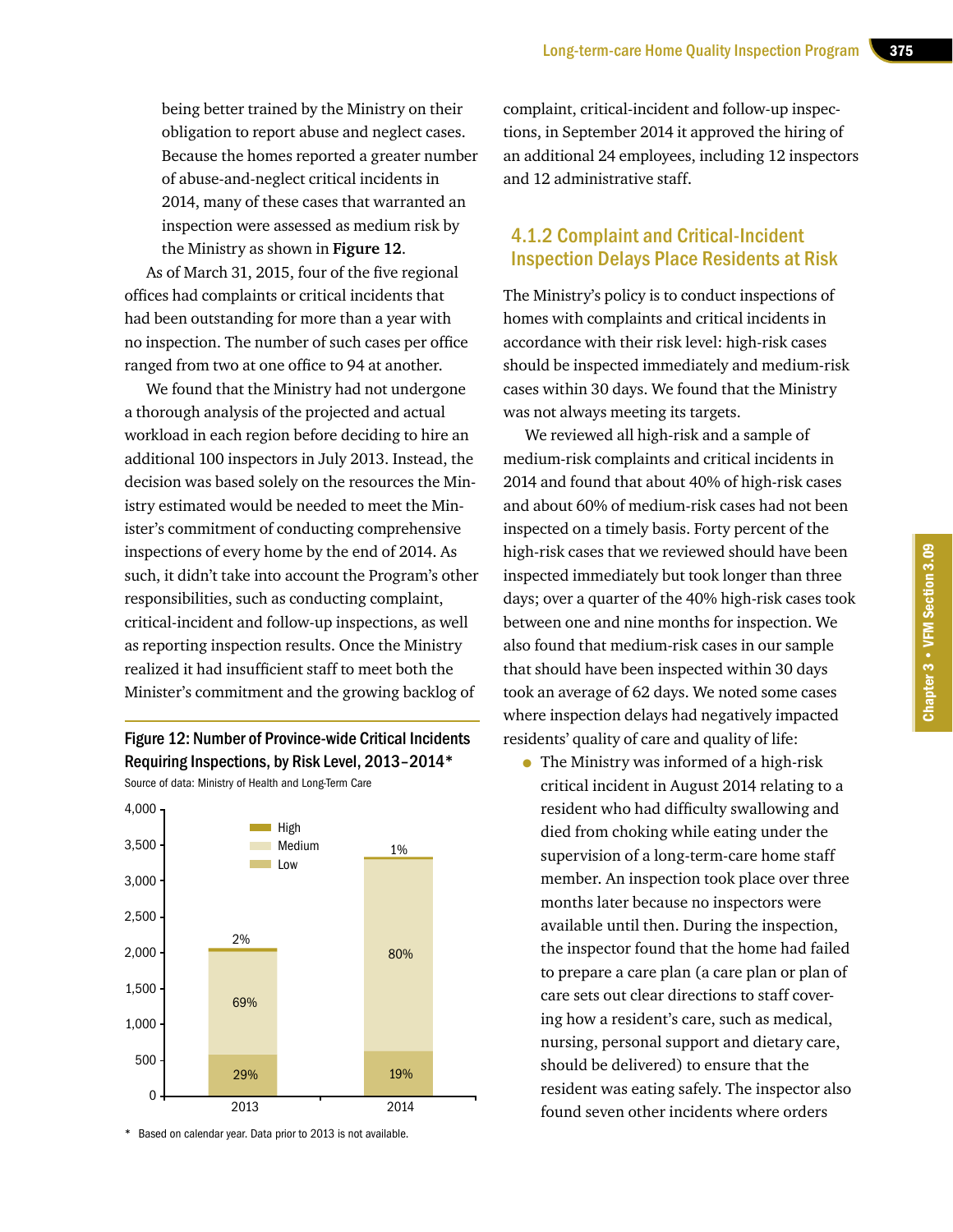from residents' physicians and dieticians were not followed, which increased the risk of harm to these residents.

- In August 2014, the Ministry received a medium-risk complaint about a resident whose family believed he/she was unsafe due to sleeping in a bed that lacked bed rails. No inspection took place until February 2015, more than six months later, by which time the complaint could not be verified because the resident had passed away. As well, during the inspection, the inspector reported that another resident who also lacked bed rails had fallen at night and sustained a serious head injury.
- In May 2014, the Ministry received a criticalincident report relating to the alleged physical abuse of a resident by a home's staff member. Yet, no inspection took place until February 2015—more than eight months later. The Ministry informed us that the inspection had been delayed because of insufficient resources, and that it was told the home had put the staff member on paid leave. However, without performing an inspection, the Ministry could not ensure that the action was actually taken by the home or that it was providing adequate training for its staff on residents' rights. When the inspection finally did take place, the inspector issued an order that required the home to provide staff with training on abuse policy and residents' rights.

We also found little consistency from one region to the next in terms of the time it takes to complete each step of the inspection process—which we have defined as, from receiving a complaint or critical incident to performing an inspection; from the inspection end date to the completion of the inspection report; from the date an order is issued to its due date; and from an order's due date to the date of performing a follow-up inspection. Because the Ministry does not track the inspection process from beginning to end, we used the best information available to estimate the time it took to complete medium-risk complaint or critical-incident inspections in each region. We found that, depending on where a medium-risk complaint or critical incident originated, the Ministry took between 126 days (or about four months) to 248 days (or about eight months) to complete the entire inspection process, with the provincial average 188 days (or about six months), as shown in **Figure 13**.

We found that the Hamilton and Toronto regions took almost twice as long as the London region to complete the whole inspection process. Upon further analysis, we noted that the Hamilton region issued, on average, 75% more compliance orders than the London region, which led to longer inspection times. We also found that the primary cause for inspection delays in the Toronto region was due to staffing and management issues, which resulted in it having the largest backlog of complaints and critical incidents—fives times more than the London region.

#### RECOMMENDATION 1

To ensure that the Program significantly improves the timeliness of inspecting complaints and critical incidents, the Ministry of Health and Long-Term Care should:

- identify the reasons for the significant fluctuation in the number of complaints and critical incidents as well as cases requiring inspection;
- collect and analyze all the information needed (including total projected workload, the number of inspectors available compared to demand, inspection duration and timeliness, regional circumstances, and other risk factors) to develop a detailed resource plan and distribute resources accordingly; and
- regularly monitor and evaluate the resource plan against actual performance to determine if further action is required.

#### MINISTRY RESPONSE

The Ministry accepts this recommendation and has established criteria for the Centralized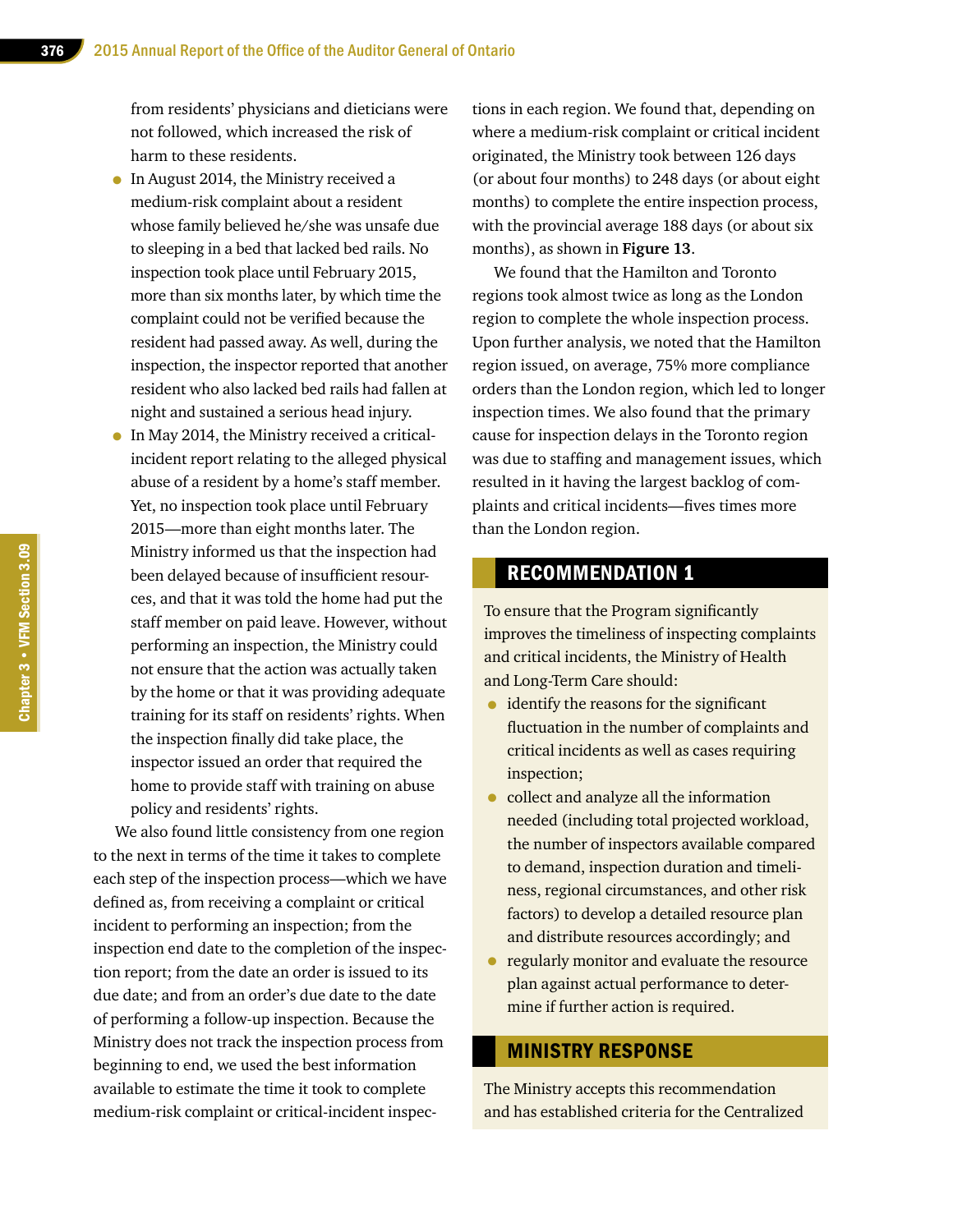### Figure 13: Estimated Average Number of Days the Ministry takes to Complete the Inspection Process (from Receiving a Medium-risk Complaint or Critical Incident to Conducting a Follow-up Inspection) by Region, 2014<sup>a,b</sup>



Prepared by the Office of the Auditor General of Ontario

- a. Because the Ministry of Health and Long-Term Care does not track the inspection process from beginning to end, we used the following sources of data/ assumptions to create this figure:
	- 1. The time from receiving a complaint or critical incident to performing the inspection. It is based on a sample of inspections for medium-risk complaints and critical incidents.
	- 2. The time from the end of an inspection to the inspection report completion date. It is based on a sample of complaint inspection reports, critical-incident inspection reports and follow-up inspection reports.
	- 3. The time from the date an order is issued to the date the non-compliance must be rectified by the home. It applies to orders in "key risk areas" identified by the Ministry.
	- 4. The time from the date an order is due to the date of performing a follow-up inspection to ensure compliance of the order. It includes all orders that call for a follow-up inspection.

b. Based on calendar year.

Intake Assessment and Triage Team's (CIATT) assessment of all critical incidents and complaints. Using these criteria, the CIATT will be able to determine potential legislative or regulatory non-compliance with one or more of the requirements in the Act and, if necessary, the potential risk to one or more residents associated with the complaint or critical incident.

The CIATT utilizes the established criteria and program policies and procedures to determine whether a critical incident or complaint needs to be triaged to the respective regional office for inspection. As well, the Ministry has recently implemented a formal audit of a random sample of cases to ensure the criteria, policies and procedures are applied consistently.

The volumes of complaints and critical incidents vary from month to month. Fluctuations in numbers of complaints or critical incidents being identified as requiring inspection is expected, as every case is assessed individually and decisions on inspection will differ based on the specific set of circumstances associated with the case.

The Ministry will conduct an analysis of the current organizational structure of its Long-Term Care Homes Quality Inspection Program (Program). This will include an analysis of staff and management complements and workload,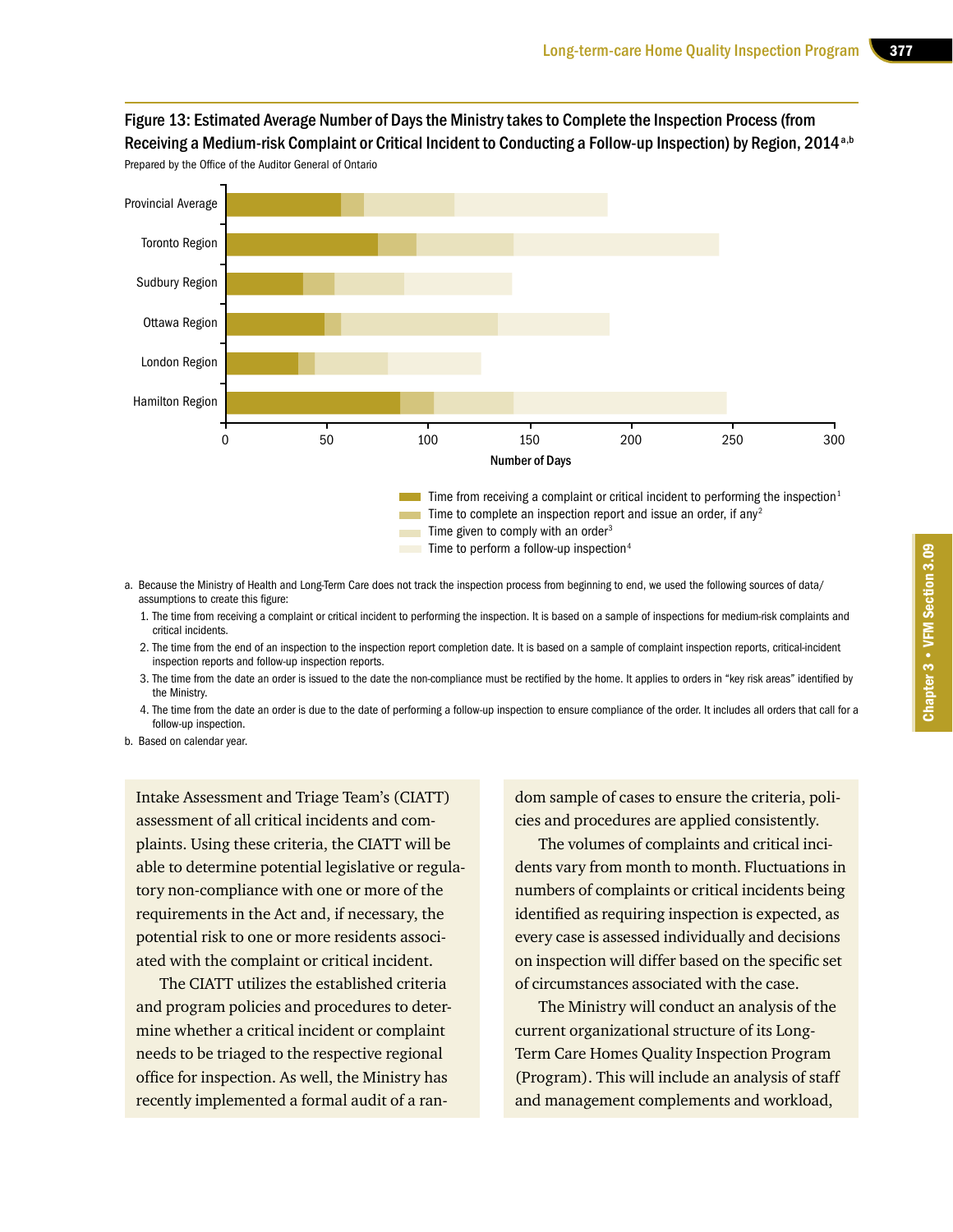intake functions, administrative functions, specialized resources and operating budget, as well as strengths, opportunities and risks of the current program structure.

This analysis will inform potential organizational strategies to support a more efficient deployment of program resources, more manageable workload, the sustainability of the program, and promote provincial consistency in the management and delivery of the program.

Included in the organizational strategies will be an evaluation plan to ensure there is regular evaluation of the resources against program requirements to determine if further action is required.

### 4.2 Tracking of Complaints and Critical Incidents is Inconsistent and Inadequate

### 4.2.1 The Ministry Is Not Tracking Complaints and Critical Incidents Effectively

We found that the Ministry did not know how many inspections were overdue or for how long because it does not have an effective system in place to track complaints and critical incidents that require inspections. Also, inconsistent practices from one region to another mean that inspection timelines differ widely across the province. For example, one region took, on average, 36 days to conduct medium-risk complaint and critical-incident inspections, while another took 86 days, far exceeding the Ministry's 30-day target for medium-risk inspections. During our visits to the five regional offices and discussions with program staff, we found the following:

• The electronic logs for tracking complaints and critical incidents used in regional offices are prone to human error and do not flag when key information is missing. For example, regional offices did not always note the risk level of a complaint or critical incident in their tracking logs. Without this information, the Ministry has no way of effectively demonstrating that higher-risk cases, such

as abuse and neglect incidents that place residents in immediate jeopardy, are being addressed within an appropriate time frame. We found that, of the approximately 2,800 complaints and critical incidents outstanding as of March 31, 2015, about 800 (or 30%) did not have a risk level assigned to them.

- None of the regional offices track and monitor the number of complaints and critical incidents that are past due for inspection. Based on our own calculations, we found that, for the 2,000 cases that did have a risk level noted, about 1,200 (or 60%) were past their inspection time frame. Close to 90%, or 1,070, of the complaints and critical incidents that were overdue as of March 31, 2015 were assessed by the Ministry to be medium-risk.
- Although the logs for tracking complaints and critical incidents are standardized for all regions, their use was inconsistent. One regional office had missing fields in its tracking log, another maintained two separate logs and a third was using its own internally developed tracking system. Inspector team leads in each regional office may also use their judgement in prioritizing and assigning complaints and critical-incident inspections. We found their methods varied widely. For example, one regional office's informal policy is that all low-risk complaints should be inspected within 30 days of receiving them. (The Ministry has no policy regarding when to inspect low-risk cases, but has set an informal target of 120 days, which can be followed at each regional office's discretion.) The other four regional offices schedule inspections based primarily on risk, regardless of the order in which they were received. One regional office informed us that, for the sake of efficiency, it did not conduct separate inspections for medium-risk complaints and critical incidents, inspecting them instead when it was time for the home's annual comprehensive inspection. In this region,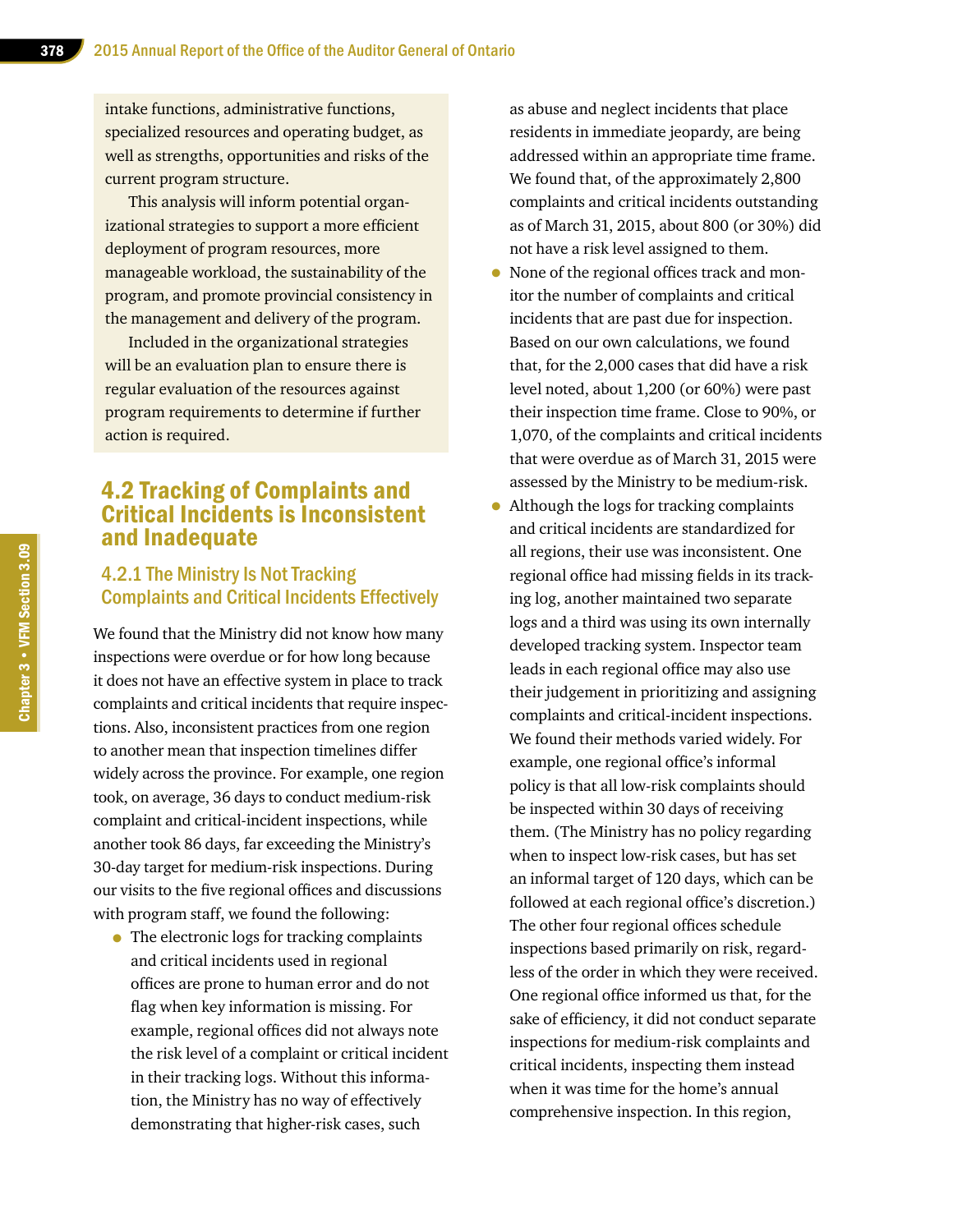the Ministry's 30-day inspection target for medium-risk cases was often not followed.

### 4.2.2 The Ministry Has Not Reviewed Cases That Were Closed Without Inspections

In 2014, the Program's centralized intake unit determined that only about one-third of the approximately 16,240 complaints and critical incidents required an inspection. We reviewed a sample of the remaining two-thirds of complaints and criticalincident cases that had been closed without inspection and found that 65% of them had insufficient documentation to show why an inspection was not required. After a further review of the case details, we found the decision not to inspect could be justified for half the cases, but it was not clear why an inspection had not been required for the other half. This presents a risk that cases are being closed without the Ministry confirming the homes had taken proper action, the homes are in compliance with the Act, and that residents' quality of care and quality of life are protected. In addition, the Ministry did not always contact the family members to ask if they were satisfied that any problems or concerns affecting the residents were resolved appropriately.

For example, the Ministry closed a complaint received in May 2013 without an inspection. The complaint was from a resident's family member who was concerned about the resident's loss of appetite, vomiting and weight loss. The family member requested twice that the resident be examined at a hospital. But the Ministry could not demonstrate it had made sufficient efforts to ensure the resident was properly cared for and that the complainant was satisfied with the result. We noted another example where the Ministry closed a critical-incident case, reported in April 2015, without an inspection. The Ministry did not contact the family member to confirm that they were satisfied with the result. Instead, the Ministry relied solely on the report filed by the home claiming that it had resolved the case appropriately. Believing the critical incident was much more serious than

the home reported, the family member was later surprised to hear that the Ministry decided not to perform an inspection. Subsequently, the family filed a formal complaint alleging the home did not treat the resident with respect when handling the critical incident.

Our survey of family council representatives conducted in March 2015 indicated that approximately 80% of those who had filed a complaint with the Ministry were not satisfied with the outcome. Reasons cited included lack of investigations and outcomes not being communicated back to complainants. The Ministry's policy requires inspectors to report back to complainants on the outcomes of their inspections, but we found no documentation in the Ministry's tracking system to show that this had been done for over 20% of the files we examined.

### RECOMMENDATION 2

To better track, prioritize and monitor the handling of complaints and critical incidents, the Ministry of Health and Long-Term Care should:

- perform periodic secondary reviews of complaints and critical incidents received by the Program's centralized intake unit to ensure that reasons for not conducting an inspection are justified and documented;
- track and monitor complaints and critical incidents that are overdue for inspections;
- clarify expectations on how to prioritize and when to inspect complaints and critical incidents to ensure consistency throughout the province; and
- inform complainants and the family members of inspection results or why an inspection was not conducted, and document the action taken.

### MINISTRY RESPONSE

The Ministry supports this recommendation and has introduced business processes and procedures as of June, 2015 to formalize the review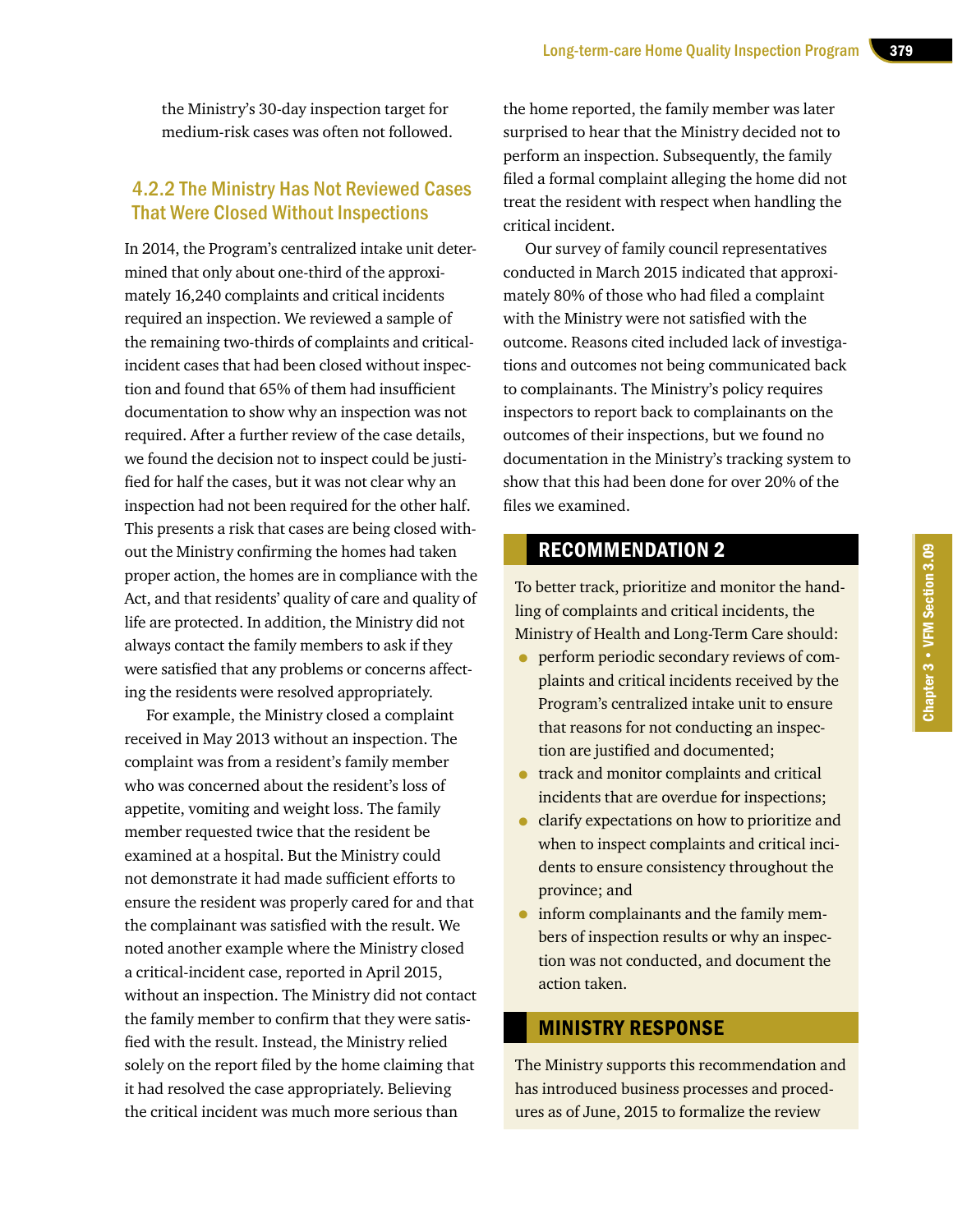process (random audit samplings). Currently, the CIATT manager conducts random audits of all cases (closed and triaged for inspection) and addresses any identified concerns with CIATT staff. Information gathered through the randomized audit process will inform quality improvement opportunities including training and updates to policies and procedures.

The Ministry tracks the number of new and yet to be inspected complaints and critical incidents on a monthly basis. In May 2015 changes were implemented in the Intake Application to allow reporting of additional fields, including target dates for inspection along with their risk level. This allows reports to be generated, identifying which intakes are overdue for inspection. As of September 2015, this data has been reported from the Intake Application. Regional offices' staff are being trained to run the reports. This will be in place for all regional offices with standardized business processes by November 2015.

Criteria related to prioritizing inspections is outlined in the policy, shared with all inspectors during orientation and reinforced during CIATT/regional office staff meetings as required. The Ministry will review the current policy to identify any opportunities for further guidance for inspectors in order to support a consistent approach across the province.

The current policy requires inspectors to contact the complainant after the inspection to let them know the results of an inspection. This policy is reinforced through the training of inspectors and monthly regional office meetings, as required. At CIATT, complainants are informed that, where their concern is not covered by the Act, an inspection will not be conducted. In these cases complainants are advised on alternative resources (where appropriate) to help them address their issue. There are also situations, determined either by CIATT or at the regional offices, where sufficient information has been gathered to determine that an inspection is not required. The policy will be updated to formalize the requirement to inform the complainant if an inspection will not be conducted.

### 4.3 Comprehensive Inspections Are Not Prioritized By Risk

Given that the Ministry had to conduct a comprehensive inspection of every long-term-care home by the end of 2014 to meet the Minister's commitment, we expected that it would have a system in place to prioritize inspections of higher-risk homes within the targeted time frame. However, we found that higher-risk homes were not being inspected before lower-risk homes.

When we reviewed the actual sequence in which homes received comprehensive inspections, we found that very few medium- and high-risk homes had been inspected from June 2013 to December 2013; instead, almost all comprehensive inspections of high-risk homes were performed relatively evenly throughout 2014. The Ministry informed us that it did use a risk-based framework to schedule comprehensive inspections. This framework is supposed to assign a risk level to each home using factors such as the number of complaints and critical incidents, the number of orders the home had been previously issued, and a quarterly risk report that includes an assessment of every home in the province. However, we did not find that the Ministry had conducted inspections based on its own risk levels.

If the Ministry prioritized the inspections based on risk, issues at homes that were later identified by the Ministry could have been prevented or rectified by the homes sooner. We found that the Ministry inspected over 50 higher-risk homes after the first half of 2014 which resulted in close to 90 orders issued to these homes. For example, the Ministry found that numerous homes had failed to update and/or follow residents' plan of care which contributed to the residents sustaining injuries such as bone fractures from falls. At one home, the inspectors found that residents were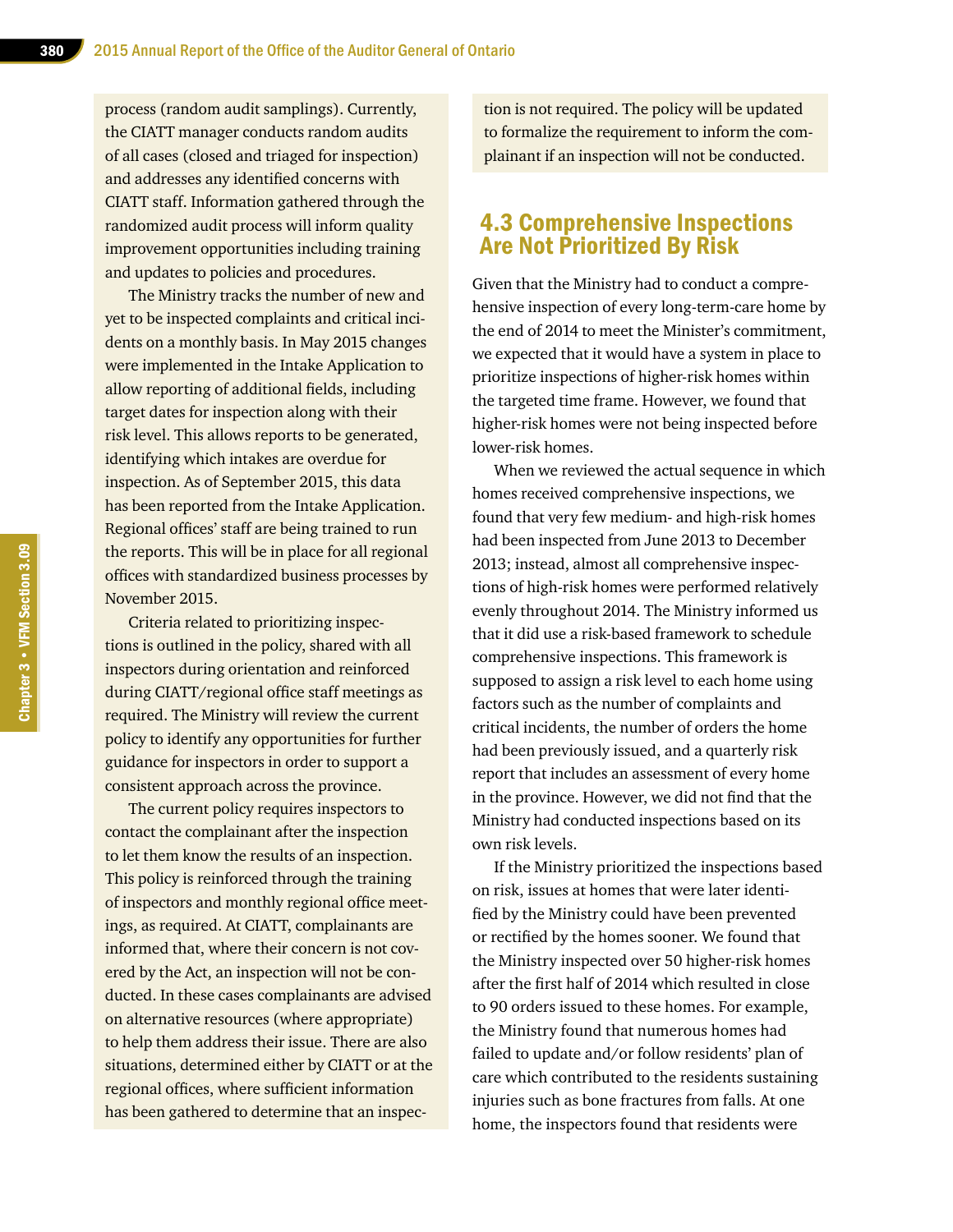suffering increased level of pain because the home had insufficient nursing staff to reassess residents' medical needs. At a few other homes, inspectors found that home staff refused to provide residents with basic care such as bathing, maintaining oral hygiene and bringing residents to the washroom.

The Ministry informed us that the primary reason higher-risk homes had been inspected later was because training opportunities were needed for new inspectors, so the Ministry had them perform inspections at lower-risk homes at the beginning of the year.

We found that the Ministry's new comprehensive inspection process was an improvement over its previous inspection program. The two-stage inspection process, which was implemented in February 2011, is more extensive than those in other provinces. For example, inspection procedures are now standardized for improved consistency; inspectors conduct interviews and record reviews and observations using a statistically representative sample of residents; and automated systems help ensure that high-risk areas are inspected as needed. However, given the increase in complaints and critical incidents requiring inspections (see **Section 4.1**) and the extensive resources that are required to complete a comprehensive inspection, the Ministry needs to better prioritize comprehensive inspections, allocate resources more efficiently and assess the frequency of comprehensive inspections based on risk.

### RECOMMENDATION 3

To put the safety of residents first by focusing on high-risk areas, the Ministry of Health and Long-Term Care should:

- **•** prioritize comprehensive inspections based on long-term-care homes' complaints and critical incidents, compliance history and other risk factors; and
- consolidate past inspection results and conduct a cost-benefit analysis to determine the frequency in which comprehensive inspections should take place in the future.

### MINISTRY RESPONSE

The Ministry accepts this recommendation and currently has a Risk Management Framework that sorts all homes in risk priority based on an established number of factors. The factors include: compliance history, complaint and critical-incident inspections resulting in non-compliance, qualitative information (e.g., leadership turnover) and other risk factors. Comprehensive inspections are scheduled based on a number of factors including: risk level of the home, inspector experience and availability, and geographic considerations. Regional office managers review this information quarterly and assign/reassign comprehensive inspections based on the above factors.

The Ministry is evaluating options to consider a focused, comprehensive inspection which would be shorter and less resource intensive for homes that are substantially compliant and lower risk.

### 4.4 The Ministry Needs to Pay More Attention to Fire Safety at Long-term-care Homes

Ministry inspectors do not examine a long-term-care home's fire safety measures as part of their comprehensive inspections unless a fire has been reported by the home, a resident or the public. If an incident or complaint triggers the inspector to review the emergency management process, inspectors will determine whether the home has written plans to deal with emergencies such as fires and other disasters, and the evacuation and relocation of residents and staff.

According to the Ministry, a home-reported survey found that 30% of long-term-care homes did not have automatic sprinkler systems as of March 2013. This represents about 200 homes that accommodate over 20,000 residents across the province. Furthermore, the Ministry did not know whether these 200 homes were complying with Fire Code requirements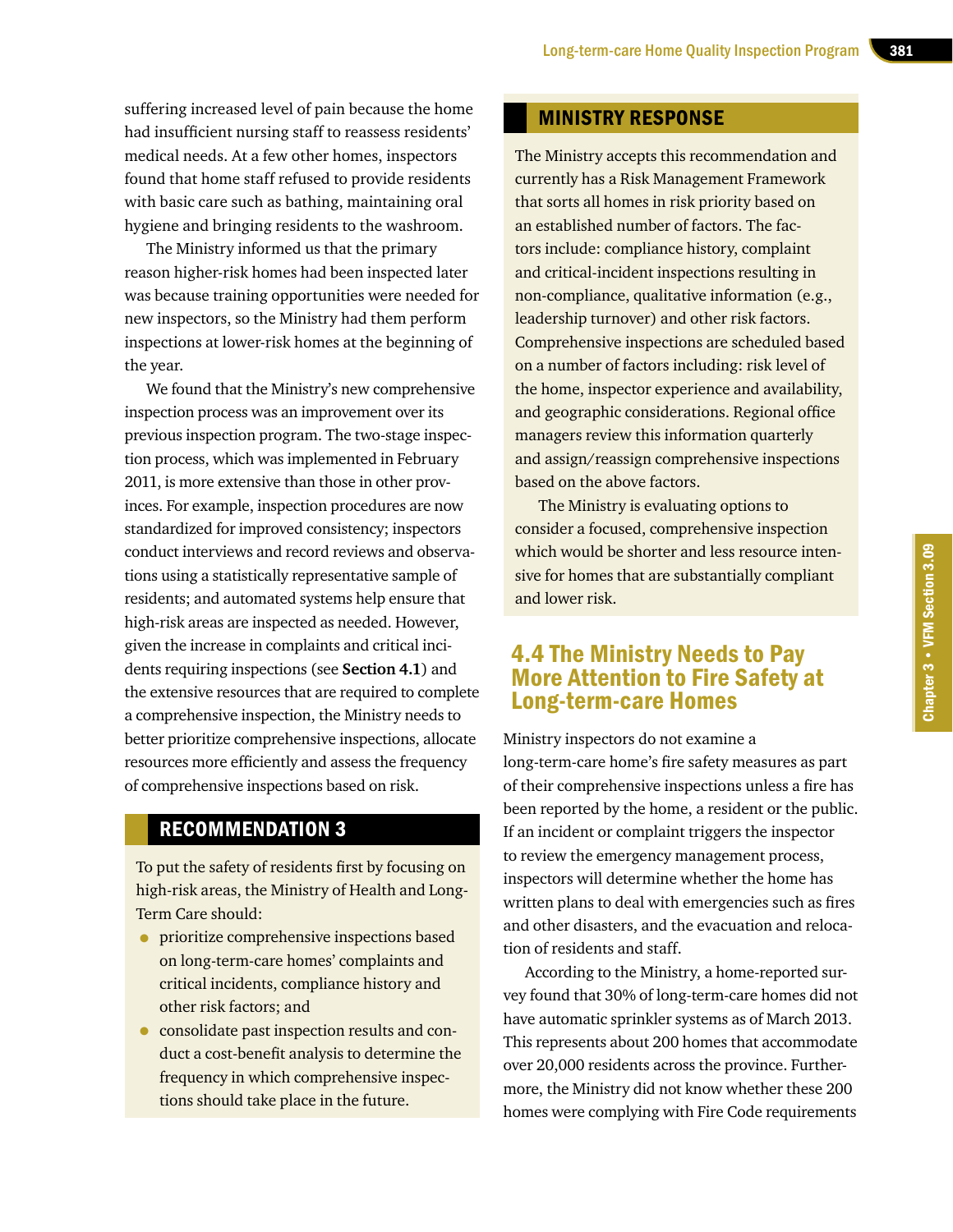aimed at reducing risk in buildings where automatic sprinkler systems are not in place, such as having a fire safety plan approved by the local fire department and carrying out annual fire drills and mock evacuations. By the end of our audit, the Ministry, which funds and regulates long-term-care homes, could not provide us with an updated list of longterm-care homes that had been retrofitted to have automatic sprinklers installed since 2013.

Municipal fire departments are responsible for attending fire drills and conducting fire inspections at long-term-care homes, but there is no formal protocol in place for sharing their inspection results with the Ministry. By sharing fire inspection results, the Ministry and municipal fire departments can better coordinate efforts to assist homes in correcting the fire safety deficiencies or, if necessary, to relocate residents from unsafe homes in a timely manner.

On January 1, 2014, Ontario made comprehensive changes to its fire safety regulations. All vulnerable occupancies (any residence that houses the vulnerable population), which include longterm-care homes, will be required to have fire safety measures, such as automatic sprinkler systems, in place. Municipal fire departments are responsible for ensuring that, by January 2025, long-term-care homes meet the new fire safety standards, including the installation of automatic sprinklers.

We acknowledge that the Ministry has, since 2014, put in place a strategy to help home operators redevelop approximately 300 older homes to bring them up to the most current design standards. However, the 2025 compliance timeline is still about 10 years away from the time of our audit. The Ministry should consider the impact of the homes not having automatic sprinklers installed and ensure that the residents and family members are aware of the situation if their long-term-care homes have not yet been equipped with an automatic sprinkler system.

### RECOMMENDATION 4

To mitigate the risk of fire at long-term-care homes, the Ministry of Health and Long-Term Care should work with the Office of the Fire Marshal and Emergency Management and municipal fire departments to establish a formal protocol to regularly share information with the Ministry on homes' non-compliance with fire safety regulations, focusing on homes that do not yet have automatic sprinklers installed.

#### MINISTRY RESPONSE

The Ministry supports this recommendation and recognizes that the Fire Marshal, local fire departments, and the Chief of Emergency Measures have jurisdiction over inspections for fire and safety measures.

The Ministry has an established relationship with the Office of the Fire Marshal and Emergency Management and will engage with the Office to explore opportunities to develop a formal protocol where the Ministry will be notified should there be significant risks related to fire safety identified in a home.

### 4.5 Long-term-care Homes are Given Inconsistent Deadlines to Rectify Issues

The Ministry does not provide clear guidance on the appropriate length of time that inspectors should give long-term-care homes to comply with orders to correct issues identified during inspections. Although each case is different, depending on the types and areas of non-compliance and the circumstances surrounding the home, we expected to see some consistency in the time frames given to comply with orders of similar risk and noncompliance areas. Instead, we found that time frames varied widely by region. For example, in 2014, inspectors in one region gave homes an average of 34 days to comply with orders relating to key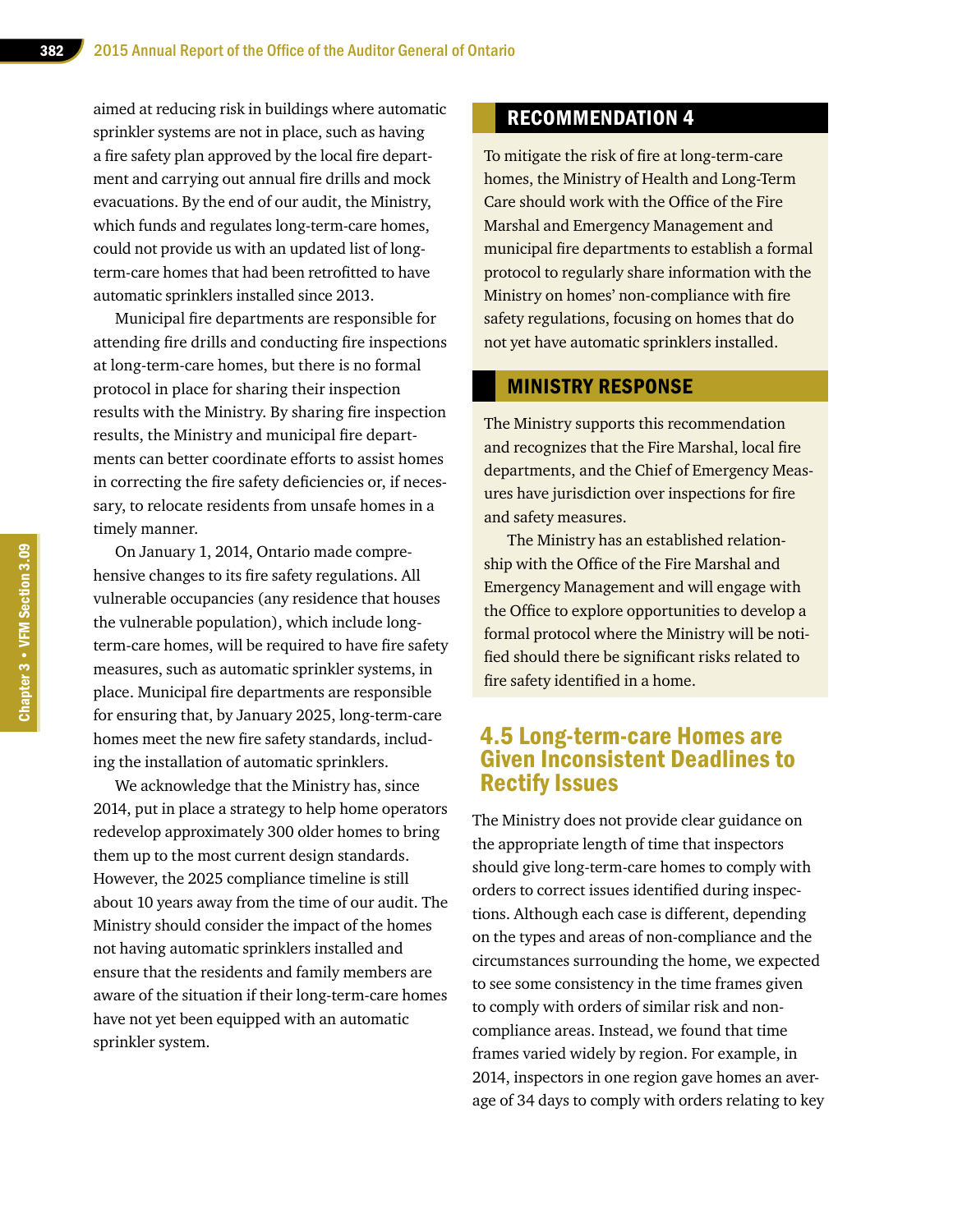risk areas (such as carrying out a resident's plan of care, protecting residents from abuse and neglect, and providing a safe, secure and clean home) and respecting the Resident's Bill of Rights (the Act lists 27 rights that residents are entitled to, such as the right to be treated with courtesy and respect, the right to be protected from abuse and the right not to be neglected). Meanwhile, inspectors in another region gave the homes an average of 77 days to comply with similar orders.

The Ministry has not tracked and compared the different information between regions and could not provide reasons for the variations that we found.

### RECOMMENDATION 5

To ensure residents across the province are equally protected by the *Long-Term Care Homes Act, 2007*, the Ministry of Health and Long-Term Care should:

- establish a clear policy and guidelines for inspectors to use in determining an appropriate time frame for homes to comply with orders addressing similar risk and noncompliance areas; and
- periodically review whether the policy and guidelines are being followed consistently by regional offices.

### MINISTRY RESPONSE

The Ministry accepts this recommendation. The Ministry, through policy, has a judgement matrix tool to guide inspectors in making decisions about what action/sanction (e.g., order) to apply when there's a finding of non-compliance.

Orders are typically issued in areas that pose a higher risk to residents or as a result of recurring non-compliance. While orders may be issued under a similar section or subsection of the legislation, the circumstances and set of facts that give rise to the issuance of the orders are unique.

The Ministry will review and refine related policies to provide criteria/additional guidance to inspectors to promote greater consistency in the time frames for compliance of orders where the orders address similar risk and noncompliance areas.

The Ministry will develop an audit mechanism to periodically review the consistency with the revised policy across the regional offices.

### 4.6 The Ministry's Actions Are Not Sufficient to Deter Homes from Repeating Non-Compliance

### 4.6.1 Homes Are Struggling with Similar, Serious Compliance Issues

There are over 50 different areas in which homes have failed to comply with an order, with ten areas accounting for nearly 50% of all these cases. **Figure 14** shows the top 10 areas where orders have been re-issued from follow-up inspections conducted in 2013 and 2014. Several areas within the top 10 are serious, what the Ministry calls "key risk areas": failing to carry out a resident's plan of care, failing to protect residents from abuse and neglect, failing to provide a safe, secure and clean home, and failing to respect the Resident's Bill of Rights. Eight of the 10 areas in 2013 re-appeared in the top 10 list in 2014.

We found that, even when the Ministry deemed an instance of non-compliance to be serious enough to warrant a compliance order, long-term-care homes were often not taking the necessary steps to become compliant. In 2014, the Ministry performed follow-up inspections on approximately 770 compliance orders of which 570 were due at 210 homes that year. It found that 78 homes had failed to comply with 142 (or 25%) of the 570 compliance orders. Of these 142 orders, 31 (or 22%) of them related to one of the Ministry's key risk areas. One home failed to comply with 18 orders the Ministry has issued over the past two years.

In our discussions with long-term-care home administrators, they identified the main reasons for failing to achieve compliance: insufficient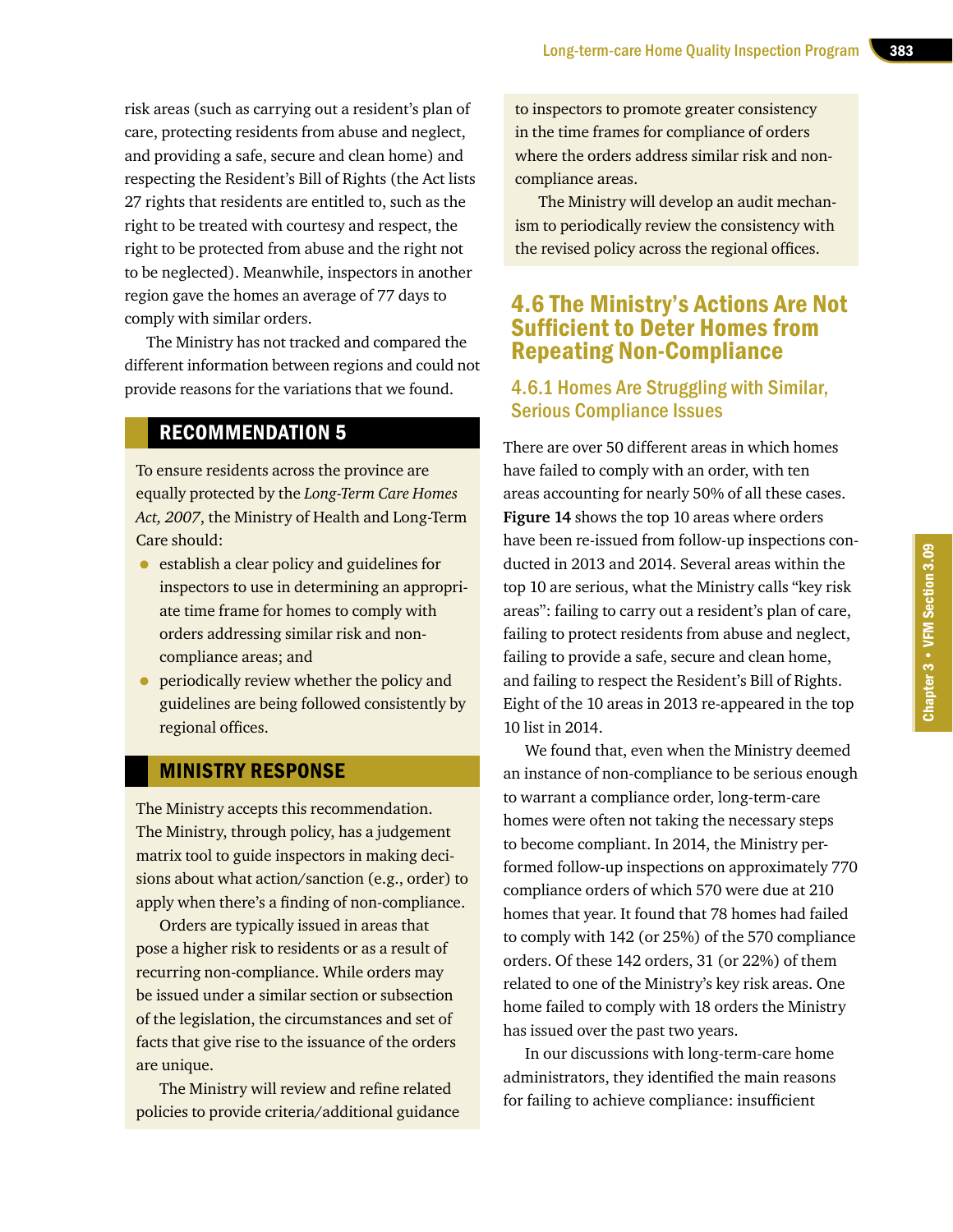#### Figure 14: Top Ten Areas of Re-issued Orders, $^{\rm 1}$  2013 and 2014

Source of data: Ministry of Health and Long-Term Care

| <b>Areas of</b>       |                                                              |                                                      |
|-----------------------|--------------------------------------------------------------|------------------------------------------------------|
| <b>Non-compliance</b> | 2013                                                         | 2014                                                 |
|                       | Complying with residents' plans of care <sup>2</sup>         | Proper use of bed rails                              |
|                       | Policies, procedures and records                             | Complying with residents' plans of care <sup>2</sup> |
|                       | Ensuring residents have a plan of care <sup>2</sup>          | Policies, procedures and records                     |
| 4                     | Reassessing residents and revising plan of care <sup>2</sup> | Respecting Residents' Bill of Rights <sup>3</sup>    |
| 5                     | Duty to protect residents from abuse and neglect             | Communication and response systems                   |
| 6                     | Cleanliness and repair of homes                              | Duty to protect residents from abuse and neglect     |
|                       | Proper use of bed rails                                      | 24-hour nursing care                                 |
| 8                     | 24-hour nursing care                                         | Ensuring residents have a plan of care <sup>2</sup>  |
| 9                     | Doors in home (locking, closing, etc.)                       | Cleanliness and repair of homes                      |
| 10                    | Dining and snack service                                     | Doors in home (locking, closing, etc.)               |

1. If an inspector determines during the course of a follow-up inspection that a home has not complied with an order, that compliance order is closed and a new order is issued. Re-issued orders show continued non-compliance.

2. Plan of care—A plan setting out clear directions to staff covering how a resident's care, including medical, nursing, personal support, dietary, etc., should be delivered.

3. Resident's Bill of Rights—The Act lists 27 rights that residents are entitled to, such as the right to be treated with courtesy and respect, the right to be protected from abuse and the right not to be neglected.

staffing and training. Over 50% of the home administrators we surveyed believed that staffing levels are generally not sufficient to meet residents' needs and comply with Ministry requirements. In Ontario, the legislation does not require a minimum front-line-staff-to-resident ratio at longterm-care homes. The Ministry informed us that, in 2014, the number of direct care hours per resident per day was 3.4, less than the four hours recommended by the Ontario Association of Non-Profit Homes and Services for Seniors in its recent 2015 submission to the government.

Other home administrators expressed concerns that the provincial funding of \$7.87 per resident per day (three meals plus two snacks) is not sufficient to meet residents' nutritional needs. The Ontario Association for Not-Profit Homes and Services for Seniors' has reported that, over the last five years, Ontario food inflation has increased by 11.5% whereas the cumulative increase in food funding for long-term-care homes has grown by less than 7%, or 50 cents per resident per day.

### 4.6.2 The Ministry Is Not Doing Enough to Address Repeated Non-Compliance

Although the Ministry has a process for tracking homes' compliance with orders, it has not adequately addressed systemic issues and determined where further improvement is needed. For example, we noted that homes in one region failed to comply with almost 40% of their compliance orders due in 2014, while homes in another region failed to comply with only about 17% of their orders. The Ministry did not know the reasons for this variation. We also found that 78 homes failed to comply with at least one order in 2014, and 24 of these had failed to comply with orders in key risk areas. But the Ministry had no plans in place to address this repeated non-compliance.

In addition, the Ministry was taking too long to escalate cases of recurrent non-compliant homes to the Program Director for further action, such as having an in-depth discussion with the home to deal with long-standing problems, or issuing a director's order. For example, from 2011 to 2014, the Ministry referred six homes to the Director,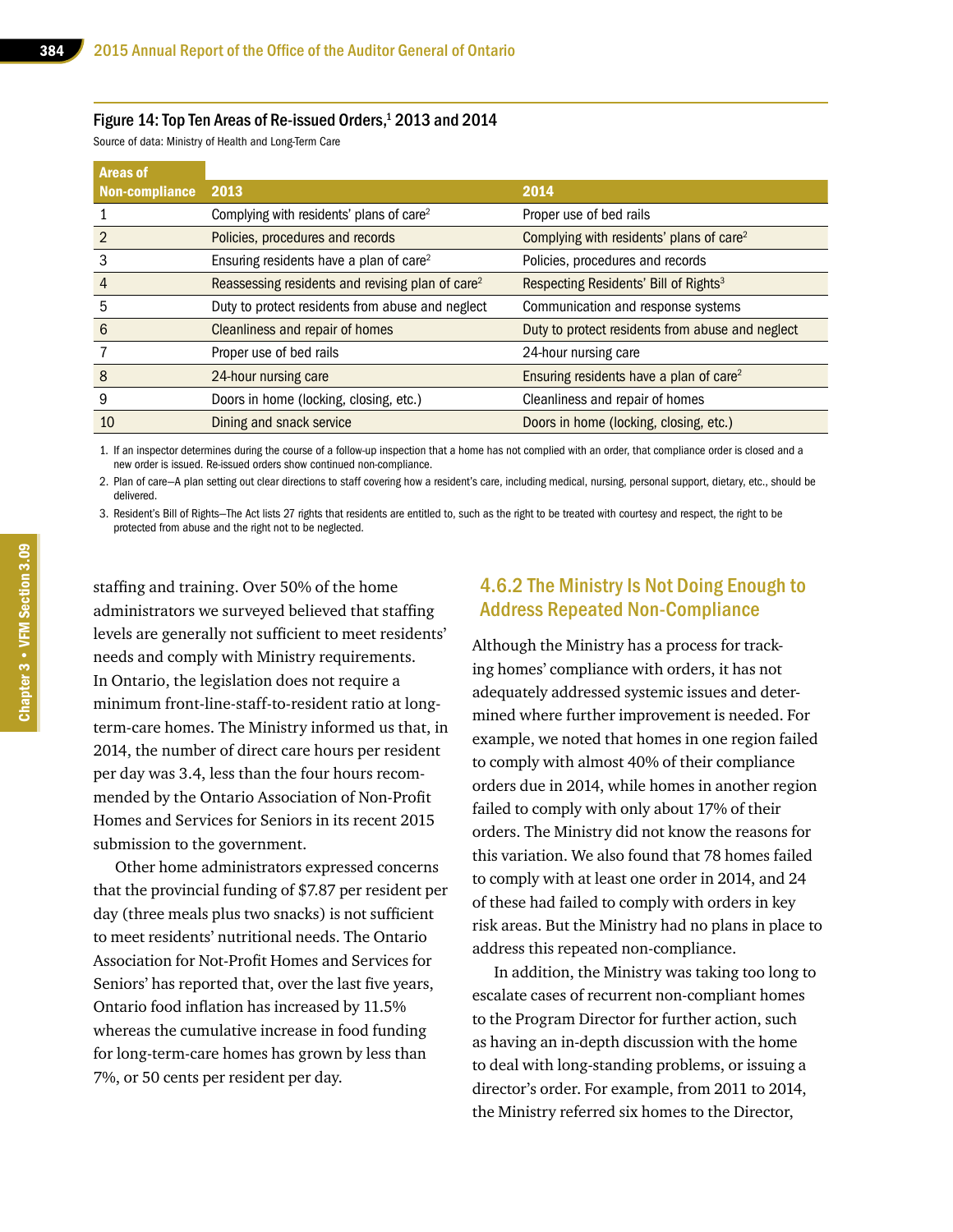but only did so after at least a year of multiple, re-issued compliance orders. Despite the fact that the Program Director was involved in these cases, we noted the recurrence of similar issues during the comprehensive inspections at three out of four homes in the first six months of 2015.

The Ministry seldom uses the stronger enforcement actions that it has at its disposal, such as ordering funding to be returned or withheld, ordering a home's management to be replaced, or revoking a home's licence. Since 2010, the Ministry has revoked the licence of only one long-term-care home, and has taken action to recover monies related to that home's closure after the home failed to correct serious fire and safety concerns. We noted that other jurisdictions have additional enforcement options available to inspectors. For example, inspectors for nursing homes in Alberta, British Columbia, United States and United Kingdom can fine the homes in cases of serious non-compliance.

Almost all of the homes we contacted, including the ones that we surveyed, advised us that they would benefit from an advisor or being able to access an advisory function within the Ministry for clarification and guidance on the Act and order issues. However, the Ministry has concerns with providing this advisory function because it believes that there would be an inherent conflict of interest if inspectors had to verify whether their own advice was followed. The Ministry's position is that its role is only to determine whether homes are in compliance with the Act; how compliance is achieved is ultimately the homes' responsibility.

### RECOMMENDATION 6

To ensure that long-term-care homes are not repeatedly in non-compliance with the *Long-Term Care Homes Act, 2007*, the Ministry of Health and Long-Term Care should:

• strengthen its enforcement processes to promptly address homes with repeated noncompliance issues including when to escalate homes for further actions and the evaluation of the use of other enforcement measures (e.g., fines penalty); and

• help homes achieve compliance with the Act by providing additional information and support on how to rectify issues, and by sharing best practices between long-term-care homes.

### MINISTRY RESPONSE

The Ministry supports this recommendation and is currently reviewing options to strengthen the existing enforcement framework and the feasibility of adding additional enforcement tools. One of these options is to develop and implement a comprehensive enforcement policy and procedure, which will include responses to repeated non-compliance in order to support a consistency in practice by inspectors across the province.

The Act outlines the powers of inspectors. Inspectors are not LTC home advisors and therefore not in a position to help homes achieve compliance with the Act. However, the inspection/order report frequently forms the basis of the licensee's quality management plan to rectify any issues.

Ministry management meet regularly with LTC homes' associations and related groups to identify LTC homes' trends and issues emerging through inspections so that the external stakeholders can consider strategies, identify available resources (e.g., Registered Nurses' Association of Ontario's best practices, communities of practice) and provide assistance to the LTC homes.

In addition, the Ministry will explore a partnership with Health Quality Ontario and other key stakeholders to identify options for additional supports to LTC homes.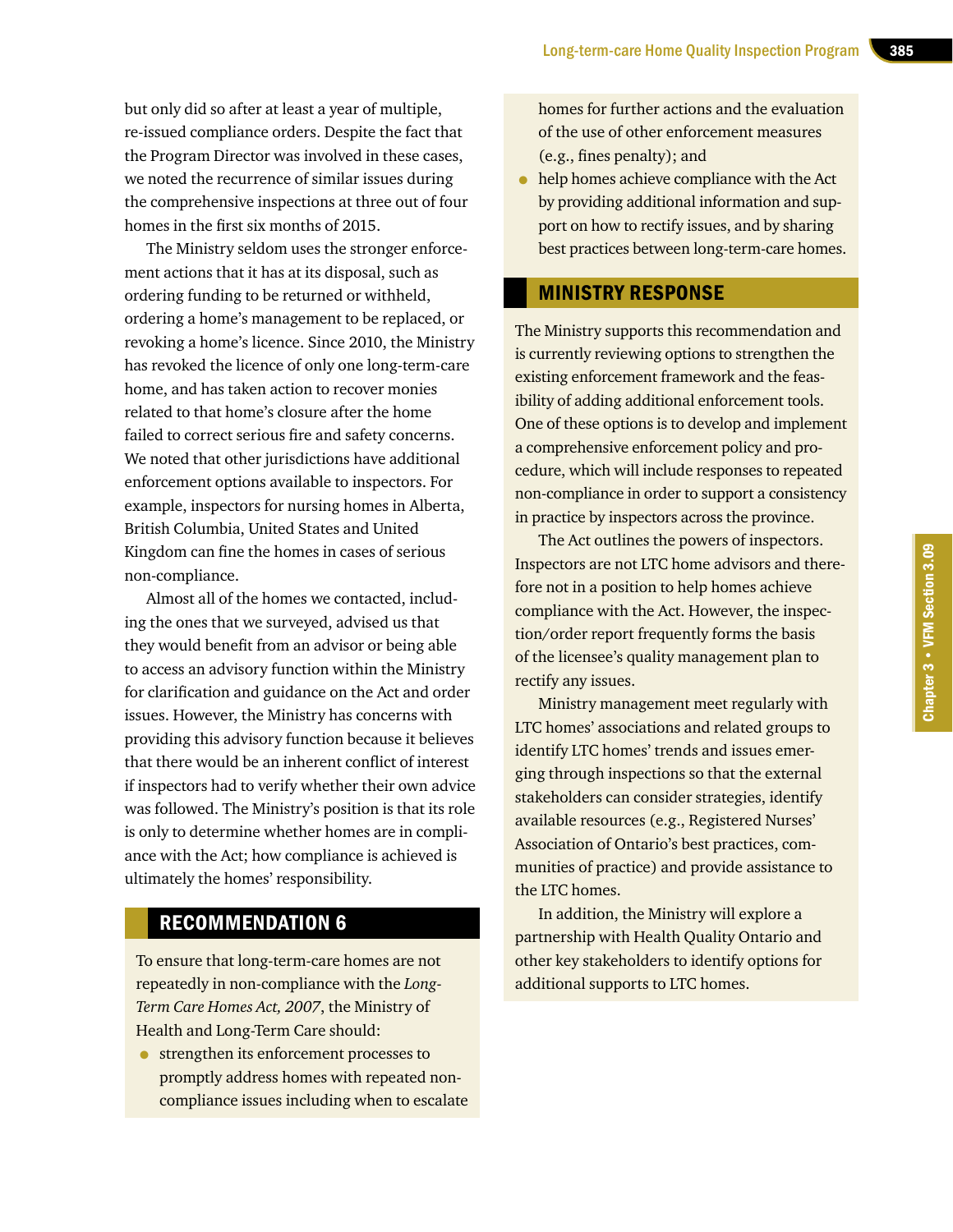### 4.6.3 The Local Health Integration Networks Do Not Use the Inspection Results in Monitoring the Performance at Long-term-care Homes

While inspection results on homes with longstanding problems were provided to Local Health Integration Networks (LHINs), such results were not used by LHINs to monitor the performance of homes through their service accountability agreements. Instead, LHINs rely on the Program Director to take actions whenever the Director considers it necessary to do so. Our audit report on the Local Health Integration Networks (refer to **Chapter 3**, **Section 3.08**) provides further details of the issues we identified.

#### RECOMMENDATION 7

To ensure the long-term-care homes are held accountable to their performance, the Ministry of Health and Long-Term Care should review the role and responsibility of the Local Health Integration Networks with regards to the use of inspection results in monitoring the performance of long-term-care homes.

#### MINISTRY RESPONSE

The Ministry agrees with this recommendation. Regional offices' managers currently work with their respective Local Health Integration Network (LHIN) partners on a regular basis.

The Long-Term-Care Home Service Accountability Agreement Indicator Working Group, in partnership with the Ministry, has recommended that a mechanism be put in place between the Ministry and the LHINs to formally communicate and jointly manage performance and accountability for the LTC home sector.

Over the past few years representatives from the LHINs and the Ministry have been working on a framework for a cross-reporting process which would allow the LHINs and the Ministry to share LTC home information with respect to risks, performance, accountability and compliance.

The Ministry, working with their LHIN partners, is expected to implement this formalized cross-reporting process by April 2016.

### 4.7 Situations Placing Residents at Risk Are Not Followed Up in a Timely Manner or Not Followed Up At All

The Ministry has no formal policy on when followup inspections must be conducted, although it has an informal target of 30 days after the order's due date. However, as of March 2015, the Ministry had failed to follow up on about 250 (or 30%) of the compliance orders due in 2014 and 20 (or 4%) of the orders due since 2013. Furthermore, two-thirds, or 380, of the compliance orders due in 2014 were not followed up within 30 days of their due dates. In the same year, the Ministry took an average of two-and-a-half months after the order due date (an improvement over the four months it took in 2013) to perform a follow-up inspection. We found some cases of compliance orders that had been outstanding for more than a year past their due date with no follow-up inspection; approximately 85 compliance orders were not followed up more than six months past their due date.

There is a great variance in how regional offices prioritize their follow-up inspections. Not all regions have reliable processes in place to track and monitor order due dates so inspectors are not always aware that compliance orders are overdue. Some regions prioritize follow-up inspections according to risk level, while others base them chronologically on inspection due dates. This means that the highest-risk areas are not always followed up with inspections as promptly as they should be. For example, in 2014, we found that orders relating to high-risk areas such as abuse, neglect, home safety, security, cleanliness, repair, plans of care, and Residents' Bill of Rights took, on average, 89 days to be followed up, while lower-risk orders took 74 days, on average.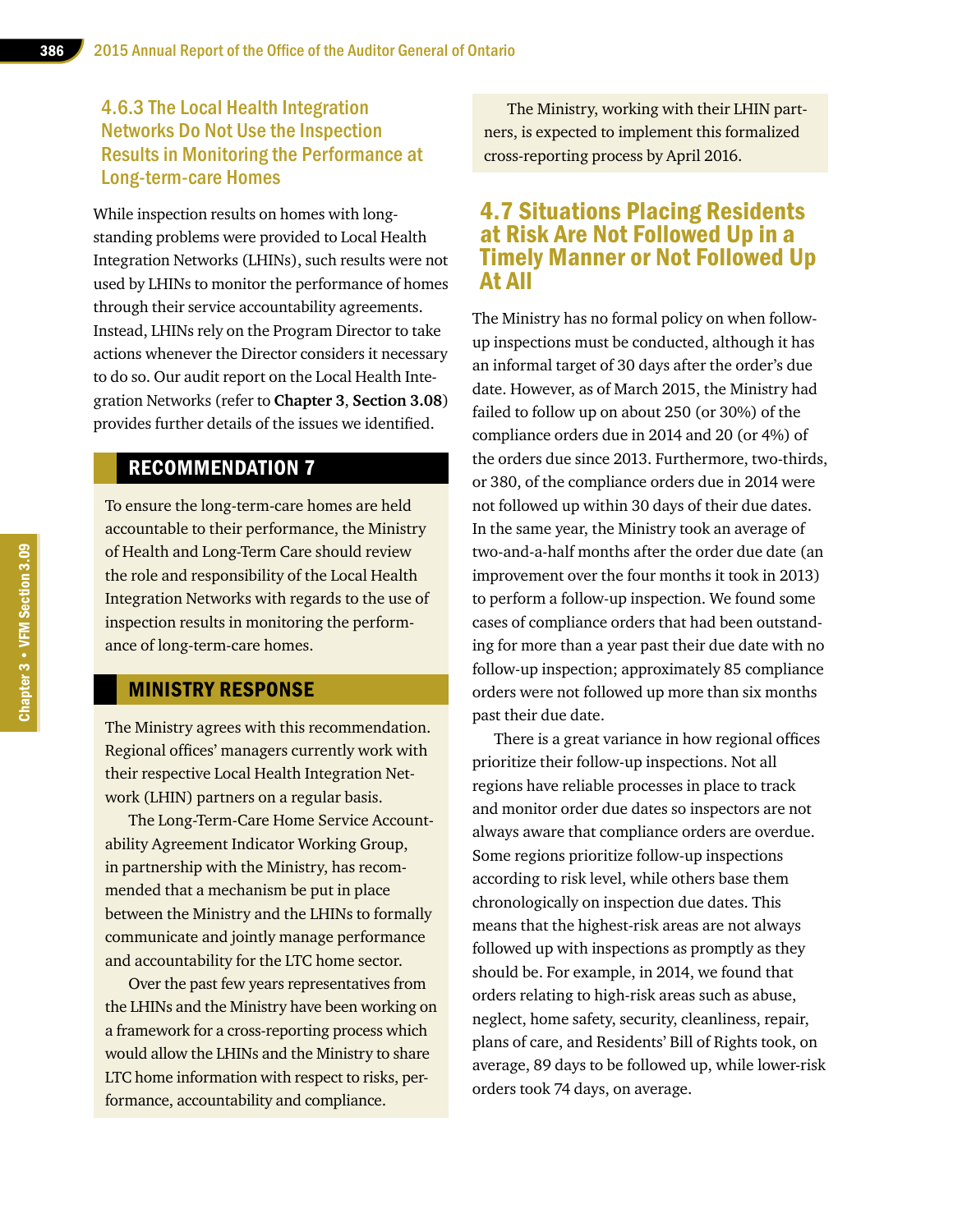We identified a number of cases where the Ministry's failure to follow up on compliance orders on a timely basis increased the risk to residents by leaving them in situations of potential harm:

- In one case, a resident allegedly sexually harassed another resident with a cognitive impairment from November to December 2013, and harassed yet another resident in November 2013. The Ministry completed an inspection and subsequently issued the home with a compliance order in January 2014, asking the home to comply within two weeks to ensure that residents were protected. The Ministry did not follow up on the order until September 2014, almost eight months after the due date. The inspector found that the home had not implemented interventions to minimize the risk of altercations between residents and noted two additional cases of residentto-resident abuse. The Ministry re-issued the same compliance order in February 2015.
- In a second case, there were multiple allegations of a staff member verbally and physically abusing residents in March 2014. The Ministry issued a compliance order in May 2014 and asked the home to comply within a week to ensure the protection of residents. The Ministry waited until October 2014, almost five months later, to follow up, and found the home had still failed to protect residents from abuse and neglect by all staff. During this inspection, inspectors found two more cases where residents were treated roughly by another staff member in the same home.
- In a third case from August 2013, a resident fell overnight and was injured, but staff did not notice until the next morning. As a result of the injuries, the resident was transferred to hospital and passed away the next day. The Ministry issued a compliance order requiring the home to implement a new policy for observing residents during overnight shifts in November 2013, with a due date of the end of the month. The Ministry did not follow up to

ensure the home was in compliance (which it was) until September 2014, over ten months after the order due date.

### RECOMMENDATION 8

To better ensure that residents at long-term-care homes are protected from harm, the Ministry of Health and Long-Term Care should:

- establish a formal target for conducting follow-up inspections on orders, and prioritize those inspections based on risk; and
- regularly track and monitor follow-up inspections to ensure they are conducted within the targeted time frame.

#### MINISTRY RESPONSE

The Ministry accepts this recommendation and is making improvements to the Inspectors' Quality Solution (IQS) inspection application to enable inspectors to flag high risk orders at the time of issuance that will allow the Ministry to more easily track these orders going forward. The improvements are targeted for implementation in 2016. Additionally, the Ministry will conduct a policy review to ensure formal targets for conducting follow-up inspections on orders are established.

With the assistance of increased tracking and reporting capability in the IQS, the Ministry will undertake regular reviews of the timeliness of follow-up inspections in relation to targets established, including flagging any overdue follow-up inspections. This information will be incorporated in the Ministry's on-going Quality Management program.

### 4.8 Inspection Results Are Not Reported in a Timely Manner or Not Reported at All

We found significant delays in reporting inspection results to both long-term-care homes and the public, with some inspection results—dating back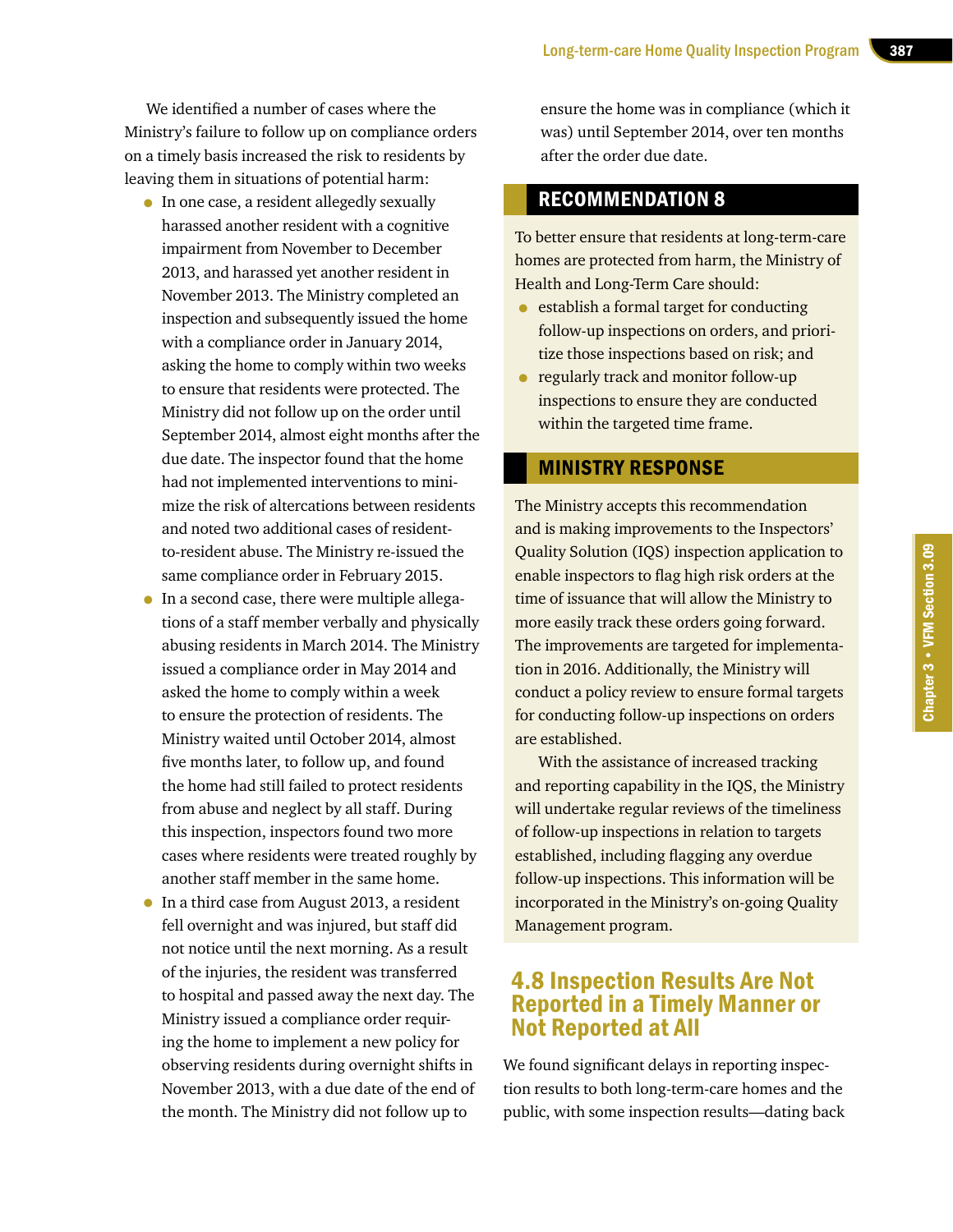as far as 2011—not yet made public at the time of our audit.

After an inspection is conducted, it is important to promptly report any non-compliance issues to the home's operator to ensure that appropriate corrective action is taken as soon as possible. Delays could result in homes continuing to do, or not do, something that impacts the quality of care being provided to their residents. Delays may also communicate a lack of public accountability and transparency of the Program.

The Ministry has an informal target to deliver the inspection report to the operator of the home within two weeks from the end of the inspection, and to publish an edited version (without residents' personal and health information) of the report on its website within two months. However, we found that the Ministry does not monitor its reporting timelines to confirm whether it is meeting its informal targets.

### 4.8.1 Communication of Inspection Results to Long-term-care Home Operators is Not Always Timely

We found that the Ministry took, on average, 25 days to complete inspection reports for home operators following comprehensive inspections in 2014, well in excess of its informal two-week target. Again, we found significant variations among different regions, ranging from an average of 13 days in one region to 62 days in another. About 4% of the reports in our sample took longer than 100 days to be completed.

The Ministry informed us that comprehensive inspection reports generally take longer to complete than reports for other inspections because their coverage is broad, the inspections take longer, and multiple inspectors are involved. We found that complaint, critical-incident, and follow-up inspection reports were generally completed about two weeks after the end of inspection.

### 4.8.2 Communication of Inspection Results to the Public Is Not Timely

The Ministry took, on average, 80 days to publish the results of comprehensive inspections on its website in 2014, significantly longer than its 60-day target. Again we found variations among regions, ranging from an average of 70 days in one region to up to 100 days in another, in their publishing of results.

Results of complaint, critical-incident, and follow-up inspections took even longer to be published: 90 days, on average (ranging from 83 days in one region to 116 days in another). Some reports were not published for more than a year following the end of the inspection. The Ministry informed us that the main reason for delays was administrative because reports were not uploaded to the website immediately but only on a bi-monthly basis.

We found that reports for about 8% of the inspections in our sample were not available on the Ministry website, and some dated as far back as 2011. The Ministry confirmed that a total of 905 inspection reports had not been uploaded to its website—representing about 10% of all the inspections that took place from April 2011 to December 2014. The Ministry cited administrative errors again as explanation for the missing reports, such as electronic files that failed to transfer or that had been misplaced.

#### RECOMMENDATION 9

To ensure that inspection results are communicated on a timely basis, the Ministry of Health and Long-Term Care should:

- establish formal targets for reporting inspection results to both home licensees and the public;
- monitor and review actual reporting timelines against pre-established targets, and take corrective action when such targets are not met; and
- implement procedures to ensure that all inspection reports are posted on its public website.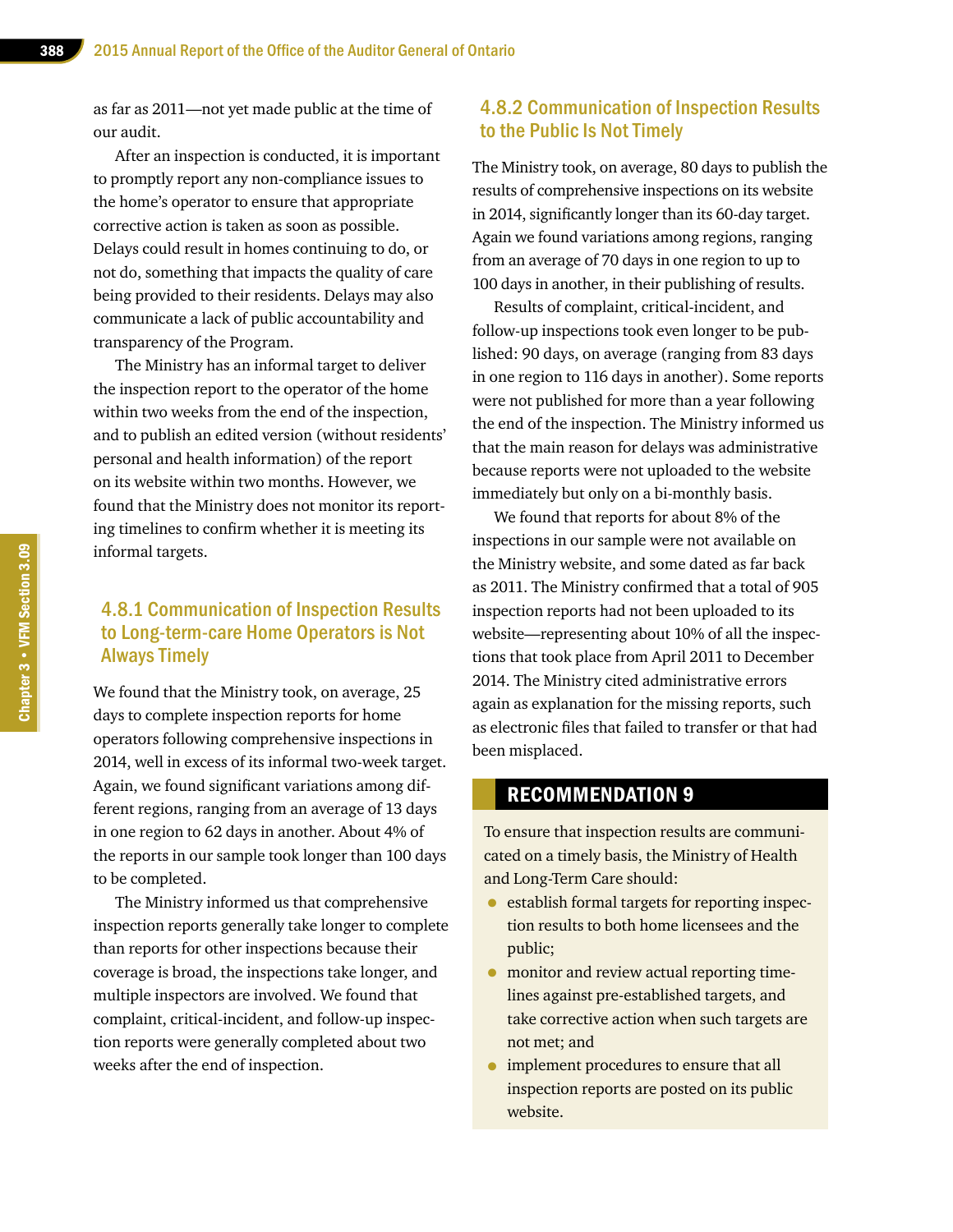#### MINISTRY RESPONSE

The Ministry agrees with this recommendation and has established benchmarks for completion of inspection reports after on-site inspections are conducted, and for reporting inspection results to the LTC home licensees and the public. The reporting benchmarks are one of the key quality-management performance indicators, and actual reporting timelines will be evaluated against the benchmarks.

As of April 2015, the Ministry has introduced business processes for ensuring that reports are posted in a timely manner. The "Inspection Report Processing Administrative Operational Manual: Licensee and Public Inspection Reports & Order(s) of the Inspector" details procedures for the uploading of public inspection reports and order(s) of the inspector to the public website. This manual includes protocols for quality checks by inspection team leads (or designate) prior to uploading the reports. Business procedures are in place to identify where reports have not successfully been uploaded to the public reporting website.

### 4.9 Inspection Reports Need to Provide More Useful Information on Long-term-care Homes

Inspection results can provide information that is useful to both stakeholders and the public at large. The Ministry currently reports the results of each inspection performed at a specific point in time. While it is useful to know what issues were found at a home during an inspection, it would be more useful if the Ministry also reported and summarized whether instances of non-compliance were later rectified, or how a home was performing compared to other homes in the province.

#### 4.9.1 Reports Are Not Easy to Understand

Stakeholders told us that they found inspection reports unclear and that it was difficult to determine from them how a home was performing. In our survey of family council representatives, about 60% of respondents indicated that inspection reports provided helpful information to current residents and their family members in understanding and assessing the quality of care at a home, while 30% of respondents disagreed and 10% did not know. Some respondents indicated that inspection reports were "very confusing and difficult to understand" and "need to be written…so the average person can comprehend them."

Ministry inspection reports include detailed descriptions of inspectors' activities and lengthy excerpts from sections of the Act. In comparison, the licensing inspection program for child care centres in Ontario provides easy-to-understand inspection results in a summarized format. The program's website clearly indicates whether any issues noted were resolved before the licence was re-issued, whether specific licensing requirements were complied with, and whether the overall compliance level was achieved.

### 4.9.2 Public Reporting Does Not Provide Complete Quality-of-Care Information on Long-term-care Homes

The Program's current style of public reporting does not provide a complete picture of the quality of care that a long-term-care home provides to its residents compared to other homes or against the provincial average. Arguably, this is the information that prospective and current residents, their families, and members of the public are very interested in knowing.

There are other organizations that report on various quality-of-care measures at long-term-care homes in Ontario. But, so far, no attempt has been made to consolidate this information with the Ministry's inspection results in order to provide the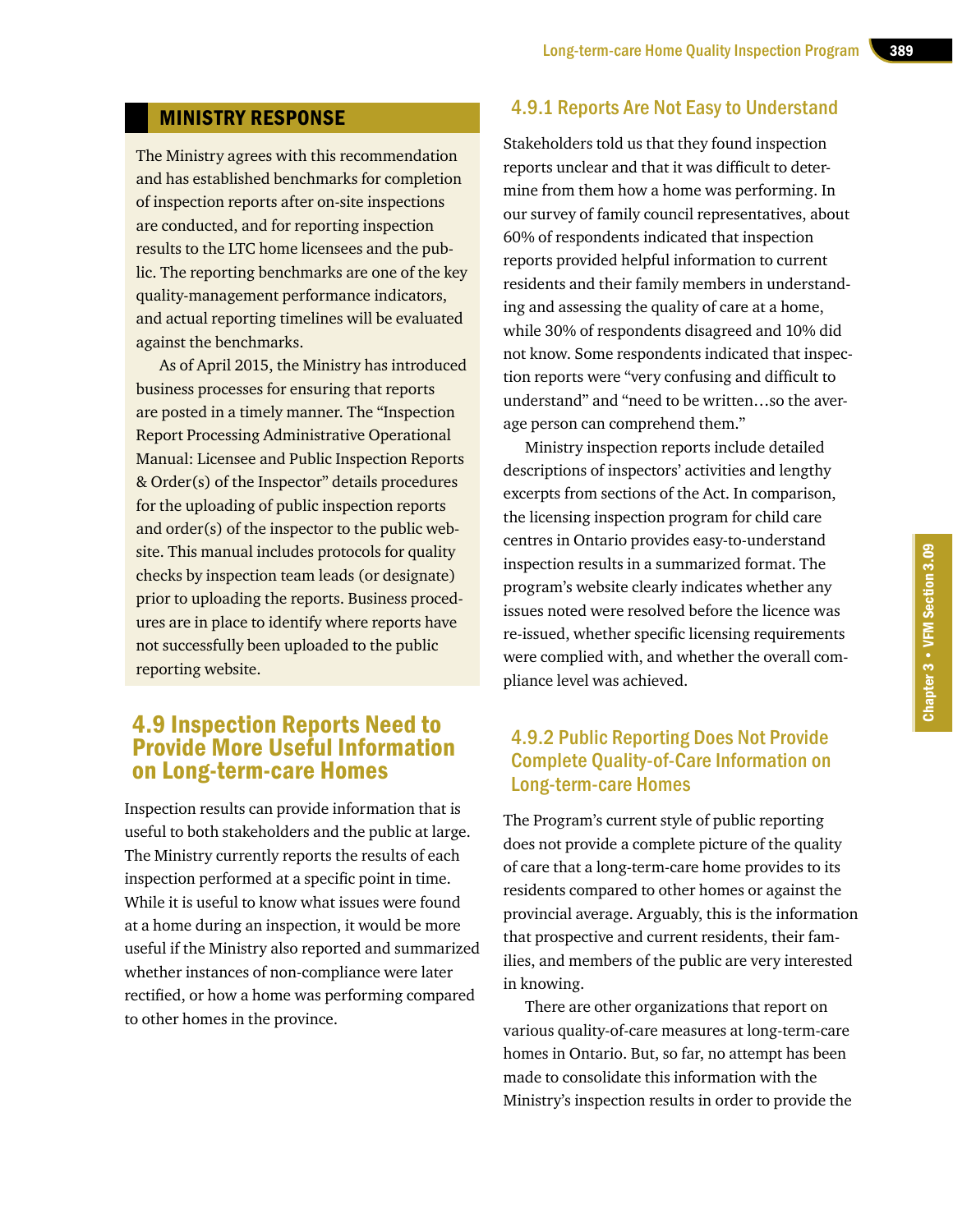public with useful, comprehensive information on the quality of each home as a whole. For example:

- Health Quality Ontario reports on a number of quality indicators for individual longterm-care homes, such as wait times, the percentage of residents with worsening bladder control, the percentage who had a recent fall, and the percentage who were physically restrained. In May 2015, it also reported on the use of antipsychotic drugs in long-termcare homes in response to a controversy surrounding the side effects of these drugs in treating behavioural symptoms of dementia. Health Quality Ontario reported a wide variation in the proportion of long-term-care home residents being given these drugs in 2013, from no residents in some homes to more than 60% in others; the provincial average it reported slightly decreased, from 32% in 2010 to 29% in 2013.
- The Canadian Institute for Health Information published a report in June 2015 (covering the 2013/14 fiscal year) that ranked longterm-care homes using various criteria, such as the percentage of residents put in daily restraints (an average of 9%, ranging from 3% in one LHIN area to 14% in another), the percentage who were experiencing pain (an average of 8%, ranging from 4% to 18%), and the percentage with a worsening depressive mood (an average of 26%, ranging from 19% to 30%) or worsening physical function (an average of 36%, ranging from 29% to 41%).
- Community Care Access Centres publish monthly wait times for each long-term-care home in the province, including the number of people on the wait list for each type of bed (basic, semi-private or private).

Ontario could look to other jurisdictions that use reporting indicators to help the public determine how well a particular home is performing relative to others. In the United Kingdom, for example, inspection results are summarized into ratings for each home, from inadequate to outstanding in five

general categories: treating people with respect; providing care that meets people's needs; safety; staffing; and quality of management. The categories are designed to focus on the areas that most matter to people. In the United States, the federal government uses a five-star rating system that combines its health inspection reporting on nursing homes with staffing ratios and quality measures that are similar to the indicators Health Quality Ontario uses, such as the percentage of residents who have had falls and the percentage who were physically restrained. The rating system allows people to compare information about nursing homes across the country.

### RECOMMENDATION 10

To provide the public with better information for decision-making on long-term-care homes, the Ministry of Health and Long-Term Care should:

- summarize and report the number of instances identified of non-compliance, for individual homes and on a provincial basis, and when they were rectified;
- consolidate its inspection results together with quality-of-care information from other entities, such as Health Quality Ontario and the Community Care Access Centres, in order to provide a broader perspective on each home's performance, including the use of antipsychotic drugs, wait lists, staffing ratios and other quality-of-care indicators; and
- consult with other stakeholders and consider best practices from other jurisdictions to develop a reporting strategy that allows the public to compare and rank homes' level of compliance and other quality-of-care indicators against the provincial average.

#### MINISTRY RESPONSE

The Ministry supports this recommendation and currently publishes all inspection reports and orders on its public website, sorted according to homes. The Ministry is currently finalizing the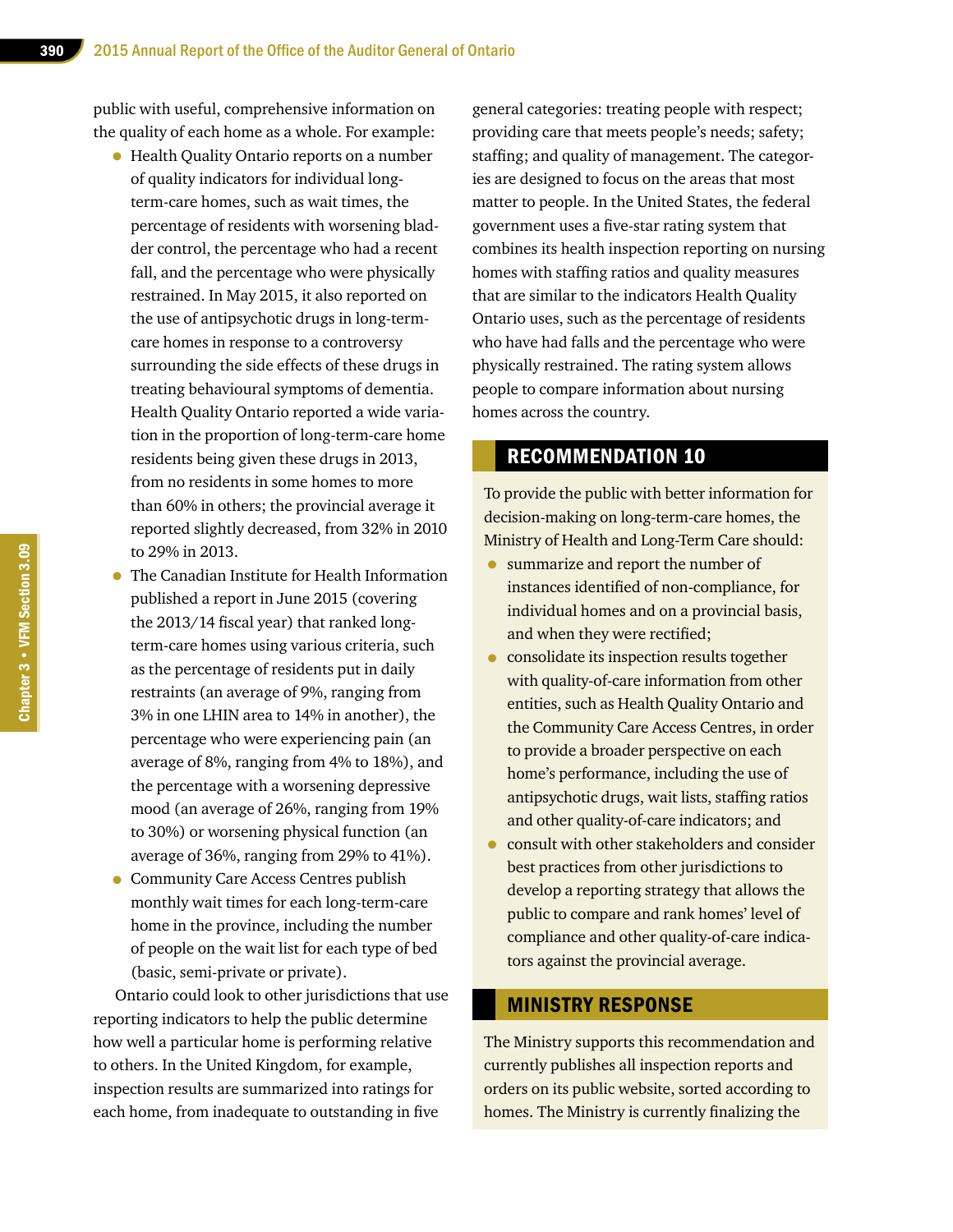implementation of an upgrade to the website to allow the public to view compliance information per home as compared to provincial averages.

The Ministry is examining further improvements to the public website which will facilitate more comparability between LTC homes, based on available ministry information. This would allow the general public to compare LTC homes against provincial level averages on key indicators.

### 4.10 Allocation of Inspectors Needs Further Analysis

### 4.10.1 Inspectors Are Not Allocated According To Regional Needs

The Ministry has not collected the necessary information on a regular basis to assess whether its current allocation of inspectors is appropriate. It also has not done any analysis to substantiate that allocations are based on either workload or efficiency of inspectors across the province. Ineffective allocation of inspectors' workload could lead to inconsistent timelines in addressing residents' concerns.

**Figure 15** shows that the number of inspector positions allocated by the Ministry does not correspond to the workload in some regions. For example, in 2014, the London region had the most homes requiring comprehensive inspections, close to 35% more complaints and critical incidents, and approximately 65% more compliance orders requiring inspections than the Ottawa region.

Source of data: Ministry of Health and Long-Term Care

Yet, both regions were allocated around the same number of inspectors. Similarly, the Toronto region was allocated a similar number of inspectors as the London region even though the number of complaint and critical incidents requiring inspection in the Toronto region was about 20% less than the London region.

### 4.10.2 Inspectors' Workloads Vary Across the Province

The Ministry does not use the information it has available to determine whether individual inspector's workloads are appropriate and whether inspections are being conducted efficiently from region to region. For example, it does not track and monitor how many inspections an inspector has done or how long it takes each inspector to perform an inspection.

After we showed the Ministry our analysis on inspector allocations and workload (shown in **Figure 15**), the Ministry did its own calculations and found similar differences in inspector workloads between regions. It also found regional variations depending on the type of inspection, which are shown in **Figure 16**. For example, each inspector conducted about 12 comprehensive inspections, on average, but this ranged from seven inspections in one region to 15 in another. Similarly, each inspector also conducted, on average, 16 complaint, critical-incident and follow-up inspections, but these ranged from nine per inspector in one region to 26 in another.

Figure 15: Key Workload Indicators and Number of Inspectors Allocated to Each Region, 2014

|                                                                   | <b>Sudbury</b> | <b>Hamilton</b> | <b>London</b> | <b>Ottawa</b> | <b>Toronto</b> |                        |
|-------------------------------------------------------------------|----------------|-----------------|---------------|---------------|----------------|------------------------|
| <b>Key Workload Indicators</b>                                    | <b>Region</b>  | <b>Region</b>   | <b>Region</b> | <b>Region</b> | <b>Region</b>  | <b>Average (Total)</b> |
| # of Long-term-care Homes                                         | 70             | 125             | 150           | 145           | 140            | 126 (630)              |
| # of Complaints And Critical<br>Incidents Requiring Inspections   | 280            | 1.140           | 1.570         | 1.170         | 1.280          | 1,088 (5,440)          |
| # of Compliance Orders Past Due<br>Without a Follow-up Inspection | 50             | 135             | 25            | 15            | 25             | 50 (250)               |
| # of Inspectors Allocated*                                        | 24             | 35              | 36            | 37            | 37             | 34 (169)               |

\* Includes the number of inspector positions approved by the Ministry not yet filled.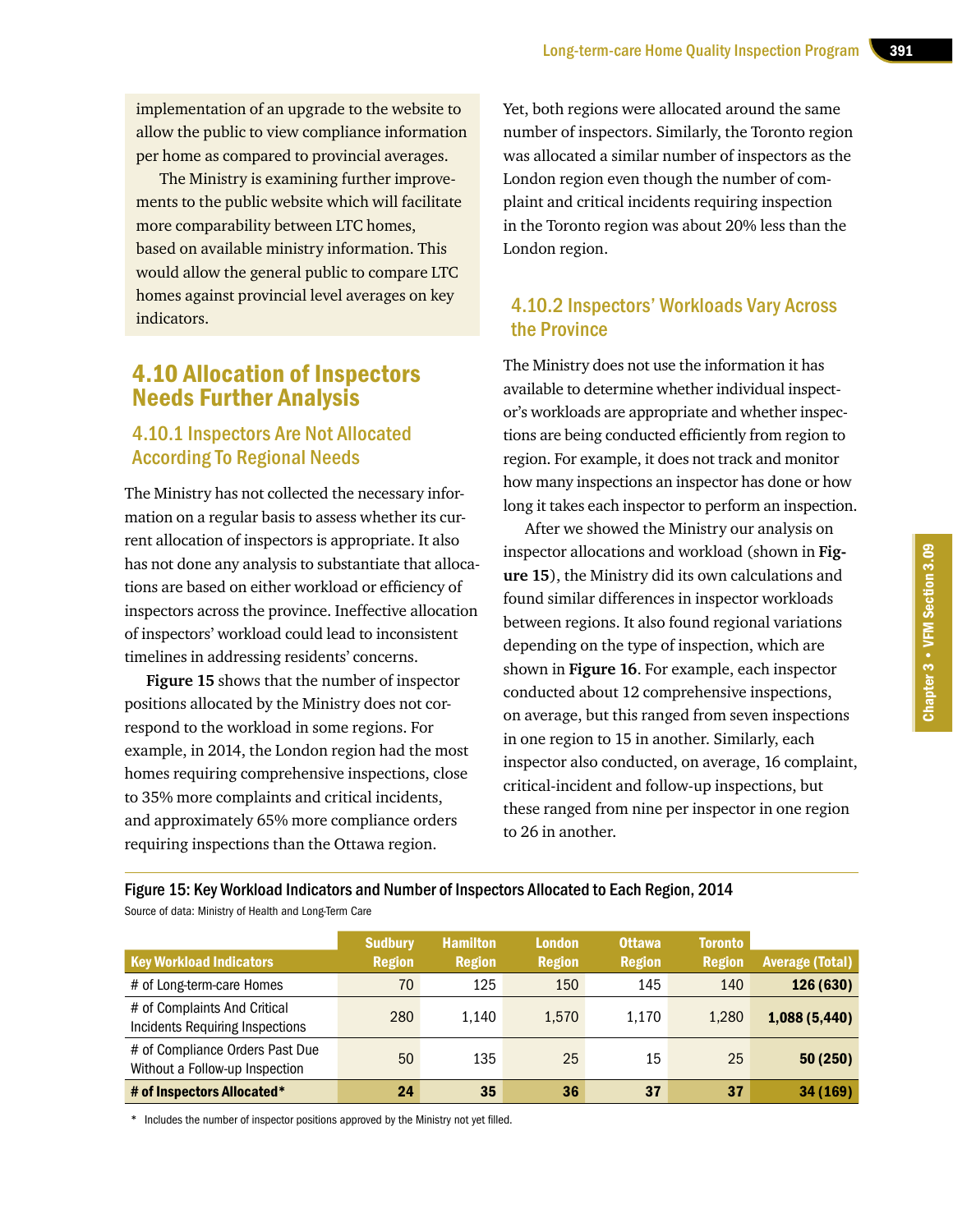#### Figure 16: Average Number of Inspections Per Inspector,\* by Region, 2014

Source of data: Ministry of Health and Long-Term Care

| <b>Type of Inspection</b>                         | <b>Sudbury</b><br><b>Region</b> | <b>Hamilton</b><br><b>Region</b> | <b>London</b><br><b>Region</b> | <b>Ottawa</b><br><b>Region</b> | <b>Toronto</b><br><b>Region</b> | Weighted<br>Average* |
|---------------------------------------------------|---------------------------------|----------------------------------|--------------------------------|--------------------------------|---------------------------------|----------------------|
| Comprehensive (A)                                 |                                 | 14                               | 12                             | 15                             | 9                               | 12                   |
| Complaint, Critical-incident and<br>Follow-up (B) | 9                               | 11                               | 26                             | 15                             | 11                              | 16                   |
| All Inspections (A+B)                             | 16                              | 25                               | 38                             | 30                             | 20                              | 28                   |

\* Based on weighted average, which incorporates the fluctuation of the number of inspectors throughout the year.

The average time inspectors took to complete an inspection also varied between regions. The comprehensive inspections in our sample took, on average, seven days to complete in one region and more than 10 days in another. And one region took, on average, just one day to complete complaint, critical-incident and follow-up inspections while another region took three days.

Although each type of inspection and each inspector's level of experience are different, collecting this information would help the Ministry establish a target for workload and efficiency. The Ministry has not done any further analysis to determine the reasons for the variations identified, but it informed us that it might be due to difficulties in recruiting and retaining new inspectors from region to region. For example, from June 2013 to March 2014, the Ministry hired 86 new inspectors, but eight of those resigned within the same year and another ten resigned the following year. An additional 29 inspectors were hired from April 2014 to March 2015.

### RECOMMENDATION 11

To ensure residents' concerns are addressed equitably across the province, the Ministry of Health and Long-Term Care should periodically review and assess inspectors' workload and efficiency among the regions, and take necessary actions to address any unexpected variations.

#### MINISTRY RESPONSE

The Ministry supports this recommendation and will conduct an analysis of the current organizational structure for the Program. This will include an analysis of staff and management complements and workload, intake functions, administrative functions, specialized resources and operating budgets, as well as strengths, opportunities and risks of the current program structure.

### 4.11 The Ministry Does Not Effectively Ensure the Quality of Inspectors' Work

### 4.11.1 Inspection Reports Need More Review

Although the Ministry has policies in place for regional managers and/or inspector team leads to review and approve inspection reports before they are finalized, it does not track whether these reviews are actually done. Regional managers informed us that they did not review every report. For example, regional managers did not review reports that had been completed by more experienced inspectors with findings of only minor instances of non-compliance and where no orders were issued. But, given that almost 90% (8,500 of 9,500 as shown in **Figure 4**) of the instances of noncompliance identified are considered "minor," the Ministry cannot confirm if these non-compliances such as infection prevention and control, and skin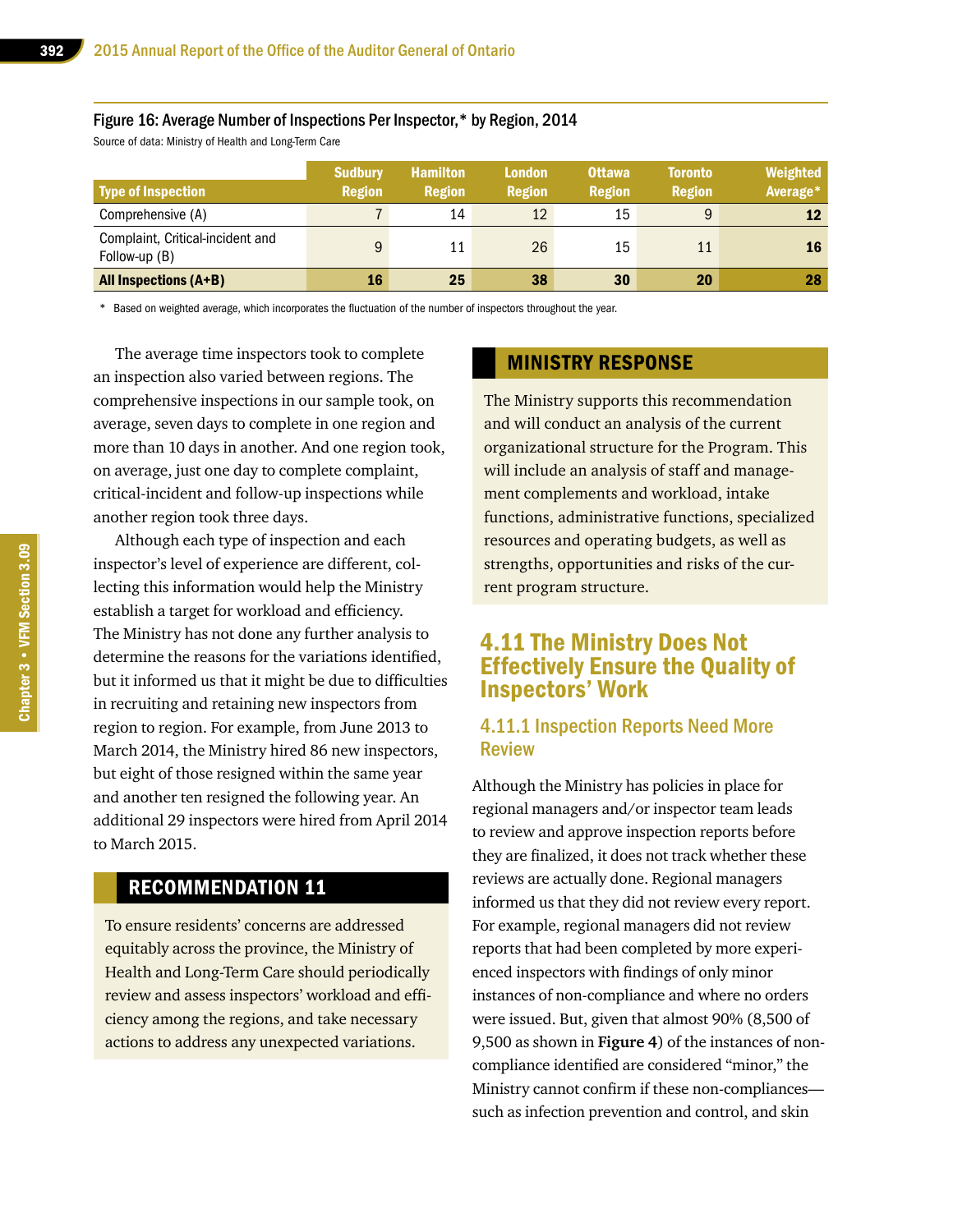and wound care—are indeed minor if it is reviewing reports that only deal with instances of serious noncompliance. Also, the Ministry cannot be assured that sufficient and appropriate work was performed in those inspections.

### 4.11.2 The Ministry Cannot Explain the Regional Variances in the Number of Compliance Orders Issued

**Figure 17** shows the significant variation in number of compliance orders issued by region over a threeyear period. In 2014, inspectors in the Hamilton region issued, on average, nine compliance orders for every 10 inspections conducted, whereas the London region issued, on average, two compliance orders for every 10 inspections conducted. From 2012 to 2014, the number of compliance orders issued had increased in all regions primarily due to an increase in comprehensive inspections conducted in 2014. Despite performing a similar number of comprehensive inspections in 2014, the Hamilton region issued at least 75% more compliance orders than any other region. The Ministry did

#### Figure 17: Number of Compliance Orders Issued, by Region, 2012–2014\*

Source of data: Ministry of Health and Long-Term Care



\* Based on calendar year. Data prior to 2012 is either incomplete or not available.

not know if this was because homes in the region were less compliant or because inspectors in the region were more willing to issue orders. However, we noted that, based on the 2013/14 information reported by the Canadian Institute for Health Information, the homes in the Hamilton region scored relatively close to the provincial averages for the nine quality-of-care indicators. In comparison, the homes in the London region scored worse in eight out of nine quality-of-care indicators than the provincial average.

Several stakeholders informed us that inspection results are not consistent from one region to another or even from one home to another within the same region. This opinion was echoed by almost 60% of the home administrators we surveyed.

Between 2010 and 2014, 29 long-term-care homes requested the Program Director, through the appeal process, to review 52 compliance orders that had been issued by inspectors. In about 20% of these cases, the Director rescinded the orders. Furthermore, we reviewed a sample of the orders altered by the Director and found that the revision was made due to insufficient evidence gathered by the inspectors for 40% of these orders.

### 4.11.3 Quality Assurance Procedures Have Been Put On Hold Since 2013

The Ministry developed quality assurance procedures in January 2013, including peer reviews and post-inspection audit checklists, to determine whether policies and procedures had been followed during inspections and to identify training needs. However, these measures were not implemented as the Ministry was focused on meeting the Minister's commitment to complete comprehensive inspections of every long-term-care home in the province by the end of 2014.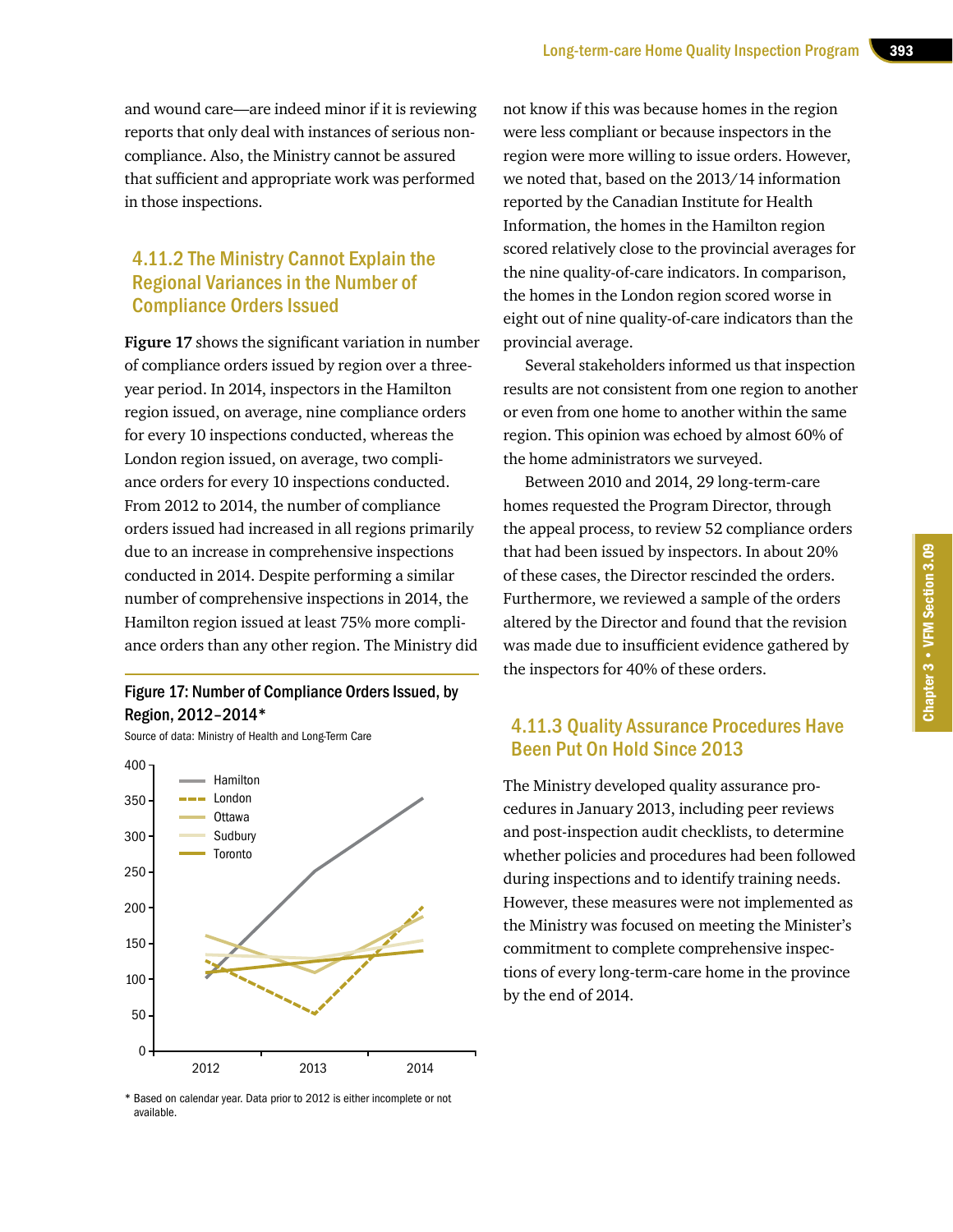### RECOMMENDATION 12

To ensure the high quality and consistency of inspectors' work across the province, the Ministry of Health and Long-Term Care should:

- revisit the quality assurance procedures, including peer reviews and the use of postinspection audit checklists, that were put on hold and evaluate their relevance and usefulness;
- perform management reviews of inspectors' work on a regular basis and document the results; and
- consolidate and evaluate results from quality reviews and use them for training purposes.

#### MINISTRY RESPONSE

The Ministry accepts this recommendation and will review the Terms of Reference of both the Governance Committee and the Quality Improvement Advisory Committee.

A complete transitioning of the current management structure to the committee structure is targeted for the fall of 2015.

The Ministry will evaluate this recommendation as part of the organizational review of the Program.

### 4.12 The Ministry is Not Measuring Program Performance

Collecting, reviewing and reporting performance indicators are crucial to determining a Program's efficiency and effectiveness. Doing so may help identify areas for improvement, and encourage accountability and transparency. A recurring theme in this audit has been that the Ministry has no clearly defined and expected outcomes or established targets against which it can assess how the Long-Term Care Homes Quality Inspection Program is performing. For example, as mentioned earlier, the Ministry has an informal target to follow up on orders within 30 days of the order due date, but it

does not monitor the number of orders that comply with that goal. Without tracking this type of information, the Ministry has no way of establishing benchmarks to assess the Program's performance, such as an appropriate time frame to follow up on orders issued.

Furthermore, without established benchmarks, the Ministry has no way of assessing whether regional variations in areas, such as timelines for completing inspections, following up on compliance orders and publicly reporting inspection results, indicate that some are operating more or less efficiently than others, or if something else is causing the differences.

The Ministry developed a performance measurement framework in 2008 and attempted to establish the Continuous Quality Improvement Advisory Committee in June 2013. However, the Ministry is still in the process of implementing the framework and put the establishment of the committee on hold while it focused on meeting the Minister's commitment to complete comprehensive inspections of all long-term-care homes by the end of 2014. Currently, the Ministry lacks the key information it needs to ensure that the Program is achieving its mandate, meeting its targets and improving the quality of care for residents in long-term-care homes. The Ministry currently reports publicly on only one performance measure: the number of comprehensive inspections completed throughout the year. The number of complaints or critical incidents that are inspected within the expected time frame is not publicly reported.

When we completed our audit work, the Ministry was still in the process of determining what information can and should be collected to monitor and track performance. The Ministry was also determining what targets should be established in areas such as inspector workload and the timeliness of inspections, inspection reports and follow-ups on compliance orders.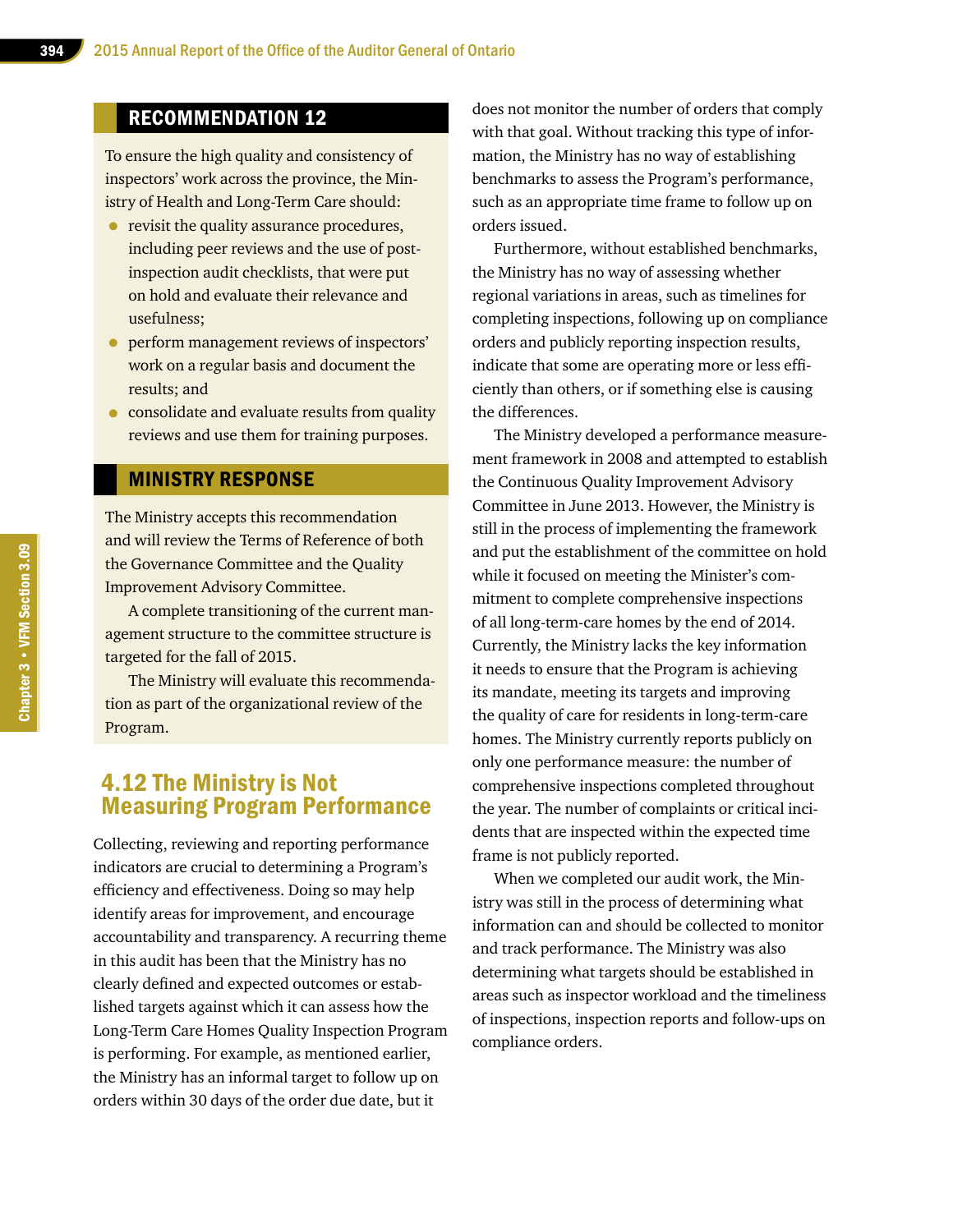### RECOMMENDATION 13

To ensure the mandate of the Long-Term Care Homes Quality Inspection Program is met and its performance is transparent to the public, the Ministry of Health and Long-Term Care should:

- **•** identify key performance indicators and establish reasonable targets for each and to periodically review all targets to ensure they are appropriate;
- monitor and evaluate actual results against all targets established and take corrective action when any targets are not met; and
- regularly publish actual results against targets.

### MINISTRY RESPONSE

The Ministry accepts this recommendation. Enabled by the IQS (Inspectors' Quality Solution) inspection application, a wide variety of performance tracking measures and reports are in place in areas such as: complaints and critical incidents received and inspected; annual comprehensive inspections; and follow-up inspections.

Reporting on inspection outcomes of the "top ten" non-compliant homes has been in place since early 2011. After the completion of comprehensive inspections in all LTC homes in 2014, the findings were shared with the sector.

Key Performance Indicators are currently being finalized as part of the further expansion, refinement of program monitoring and quality

management, with a completion target of fall 2015. The Ministry is finalizing these key performance indicators to also enable the creation of a Balanced Score Card with respect to inspection outcomes.

The Ministry has implemented performance measures for the Program which have been in place since 2010. These measures include the number of complaints and critical incidents received and requiring inspections, the number of inspections completed by type and by year, and the analysis of the top 10 non-compliances and orders issued.

The Ministry now also has the ability to establish benchmarks for internal performance including:

- Timeliness of follow-up inspections for orders issued, and
- Timeliness of inspection for high-risk issues.

The Ministry is currently working on identifying and reporting the data elements that will be valuable for reporting on and analysing the inspection program, its outputs, and identifying areas for improvement and enhancement. Implementation is targeted for spring 2016. An analysis of the indicators will be conducted to determine what information is helpful to stakeholders. As mentioned above, many of the indicators are already being shared with stakeholders through the publishing of inspection reports and the sharing of comprehensive inspection and other inspection-type analytics.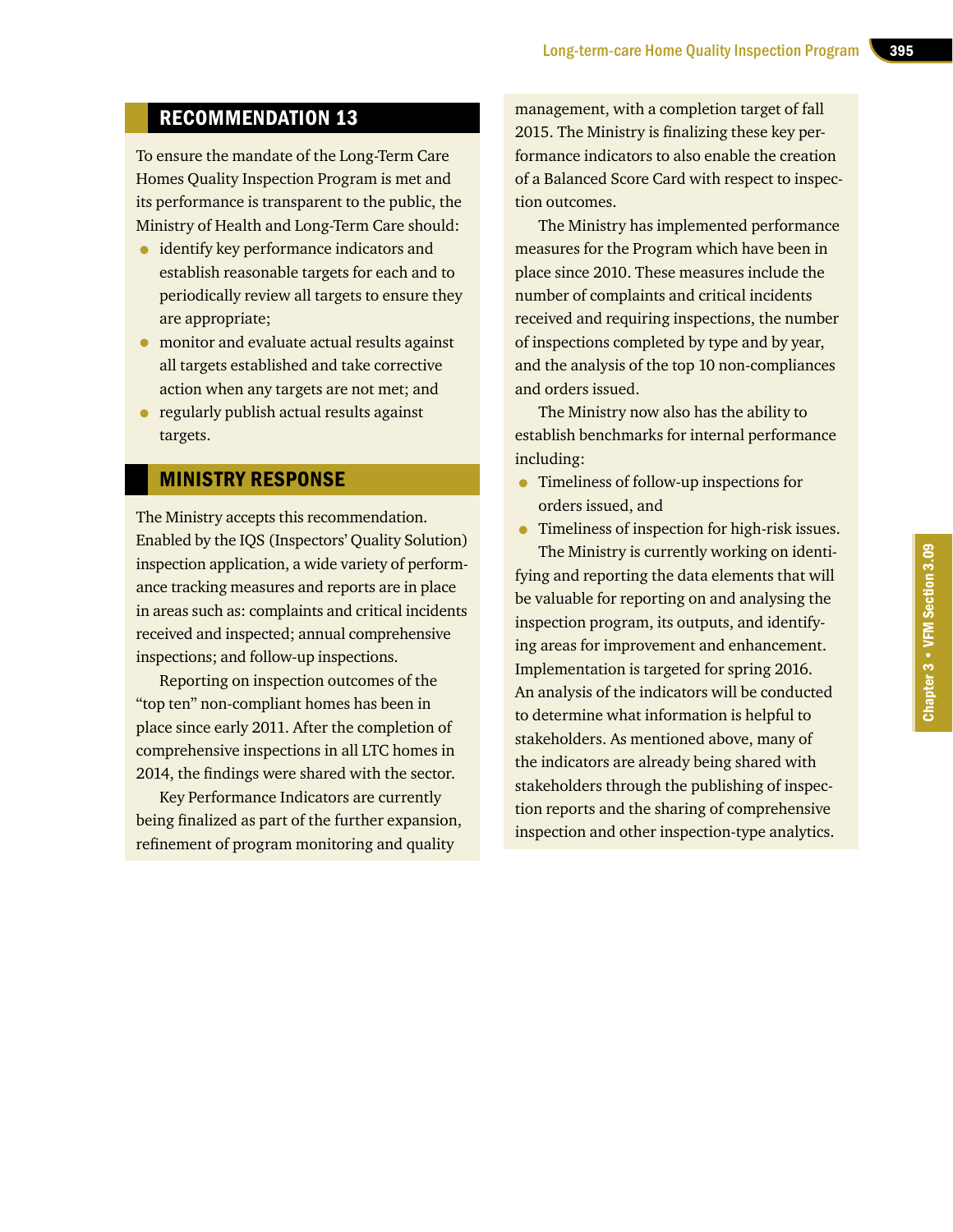### Appendix 1—Performance of Long-term-care Homes as Measured by the Canadian Institute for Health Information's Nine Quality Indicators

Source of data: Canadian Institute for Health Information

|                                                                                  |                 |                                                                           |               |                |                | <b>Provincial</b><br>Average, | % Change<br><b>Between</b> |
|----------------------------------------------------------------------------------|-----------------|---------------------------------------------------------------------------|---------------|----------------|----------------|-------------------------------|----------------------------|
|                                                                                  |                 | Performance by Region, <sup>1</sup> 2013/14 <sup>2</sup> (% of Residents) |               |                |                | 2013/14                       | $2010/11$ and              |
|                                                                                  | <b>Hamilton</b> | <b>London</b>                                                             | <b>Ottawa</b> | <b>Sudbury</b> | <b>Toronto</b> | (%)                           | 2013/14                    |
| Indicators For Which Provincial Performance Improved Between 2010/11 and 2013/14 |                 |                                                                           |               |                |                |                               |                            |
| Restraint use <sup>3</sup>                                                       | 9.2             | 10.7                                                                      | 12.0          | 11.7           | 5.2            | 8.9                           | -45                        |
| Potentially inappropriate use<br>of antipsychotics <sup>4</sup>                  | 30.3            | 31.4                                                                      | 30.3          | 29.1           | 31.2           | 30.6                          | $-34$                      |
| Experiencing pain <sup>5</sup>                                                   | 7.4             | 8.7                                                                       | 8.9           | 12.5           | 5.7            | 7.9                           | $-13$                      |
| Experiencing worsened pain <sup>6</sup>                                          | 11.3            | 12.6                                                                      | 11.2          | 13.4           | 9.7            | 11.2                          | -6                         |
| Indicators For Which Provincial Performance Worsened Between 2010/11 and 2013/14 |                 |                                                                           |               |                |                |                               |                            |
| Worsened pressure ulcer <sup>7</sup>                                             | 3.1             | 3.5                                                                       | 2.9           | 3.1            | 2.7            | 3.0                           | $+7$                       |
| Improved physical<br>functioning <sup>8</sup>                                    | 29.7            | 34.0                                                                      | 31.5          | 32.2           | 28.6           | 31.1                          | $-6$                       |
| Worsened physical<br>functioning <sup>9</sup>                                    | 35.7            | 37.6                                                                      | 35.5          | 34.9           | 35.4           | 35.8                          | $+5$                       |
| Falls in last 30 days <sup>10</sup>                                              | 14.1            | 15.1                                                                      | 14.3          | 14.8           | 13.3           | 14.2                          | $+2$                       |
| Worsened depressive mood <sup>11</sup>                                           | 26.3            | 27.7                                                                      | 27.7          | 28.5           | 21.9           | 25.9                          | $+2$                       |

Boxes shaded in dark grey indicate the region with the worst performance for the indicator.

Boxes shaded in light grey indicate the region with the best performance for the indicator.

- 1. Long-term-care homes reported their results to the Canadian Institute for Health Information, which in turn published the results by 14 Local Health Integration Networks (LHINs). We mapped the data for the 14 LHINs to the Ministry's five regions, weighting the data according to the number of long-termcare beds in each LHIN as a proportion of the total number of long-term-care beds in each region.
- 2. 2013/14 is the latest year for which data is available publicly for individual long-term-care home performance on the nine quality indicators.
- 3. This indicator looks at how many long-term-care residents are in daily physical restraints. Restraints are sometimes used to manage behaviours or to prevent falls. There are many potential physical and psychological risks associated with applying physical restraints to older adults, and such use raises concerns about safety and quality of care.
- 4. This indicator looks at how many long-term-care residents are taking antipsychotic drugs without a diagnosis of psychosis. These drugs are sometimes used to manage behaviours in residents who have dementia. Careful monitoring is required, as such use raises concerns about safety and quality of care.
- 5. This indicator looks at how many long-term-care residents had moderate daily pain, or horrible or excruciating pain at any frequency. The consequences of pain include increased difficulty with activities of daily living, depression and lower quality of life. The prevalence of persistent pain increases with age, and proper treatment of pain is necessary to improve the health status of residents.
- 6. This indicator looks at how many long-term-care residents had worsened pain. Worsening pain can be related to a number of issues, including medication complications and/or improper management of medication. Careful monitoring of changes in pain can help identify appropriate treatment. Worsened pain raises concerns about the resident's health status and the quality of care received.
- 7. This indicator looks at the number of long-term-care residents whose stage two to four pressure ulcer had worsened since the previous assessment. Pressure ulcers can happen when a resident sits or lies in the same position for a long period of time. Immobility may be due to many physical and psychological factors, neurological diseases like Alzheimer's and improper nutrition or hydration. Careful monitoring is required to ensure good quality of care.
- 8. This indicator looks at how many long-term-care residents improved or remained independent in transferring on and off surfaces (such as beds, chairs and toilets), moving around in bed and walking around the home. Being independent or showing an improvement in these activities of daily living may indicate an improvement in overall health status and provide a sense of autonomy for the resident.
- 9. This indicator looks at how many long-term-care residents worsened or remained completely dependent in transferring on and off surfaces (such as beds, chairs and toilets), moving around in bed and walking around the home. An increased level of dependence on others to assist with transferring and locomotion may indicate deterioration in the overall health status of a resident.
- 10.This indicator looks at how many long-term-care residents fell in the 30 days leading up to the date of their quarterly clinical assessment. Falls are the leading cause of injury for seniors and contribute to a significant burden on the health care system. Residents are at a higher risk of falling if they have a history of falls or are taking certain medications. Preventing falls increases the safety and quality of care of residents.
- 11. This indicator looks at the number of long-term-care residents whose mood from symptoms of depression worsened. Depression affects quality of life and may also contribute to deterioration in activities of daily living and an increased sensitivity to pain.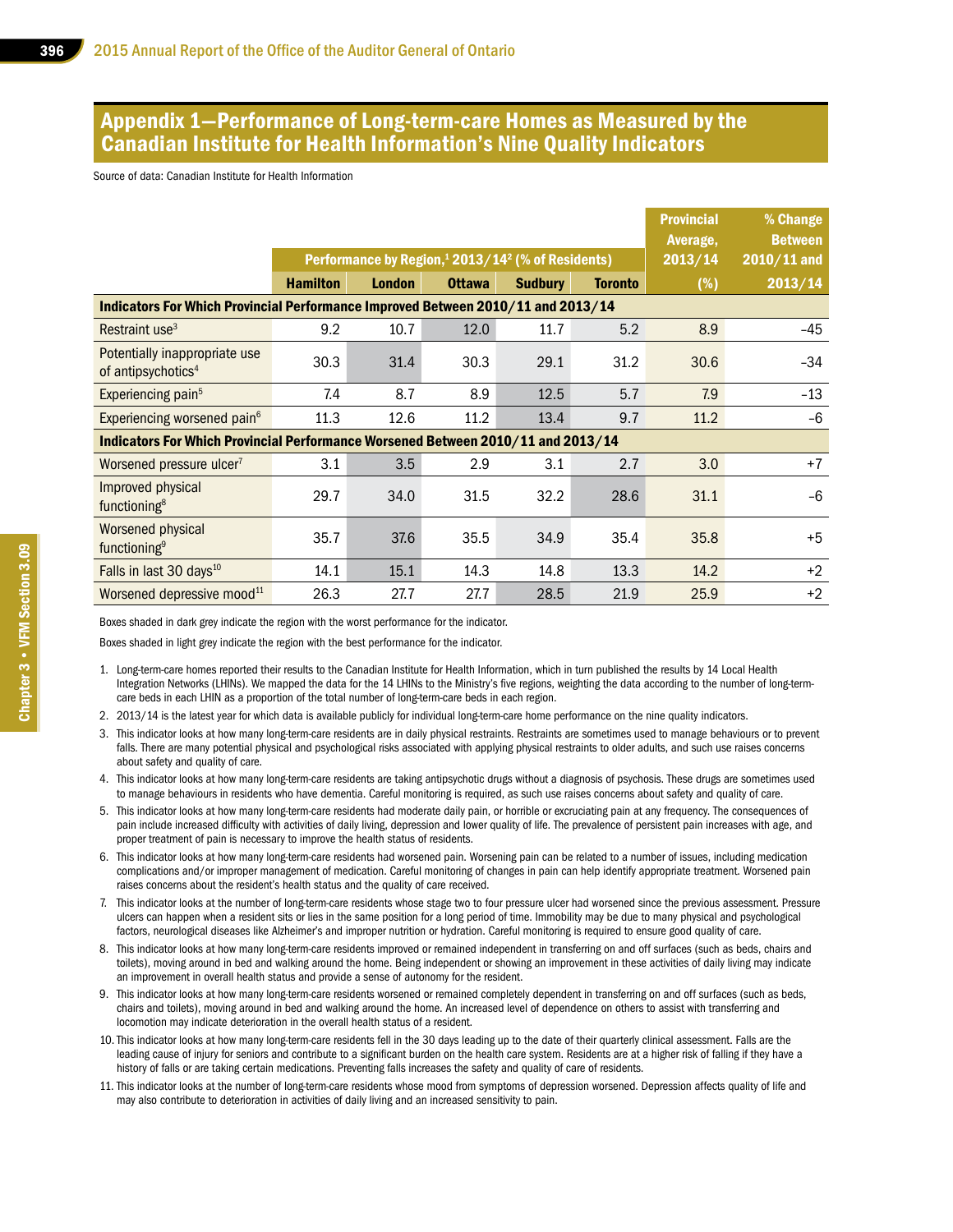### Appendix 2—Key Roles, Responsibilities and Accountability Relationships in Long-term-care Home Oversight

Prepared by the Office of the Auditor General of Ontario

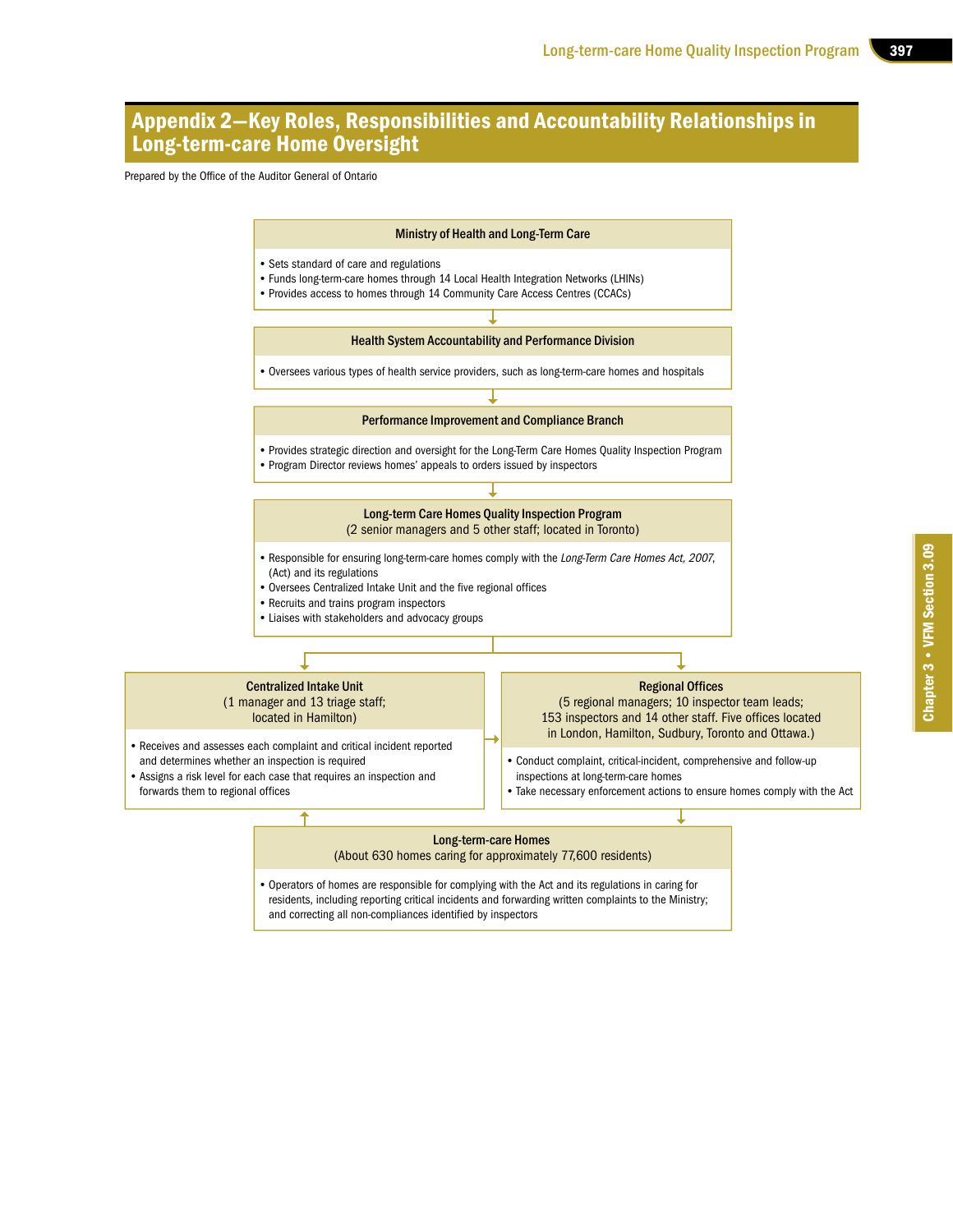### Appendix 3—Comprehensive Inspection Process and Inspection Protocols

Source of data: Ministry of Health and Long-Term Care

#### Stage One

Inspectors randomly select a sample of 40 residents. They interview the residents, observe them, and review their health records. After this, inspectors interview the home staff responsible for overseeing the care of the residents in the sample. They also interview family members of several of the residents in the sample.

#### Stage Two

Inspectors use an algorithm to analyze information collected from stage one to identify areas that require more in-depth inspection. Inspectors use standardized inspection protocols to conduct in-depth inspections and summarize their findings in a report.

#### Mandatory Inspection Protocols

The following five protocols must be examined in stage one or two in every comprehensive inspection:

#### 1. Medication

- 2. Infection prevention and control
- 3. Residents' council interview
- 4. Family council interview
- 5. Dining observation

#### Other Inspection Protocols

Inspectors examine at one or more of the following protocols in stage two of an inspection if it is called for (i.e., triggered by records review, their observations, and/or interviews):

| <b>Category</b>     |     | <b>Inspection Protocols</b>                      |
|---------------------|-----|--------------------------------------------------|
| Inspector-initiated | 6.  | Admission and discharge                          |
|                     | 7.  | Quality improvement                              |
|                     | 8.  | Resident charges <sup>1</sup>                    |
|                     | 9.  | Training and orientation                         |
| Home-related        |     | 10. Accommodation services: housekeeping         |
|                     |     | 11. Accommodation services: laundry              |
|                     |     | 12. Accommodation services: maintenance          |
|                     |     | 13. Critical incident response                   |
|                     |     | 14. Food quality                                 |
|                     |     | 15. Reporting and complaints                     |
|                     |     | 16. Safe and secure home                         |
|                     | 17. | Snack observation                                |
|                     |     | 18. Sufficient staffing                          |
|                     |     | 19. Trust accounts <sup>2</sup>                  |
| Resident-related    |     | 20. Prevention of abuse, neglect and retaliation |
|                     |     | 21. Recreation and social activities             |
|                     |     | 22. Responsive behaviours                        |
|                     |     | 23. Skin and wound care                          |
|                     |     | 24. Continence care and bowel management         |
|                     |     | 25. Dignity, choice and privacy                  |
|                     |     | 26. Falls prevention                             |
|                     | 27. | Hospitalization and change in condition          |
|                     |     | 28. Minimizing of restraining                    |
|                     |     | 29. Nutrition and hydration                      |
|                     |     | 30. Pain                                         |
|                     |     | 31. Personal support services                    |

1. Resident charges—Charges to residents for goods and services, such as haircuts, cable TV, phone line, received in the homes that are not covered by government funding.

2. Trust accounts—A bank account in which the home operator shall deposit all money entrusted to his/her care on behalf of a resident.